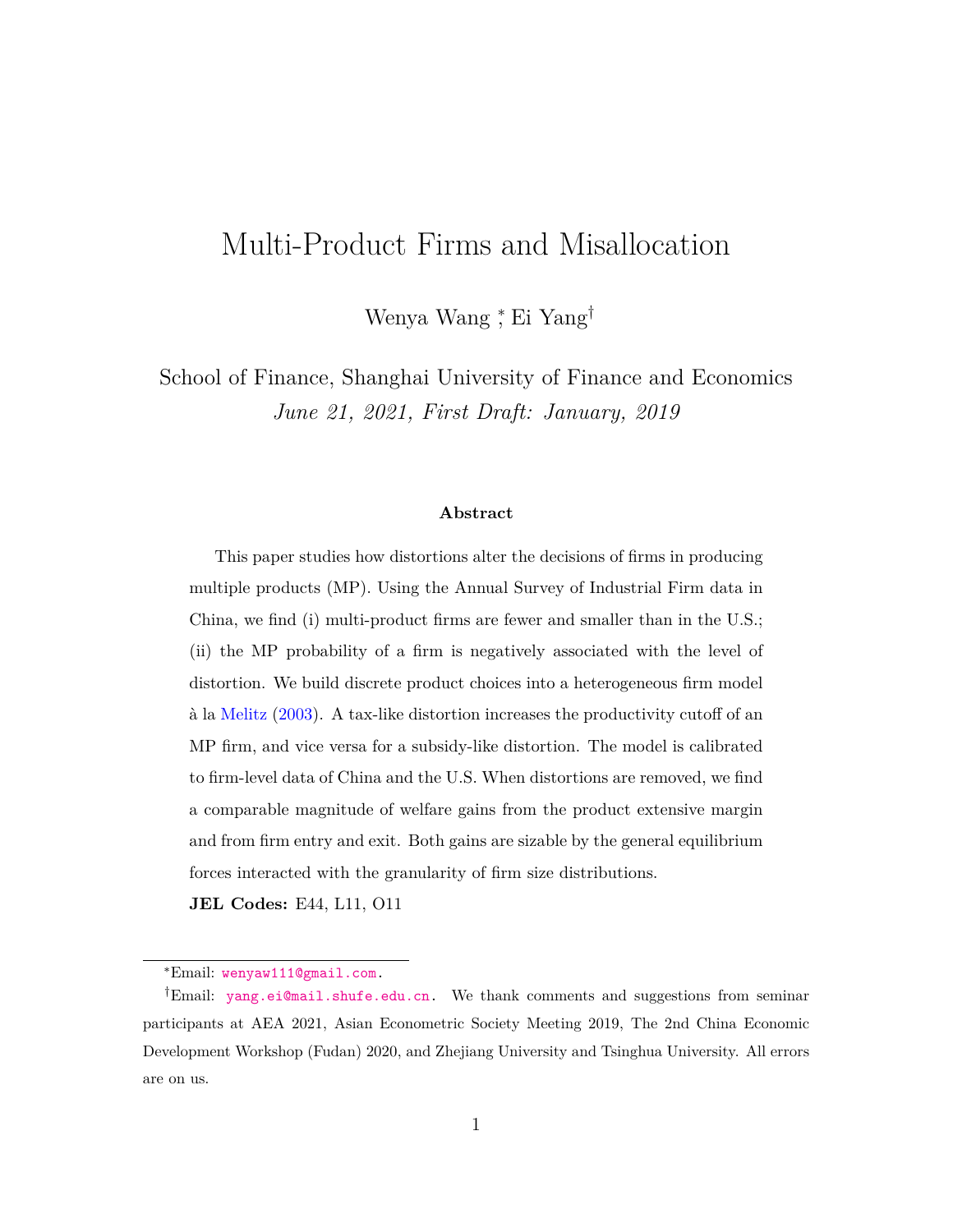# **1 Introduction**

Across firms, the efficiency of input allocation is vital for a country's TFP level, and the pervasive distortions in developing economies decrease this efficiency (e.g., [Restuccia and Rogerson,](#page-53-0) [2008;](#page-53-0) [Hsieh and Klenow,](#page-51-0) [2009;](#page-51-0) [Midrigan and Xu,](#page-52-1) [2014\)](#page-52-1). Within firms, the international trade literature emphasizes the product margin of export behaviors for firms with different productivity levels (e.g., [Eckel and Neary,](#page-51-1) [2010;](#page-51-1) [Bernard, Redding, and Schott,](#page-49-0) [2011;](#page-49-0) [Mayer, Melitz, and Ottaviano,](#page-52-2) [2014;](#page-52-2) [Manova and Yu,](#page-52-3) [2017\)](#page-52-3). For the aggregate economy, according to [Bernard, Redding,](#page-49-1) [and Schott](#page-49-1) [\(2010\)](#page-49-1) and [Broda and Weistein](#page-50-0) [\(2010\)](#page-50-0), the reallocation of resources across products could be empirically as important as the entry and exit margin of firms in developed economies. However, for developing economies, the empirical regularity on how firm-level product scopes are affected by distortions, and whether this product margin matters quantitatively for efficiency are not well understood.<sup>[1](#page-1-0)</sup>

This paper fills up the gap and studies misallocation in a multi-product framework. Our empirical analysis utilizes the product information in China's Annual Survey of Industrial Firms (ASIF) firm-level data 1998-2007 from the National Bureau of Statistics (NBS) and defines products as 6-digit Chinese Industrial Classification Codes (5-digit SIC equivalent). Example products are copper wire (CIC 341203; SIC 33571) and passenger cars (CIC 370502; SIC 37111).[2](#page-1-1)

We first find that multi-product firms are fewer and smaller than their counterparts in the U.S. Specifically, 27% of Chinese manufacturing firms are multi-product and they produce 44% manufacturing output in the ASIF data. When more small-

<span id="page-1-0"></span><sup>&</sup>lt;sup>1</sup>There are two exceptions. [Goldberg, Khandelwal, Pavcnik, and Topalova](#page-51-2) [\(2010\)](#page-51-2) study multiproduct firms in India. However, their dataset covers mainly listed firms, not the whole manufacturing sector. The other study, [Jaef](#page-52-4) [\(2018\)](#page-52-4), quantifies how distortions lower welfare via the multi-product channel in a quantitative macroeconomic model. The model, however, is not closely mapped to firm-level datasets in developing economies.

<span id="page-1-1"></span><sup>2</sup>For a full list, see the National Catalog of Product Classifications for Statistical Purposes from the NBS.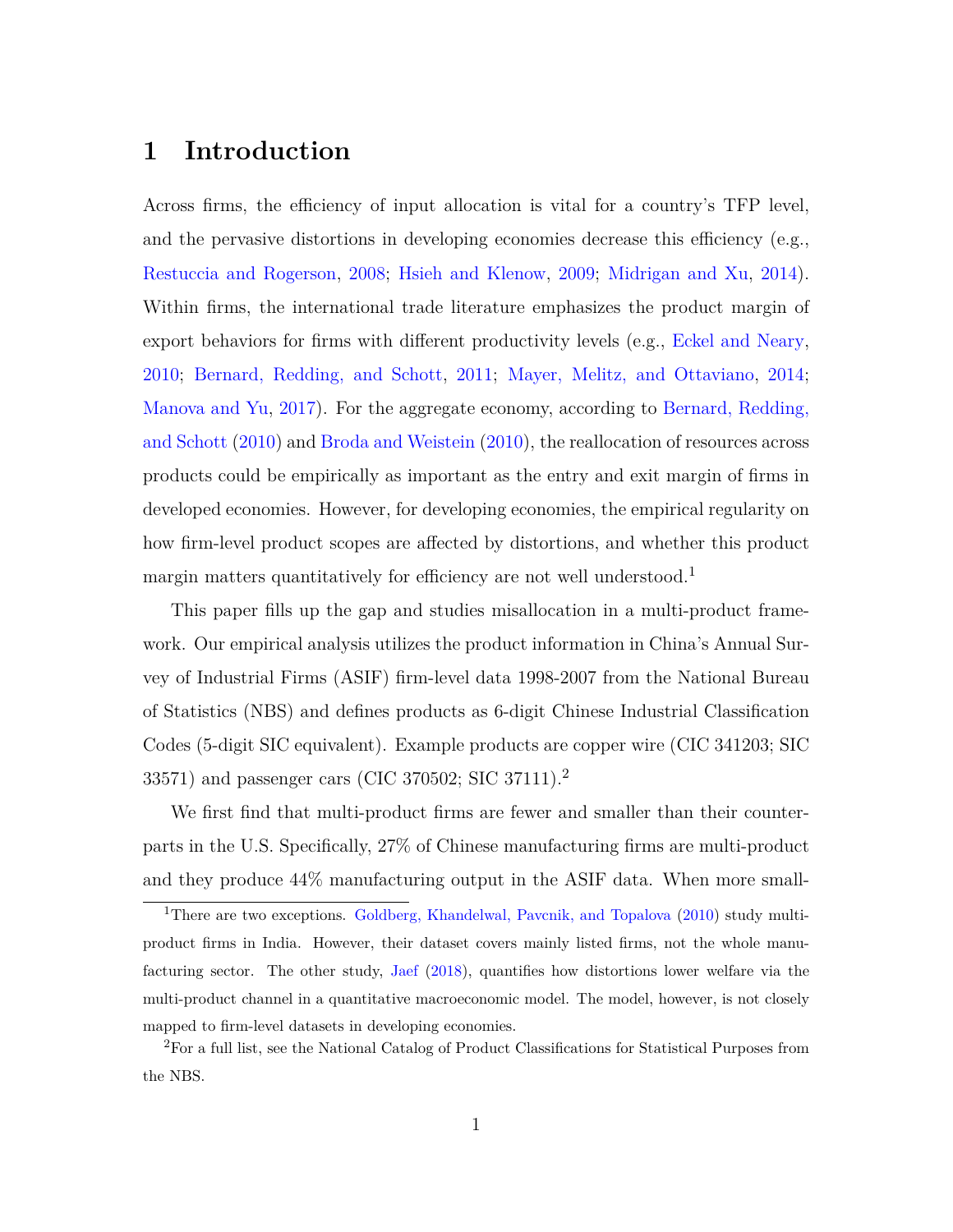and medium-sized firms are included in the Economic Census 2004 data, these numbers drop to 17% and 42%. As a comparison, multi-product firms consist 39% of the U.S. manufacturing population, producing 87% of the manufacturing shipments, according to [Bernard et al.](#page-49-1) [\(2010\)](#page-49-1). An average multi-product (MP) firm is thus 10.46 times of an average single-product (SP) firm in the U.S. and at most 3.49 times in China. This finding of smaller MP firms is consistent with the observation of missing large firms in developing economies [\(Hsieh and Olken,](#page-52-5) [2014;](#page-52-5) [Poschke,](#page-53-1) [2018;](#page-53-1) [Bento](#page-49-2) [and Restuccia,](#page-49-2) [2020\)](#page-49-2).

Second, we find cross-sectional evidence on a negative relationship between the level of distortions and the probability of a firm producing multiple products. The distortion is indirectly proxied by the log TFPR, following [Hsieh and Klenow](#page-51-0) [\(2009\)](#page-51-0). We classify firms into six discrete types according to whether they are SP or MP and whether they are subsidized (i.e., a negative distortion), taxed below the median level, or taxed above the median level (i.e., a positive distortion). In the data, SP firms that are taxed high and low are 10% and 7% more productive than MP firms that are subsidized. This result contradicts theories that predict more products produced by more productive firms without distortions (e.g., [Klette and Kortum,](#page-52-6) [2004;](#page-52-6) [Bernard et al.,](#page-49-1) [2010;](#page-49-1) [Nocke and Yeaple,](#page-53-2) [2014\)](#page-53-2) and suggests a distorted product margin. Furthermore, our Probit regressions in the ASIF data suggest that a one standard deviation increase in the distortion decreases the MP probability of a firm by 1.18 percentage points.

The distorted product margin is further confirmed when we follow a direct approach [\(Restuccia and Rogerson,](#page-53-3) [2013\)](#page-53-3) and pick several specific distortions. In a difference-in-difference exercise, we exploit the natural experiment of 2008 corporate income tax reform that lowered the baseline rate from 33% to 25% and kept the rate unchanged for policy-favored programs (e.g., West Development Program). We set firms outside these programs before 2008 as the treatment group and find that the MP probability of the treated, relative to the controlled, increased by 1.2 percentage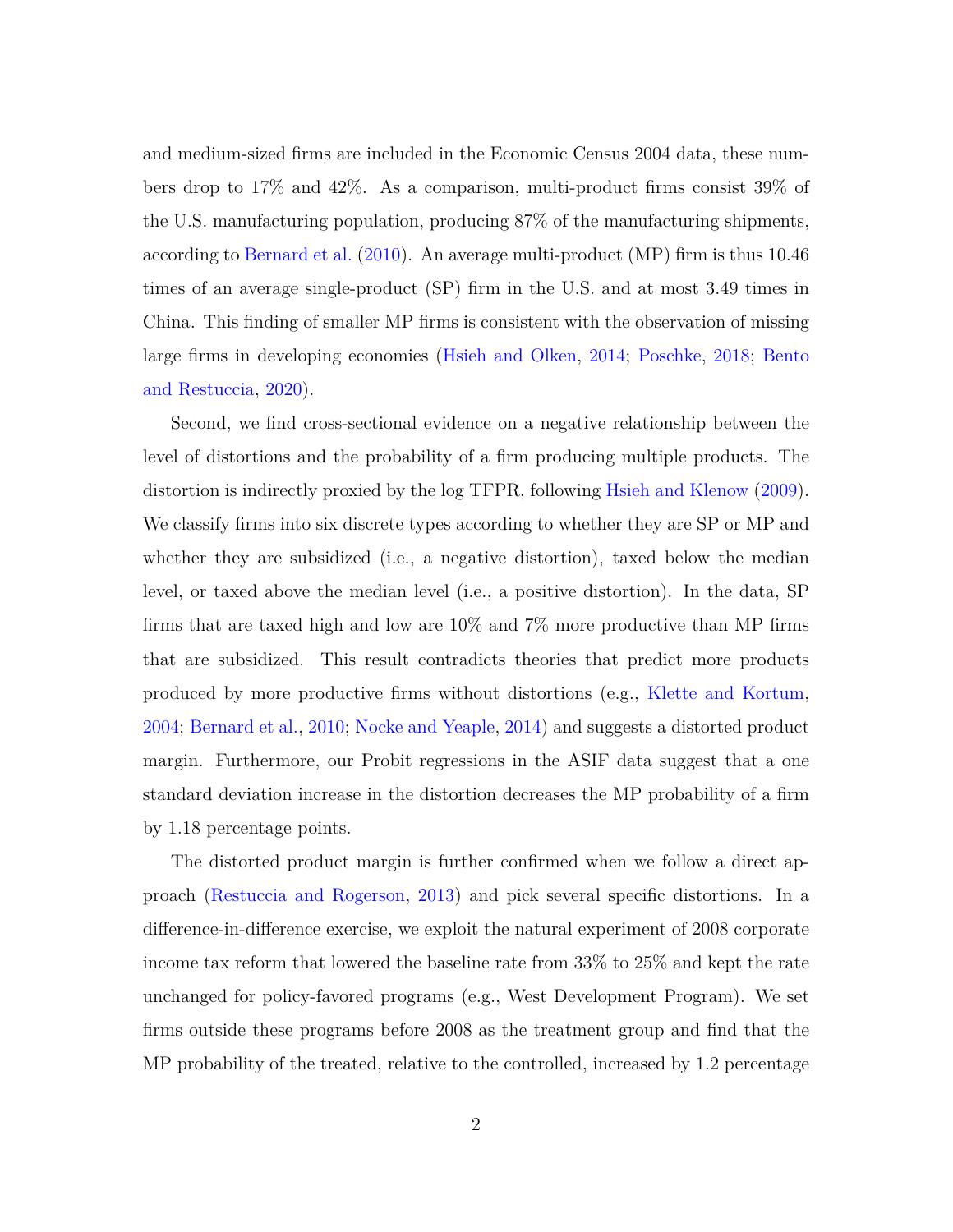points after 2008. In the other exercise, we use the self-reported measures of distortions in the World Bank Enterprise Survey (WBES) data 2012 and check their relations with a firm's MP probability. We find that when firms report moderate, major or very severe obstacles in finance, transportation, custom, and trade regulations, the MP probability decreases by 5.65 to 9.94 percentage points compared to firms with no such obstacles.

The above results show the distorted product margin in the cross-sectional data. To understand the quantitative role of the product margin in general equilibrium, we build discrete multi-product choices into a canonical model of [Melitz](#page-52-0) [\(2003\)](#page-52-0) with firm entry and exit. In the model, the representative household supplies unskilled and skilled labor and derives a CES utility from a continuum of products produced within and across firms.<sup>[3](#page-3-0)</sup> Firms are heterogeneous in productivities and product-level demand shocks for a maximum of two products.[4](#page-3-1) Both productivities and demand shocks are fixed once drawn upon entry. Firms produce quantity and appeal (quality or taste) for each product. The quantity production function is linear in unskilled labor, while the appeal is produced by a decreasing return to scale function of skilled labor. The product appeal, multiplied by the quantity consumed, enters into the utility function of the household.

Firms pay an entry cost to enter, a firm-level and a product-level operating costs to produce. The profitability determines the strategy of a firm in producing zero, one, or two products. When firms produce two products, a span of control parameter governs the relative output of the second product. This setting reflects

<span id="page-3-0"></span><sup>3</sup>We assume the number of products is infinite, and the elasticities of substitution are the same between products within firms and across firms. This assumption makes each product line of a firm infinitely small and rules out the oligopolistic behavior of firms as emphasized in [Eckel and Neary](#page-51-1) [\(2010\)](#page-51-1) and [Minniti and Turino](#page-52-7) [\(2013\)](#page-52-7).

<span id="page-3-1"></span><sup>4</sup> We equate 2-product to multiple-product because of its simplicity and empirically at least two-thirds of the firm-level output for MP firms are produced by the top two competent products [\(Bernard et al.,](#page-49-1) [2010\)](#page-49-1).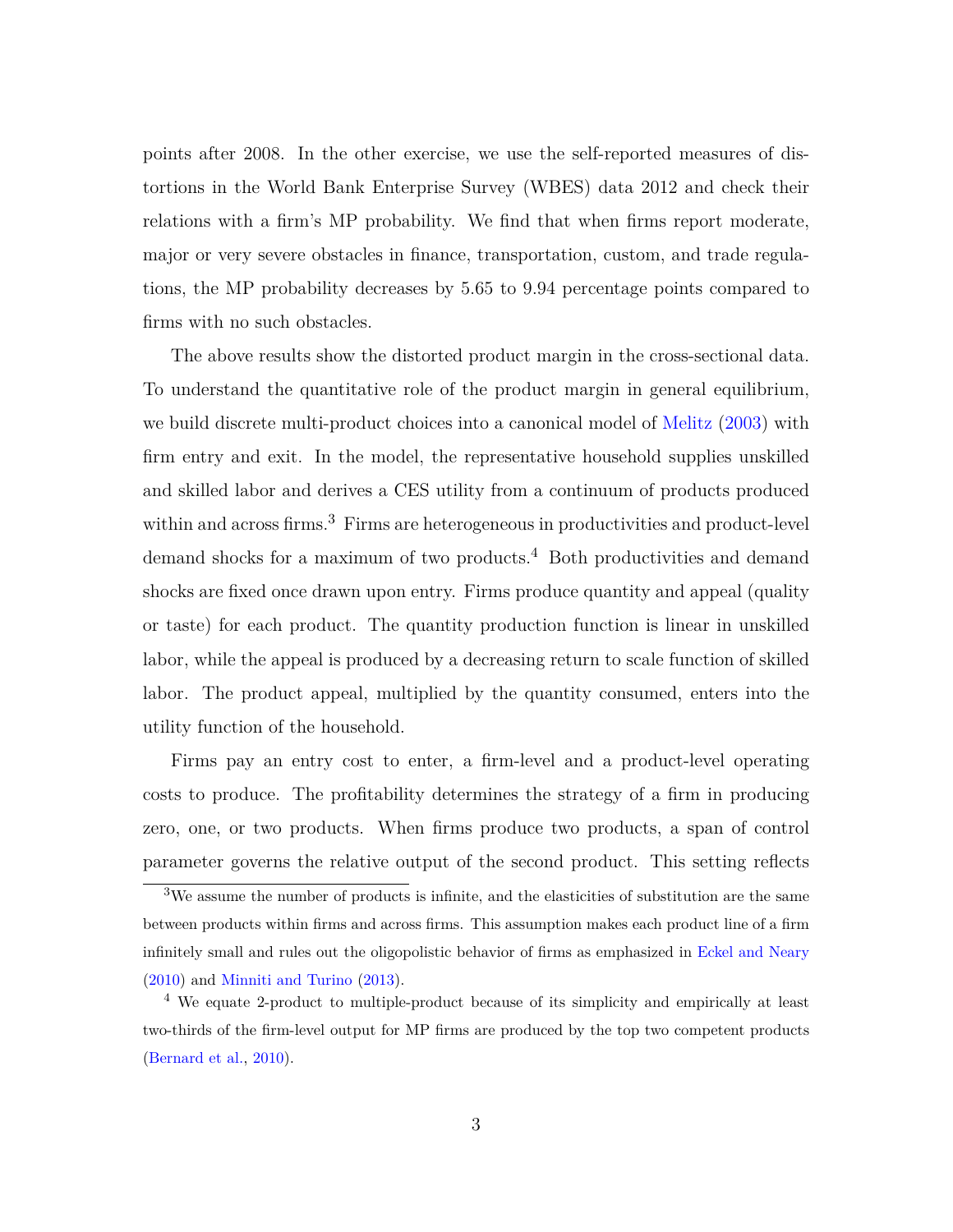the idea that producing extra products pulls firms away from their core competence [\(Mayer et al.,](#page-52-2) [2014\)](#page-52-2) and the degree of pulling away may differ across countries by the quality of management practices [\(Bloom, Manova, Van Reenen, Sun, and Yu,](#page-49-3) [2020\)](#page-49-3). To capture the distortions in the data, firms additionally draw a time-invariant and firm-level output distortion that equals a positive level (i.e., taxed) when their productivity exceeds a threshold and a negative level (i.e., subsidized) otherwise, in a similar spirit to [Guner, Ventura, and Xu](#page-51-3) [\(2008\)](#page-51-3).

We then calibrate the distortion-free economy to match the U.S. economy and pin down parameters of the span of control and distortions to match the fraction and output share of MP firms, the top 5% output share, and the fraction of firms subsidized in the Chinese ASIF data. Compared to the hypothetical economy of a distortion-free China, a tax-like distortion increases the cutoffs of firms producing two products, and a subsidy-like distortion decreases the cutoffs. The distorted cutoffs are consistent with our findings in the cross-sectional data. When distortions are removed, the fraction of MP firms increases from 27.00% to 27.63% and their output share from 44.20% to 51.21%. The rest of the difference between distortion-free China and the U.S. is attributed to the span of control parameter. Specifically, if the parameter increases from 0.8 (China) to 1 (U.S.), the fraction of MP firms increases to 39.00% and their output share to 86.00%.

Although the distorted cutoffs contribute less to the fewer-and-smaller fact, they generate a sizable misallocation. To understand this channel, we implement three counterfactual experiments to decompose the welfare loss from misallocation into three margins: output intensive margin, product extensive margin, and firm extensive margin. Let the welfare level of a distortion-free China be 100%. Our distorted benchmark model generates a welfare level of 52.30%. In the first experiment (*PF-FF experiment*), we remove distortions but keep the mass of firms, product decisions, and the firm size distribution as fixed in the benchmark model. The welfare level increases to 60.71%. This gain of 8.41 percentage points is defined as *output intensive*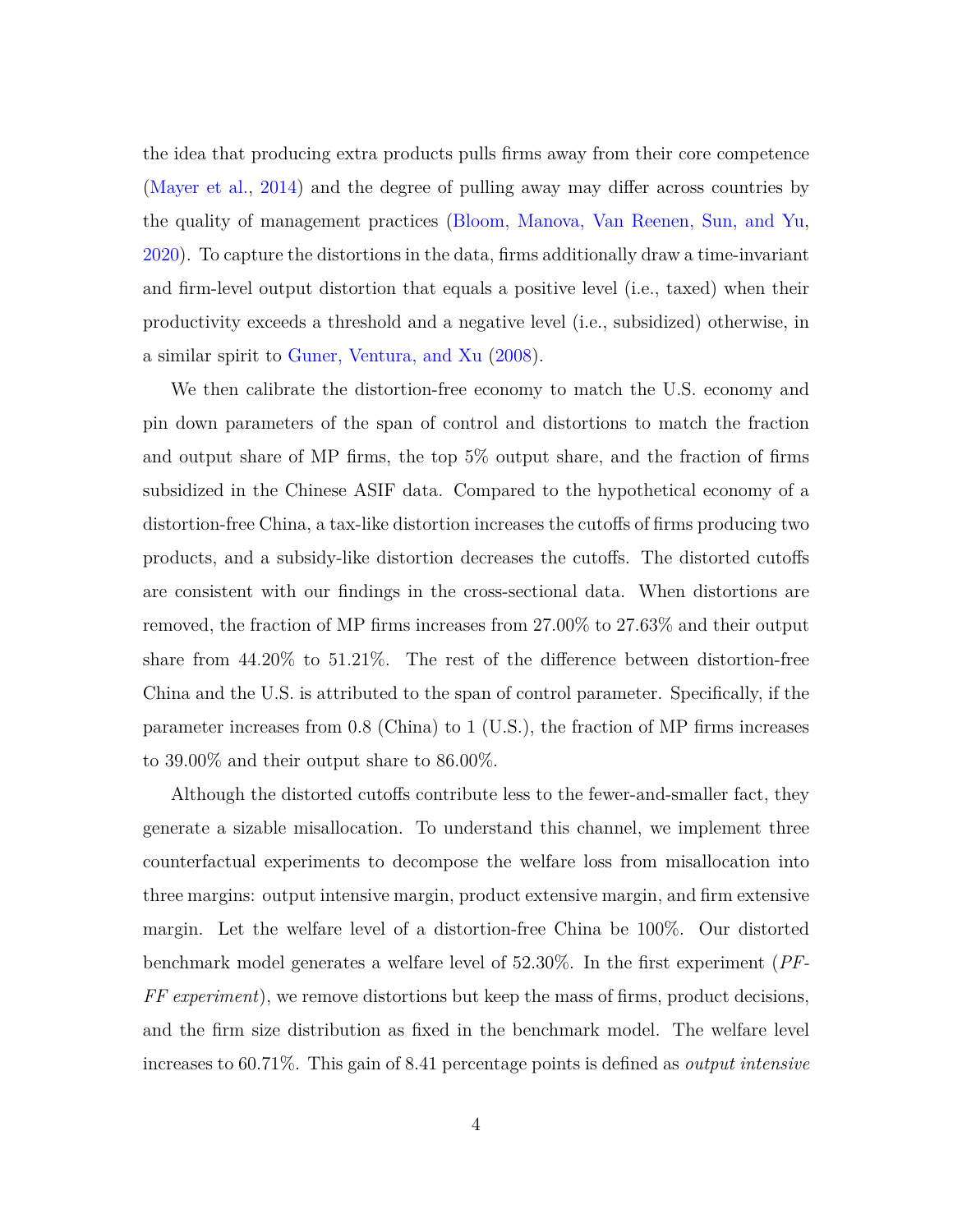*margin*, conceptually close to the static misallocation measure of [Hsieh and Klenow](#page-51-0)  $(2009).$  $(2009).$ 

In the second experiment (*FF experiment*), we keep the mass and distribution of firms fixed as in the benchmark model but let firms re-optimize their product decisions. The welfare level increases to 95.24%, suggesting a *product extensive margin* of welfare loss by 34.53 (95.24-60.71) percentage points. Finally, in the third experiment (*PF experiment*), we let firms freely enter while keeping their product scope choices fixed as in the benchmark model. The difference in welfare levels between the PF experiment and the PF-FF experiment suggests a *firm extensive margin* of welfare loss by 36.57 (97.28-60.71) percentage points. The similar magnitude of misallocation by the product and firm extensive margins echoes the empirical finding in [Bernard](#page-49-1) [et al.](#page-49-1) [\(2010\)](#page-49-1), which emphasizes the equal importance of product add-and-drop and firm entry-and-exit in the U.S. manufacturing production.

Welfare levels of 95.24% in the FF experiment and 97.28% in the PF experiment suggest a lack of complementarity between the two extensive margins. One may expect a further significant increase in welfare if more productive firms produce more products *and* if there are more of them. This lack of complementarity is driven by the general equilibrium forces combined with the granularity of the firm size distribution, which is an important feature of the firm-level data and is captured by our calibration.

The mechanism works as follows. In our model, the household values the product appeal, and firms monopolistically compete through the price-to-appeal ratio, not the price itself. High productivity firms seize market share by offering cheaper products with better appeals. Hence, they are much larger than in a model without endogenous appeal productions. When either the product or the firm margin is relaxed, firms on the right tail of the distribution dis-proportionally increase their labor demand. This force pushes up wages and reduces the labor demand of firms with medium levels of productivity. Such reallocation is stronger when there is a smaller diminishing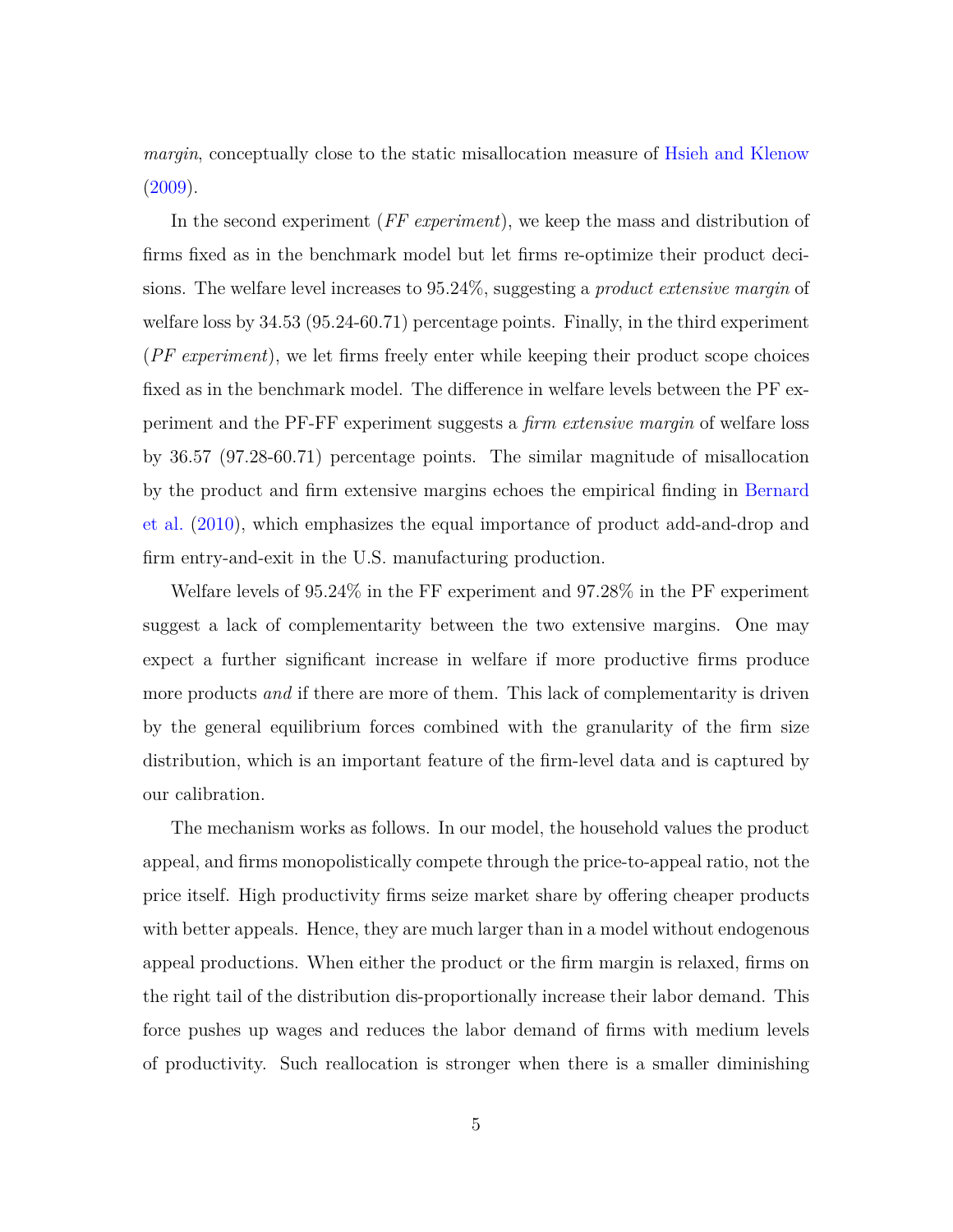return to skilled labor in the appeal production.

This paper is first related to the misallocation literature. [Hsieh and Klenow](#page-51-0) [\(2009\)](#page-51-0) find a sizable welfare gain if revenue productivities, i.e., log TFPR, are equalized in the firm-level datasets for China and India. Recent studies, such as [Ševčík](#page-53-4) [\(2017\)](#page-53-4) and [Kehrig and Vincent](#page-52-8) [\(2019\)](#page-52-8), investigate the within-firm across-plant misallocation of resources. Instead of focusing on the across-plant intensive margin, our paper is on the extensive margin of products.

The product margin resembles extensive margins of misallocation studied in the literature. To name a few, there are [Barseghayn and DiCecio](#page-49-4) [\(2011\)](#page-49-4), [Alfaro and](#page-49-5) [Chari](#page-49-5) [\(2014\)](#page-49-5), [Clementi and Palazzo](#page-50-1) [\(2016\)](#page-50-1) on firm entry and exit, [Midrigan and](#page-52-1) [Xu](#page-52-1) [\(2014\)](#page-52-1), [Restuccia](#page-53-5) [\(2014\)](#page-53-5), [Boedo and Şenkal](#page-50-2) [\(2014\)](#page-50-2) and [Bento and Restuccia](#page-49-2) [\(2020\)](#page-49-2) on transitions into the formal sector, and costly productivity improvements. Another study, [Jaef](#page-52-4) [\(2018\)](#page-52-4), also studies the distorted product margin and is closest to ours. While he models the product choice continuous, we make it binary to enable the model readily speak to moments of MP firms in firm-level datasets. We also contribute to the discussion in providing the firm-level evidence on the distorted product margin and finding a similar magnitude in the product and firm extensive margins.

Our paper is also related to the multi-product literature. Multi-product analysis was primarily in the trade literature that studies how lower trade costs are associated with more products exported by firms. See, for example, [Eckel and Neary](#page-51-1) [\(2010\)](#page-51-1), [Bernard et al.](#page-49-0) [\(2011\)](#page-49-0), [Mayer et al.](#page-52-2) [\(2014\)](#page-52-2) and [Manova and Yu](#page-52-3) [\(2017\)](#page-52-3). Outside of the trade literature, studies such as [Bernard et al.](#page-49-1) [\(2010\)](#page-49-1), [Broda and Weistein](#page-50-0) [\(2010\)](#page-50-0), [Goldberg et al.](#page-51-2) [\(2010\)](#page-51-2), [Minniti and Turino](#page-52-7) [\(2013\)](#page-52-7), [Hottman, Redding, and Weistein](#page-51-4) [\(2016\)](#page-51-4) and [Argente, Lee, and Moreira](#page-49-6) [\(2019\)](#page-49-6) investigate within- and across-firm product add-and-drop to understand firm size differences and the aggregate output fluctuation. We contribute to this literature by showing how distortions could affect firm product decisions.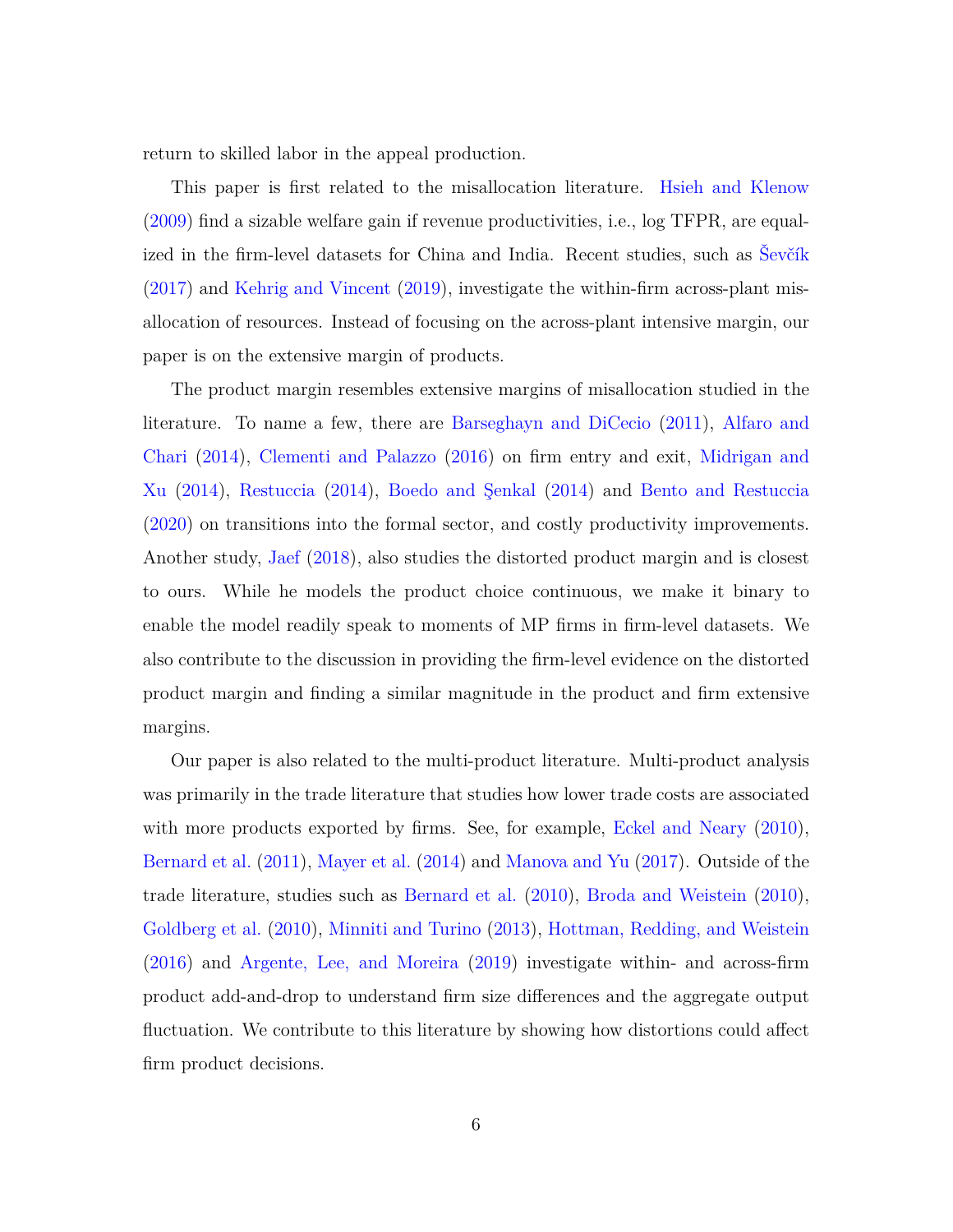The rest of the paper is structured as follows. Section 2 discusses the data and documents the stylized facts on multi-product firms in China, and the negative relation between distortions and firms' multi-product status. Section 3 presents a discrete product choice model with firm entry and exit. Section 4 calibrates the model to the data and implements counterfactual experiments. Section 5 concludes.

# **2 Data**

This paper mainly uses the Annual Survey of Industrial Firms (ASIF) surveyed by the National Bureau of Statistics of China from 1998 to 2007. Although extensively studied in the literature (e.g., [Hsieh and Klenow,](#page-51-0) [2009;](#page-51-0) [Brandt, Van Biesebrock, and](#page-50-3) [Zhang,](#page-50-3) [2014;](#page-50-3) [Bai, Lu, and Tian,](#page-49-7) [2016\)](#page-49-7), the product aspect of this dataset has been underexplored. Compared to the Indian Prowess data in [Goldberg et al.](#page-51-2) [\(2010\)](#page-51-2), the ASIF data covers more small- and medium-sized unlisted firms and hence suits better for the discussion on distorted firm-level product scopes in developing economies.<sup>[5](#page-7-0)</sup>

We utilize three variables: *Main product 1*, *Main product 2* and *Main product 3* that record names of products (in Chinese characters) produced by firms each year. Here *firm* is defined as a production unit with its unique legal identity at the State Administration for Industry and Commerce, following the U.S. Bureau of Labor Statistics convention. Names of products are at the 6-digit Chinese Industrial Classification (CIC) level, closest to the 5-digit SIC product definition used in [Bernard et al.](#page-49-1) [\(2010\)](#page-49-1) and coarser than the HS8 code or the UPC code in stud-ies such as [Manova and Yu,](#page-52-3) [2017](#page-52-3) and [Broda and Weistein](#page-50-0)  $(2010).<sup>6</sup>$  $(2010).<sup>6</sup>$  $(2010).<sup>6</sup>$  $(2010).<sup>6</sup>$  For instance, Lenovo Beijing Limited produced personal computers (400901) as its unique product

<span id="page-7-0"></span><sup>&</sup>lt;sup>5</sup>In 2004, the ASIF data covers 20% of manufacturing firms in China. This number is only about 4% in the Prowess data.

<span id="page-7-1"></span><sup>6</sup>Under the CIC system, industries are defined in 2-digit, 4-digit, 6-digit, and 10-digit. This paper names 6-digit as products, 4-digit as industries, and 2-digit as sectors, consistent with languages adopted in [Bernard et al.](#page-49-1) [\(2010\)](#page-49-1).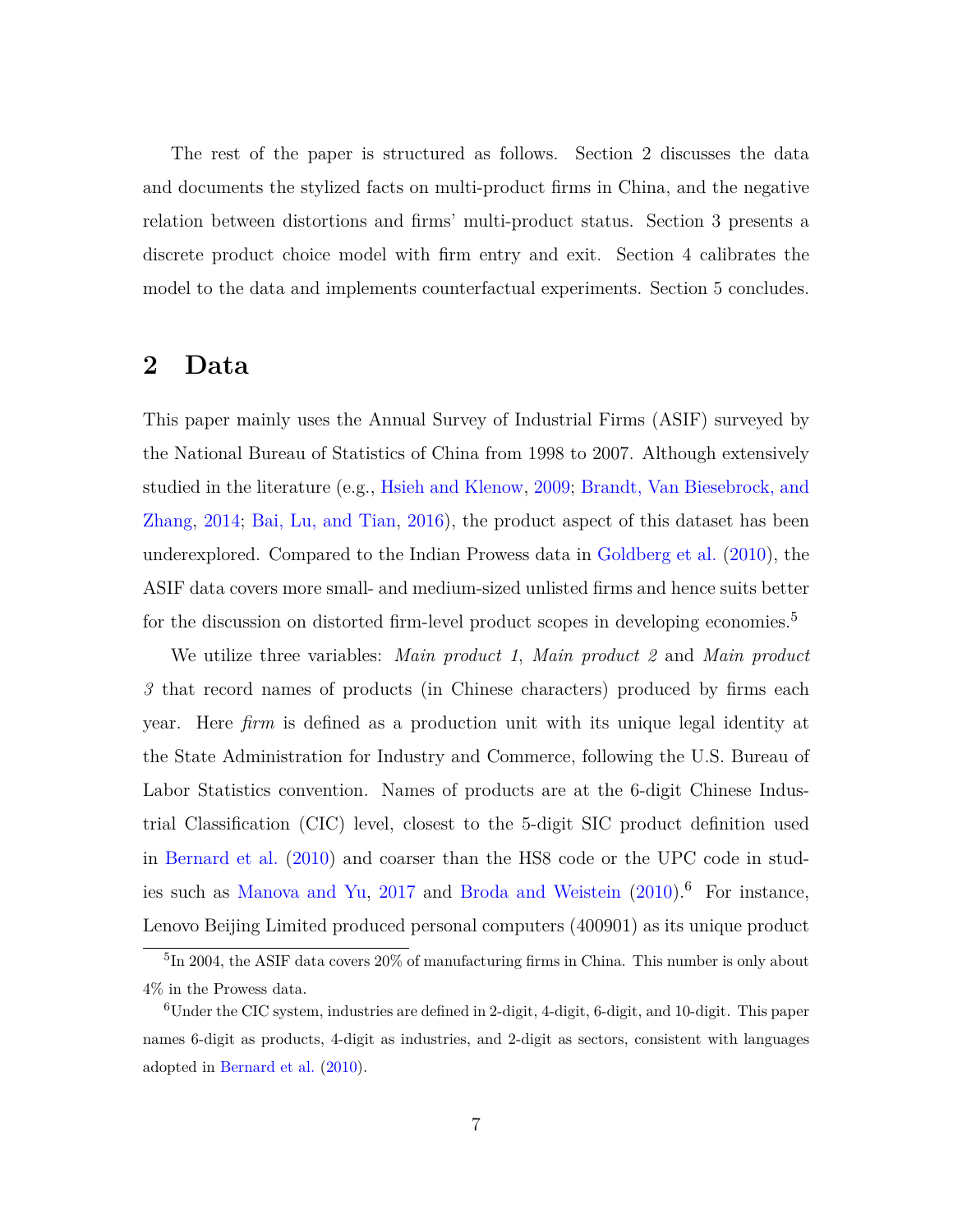in 1999 and later added laser printers (401299) starting from 2000. Nevertheless, Lenovo's cellphone business (400401) is under a separate legal entity, Lenovo Mobile Technology Limited.

We focus on the extensive margin of firms producing single- versus multipleproduct(s). We drop observations that have missing values for the three product variables (1% firm-year observations), classify firms with one product as singleproduct (SP) producers, and those with two and three products as multi-product (MP) producers. The choice of SP-MP margin is due to practical considerations by the maximum of three products in the data. This dichotomy, however, is sufficient to illustrate the importance of the product margin in our following empirical and quantitative analysis.

### **2.1 Fewer and Smaller Multi-Product Firms**

This section presents the first stylized fact on MP firms in China: fewer and smaller than those in the U.S.

**Fewer and Smaller** Table [1](#page-9-0) documents the fraction and output share of MP firms and their relative sizes compared to SP firms in China and the U.S. According to the ASIF data, 27% firms produce more than one product, and their sales receipts are about 44% of annual industrial output. Both numbers are smaller when we change the data into the Economic Census 2004 data, which contains ASIF firms as well as all the rest of manufacturing firms with sales less than the threshold value of ASIF. These numbers are in contrast to the more important role played by MP firms in the U.S. economy, where 39% firms produce multiple products and generate 87% of annual industrial output [\(Bernard et al.,](#page-49-1) [2010\)](#page-49-1). Our results are also in contrast to [Goldberg et al.](#page-51-2) [\(2010\)](#page-51-2) that use a similar product definition and finds 47% of firms producing multiple products in the Indian's Prowess data.

In terms of sizes, we compute the relative market share of MP firms by the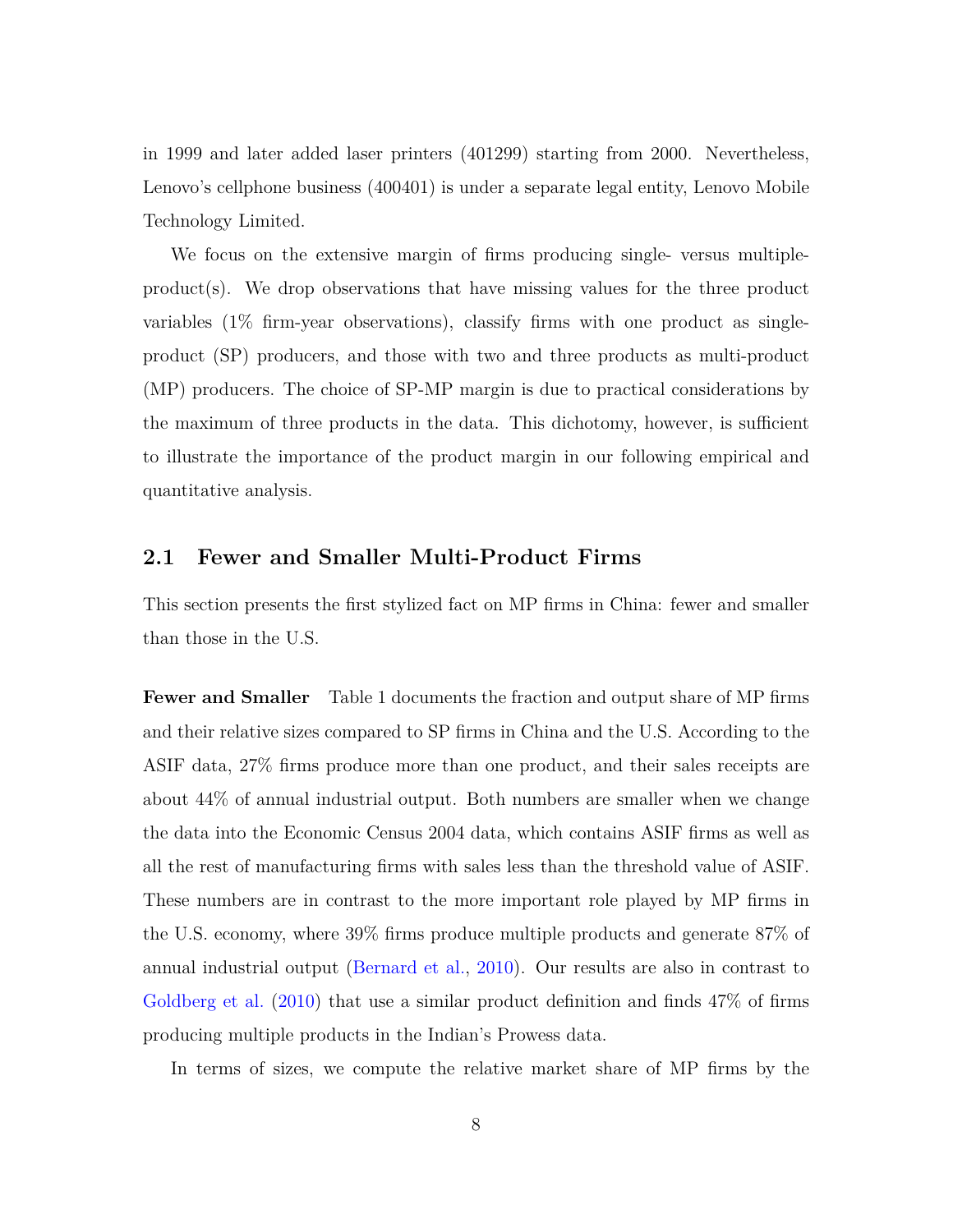|                                   | China      | United States |        |
|-----------------------------------|------------|---------------|--------|
|                                   | ASIF 98-07 | Census 2004   | Census |
| Fraction                          | 27.00%     | 16.95\%       | 39.00% |
| Output share                      | 44.20\%    | 41.63%        | 87.00% |
| Rel. size to single-product firms | 2.14       | 3.49          | 10.46  |

<span id="page-9-0"></span>Table 1: Multi-product Firms, Number, Output Share and Size, China vs U.S.

*Notes:* Relative size of multi-product firms is calculated as  $\frac{\tilde{\gamma}_{MP}}{\tilde{\gamma}_{SP}}$ , where  $\tilde{\gamma}_{MP}$  and  $\tilde{\gamma}_{SP}$  are average sales of multi- and single- product firms. Numbers for United States are from [Bernard et al.](#page-49-1) [\(2010\)](#page-49-1).

following equation

$$
\frac{\bar{Y}_{MP}}{\bar{Y}_{SP}} = \frac{\text{output share of MP firms}}{\text{fraction of MP firms}} / \frac{\text{output share of SP firms}}{\text{fraction of SP firms}} \tag{1}
$$

which captures the idea of how large an average MP firm is in terms of an average SP firm. In China, this number equals 2.14 in the ASIF data and 3.49 in the Census data, less than a third of the relative size of MP firms in the U.S. data.

**Measurement** We next address several measurement concerns. First, the fraction of MP firms may differ between the state-owned versus the non-state-owned sector, similarly for the exporting versus the non-exporting sector. We find that the fraction and output share of MP firms barely change when we drop exporting firms and stateowned enterprises.

Second, the fewer fact could be due to the industry composition difference between China and the U.S. For instance, manufacturing is more labor-intensive, given China's role in global value chains. We compute the fraction of MP firms within each 2-digit CIC industry and sum these fractions by the weight of U.S. industrylevel receipts (Statistics of Business 2014) to compute an aggregate fraction of MP firms in the economy. This adjustment increases China's fraction of MP firms from 17% to 22% in the Economic Census 2004, still smaller than the U.S. number.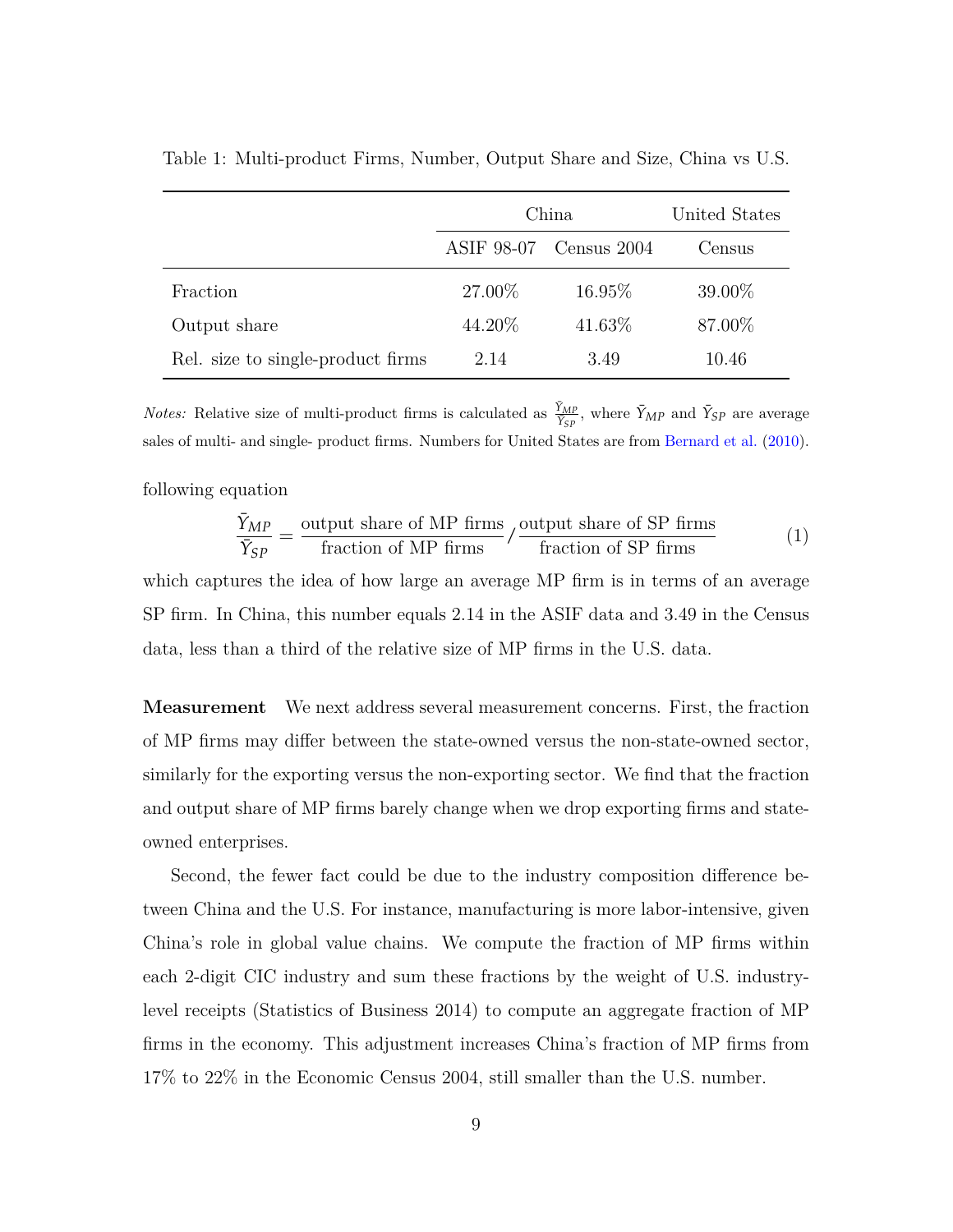Third, products reported in the Chinese data might be coarser than the U.S. census products, which could be why we observe such a low fraction of MP firms. For instance, the manager of a firm producing "Electric Oven" (391704) and "Food Processor" (391705) may report "Kitchen Appliance" (3917) out of convenience, which masks this MP firm by our definition into a seeming SP firm in the data. If all firms did so in reporting products in the ASIF data, the comparable benchmark number in the U.S. would be 28% instead of 39%, which is the fraction of firms spanning multiple 4-digit industries in the U.S. census data [\(Bernard et al.,](#page-49-1) [2010\)](#page-49-1).<sup>[7](#page-10-0)</sup> This is, however, still larger than the 17% in our data.

Fourth, the relative market share may not accurately describe the size of MP firms. When we use the alternative size of employment, firms with more than 500 workers in China take up 35% of total employment over 1998-2007 and 52% in the U.S. in the Statistics of Business 2014 data. Given that these firms are dominantly MP producers, we conclude that MP firms are smaller in China.<sup>[8](#page-10-1)</sup> This observation is also consistent with studies that find richer countries have larger firms on average (e.g., [Hsieh and Olken,](#page-52-5) [2014;](#page-52-5) [Bento and Restuccia,](#page-49-2) [2020\)](#page-49-2)

### **2.2 Distortions and the Product Margin**

How do distortions affect firms' status in producing multiple products? In this section, we provide suggestive evidence that distortions lower the probability of a firm becoming an MP producer, *ceteris paribus*.

**Indirect Measures: Log TFPR** We first use the log TFPR measure for firm *i* in industry *s* at time *t* in the ASIF data to proxy distortions [\(Hsieh and Klenow,](#page-51-0)

<span id="page-10-0"></span><sup>&</sup>lt;sup>7</sup>[Bernard et al.](#page-49-1)  $(2010)$  reports that  $28\%$   $(10\%)$  of U.S. firms produce in multiple 4-digit  $(2\text{-digit})$ SIC industries, generating 81% (66%) of manufacturing receipts.

<span id="page-10-1"></span> ${}^{8}$ In the ASIF data, 39% (33%) firms in the top 2% (5%) of the sale's distribution are MP firms.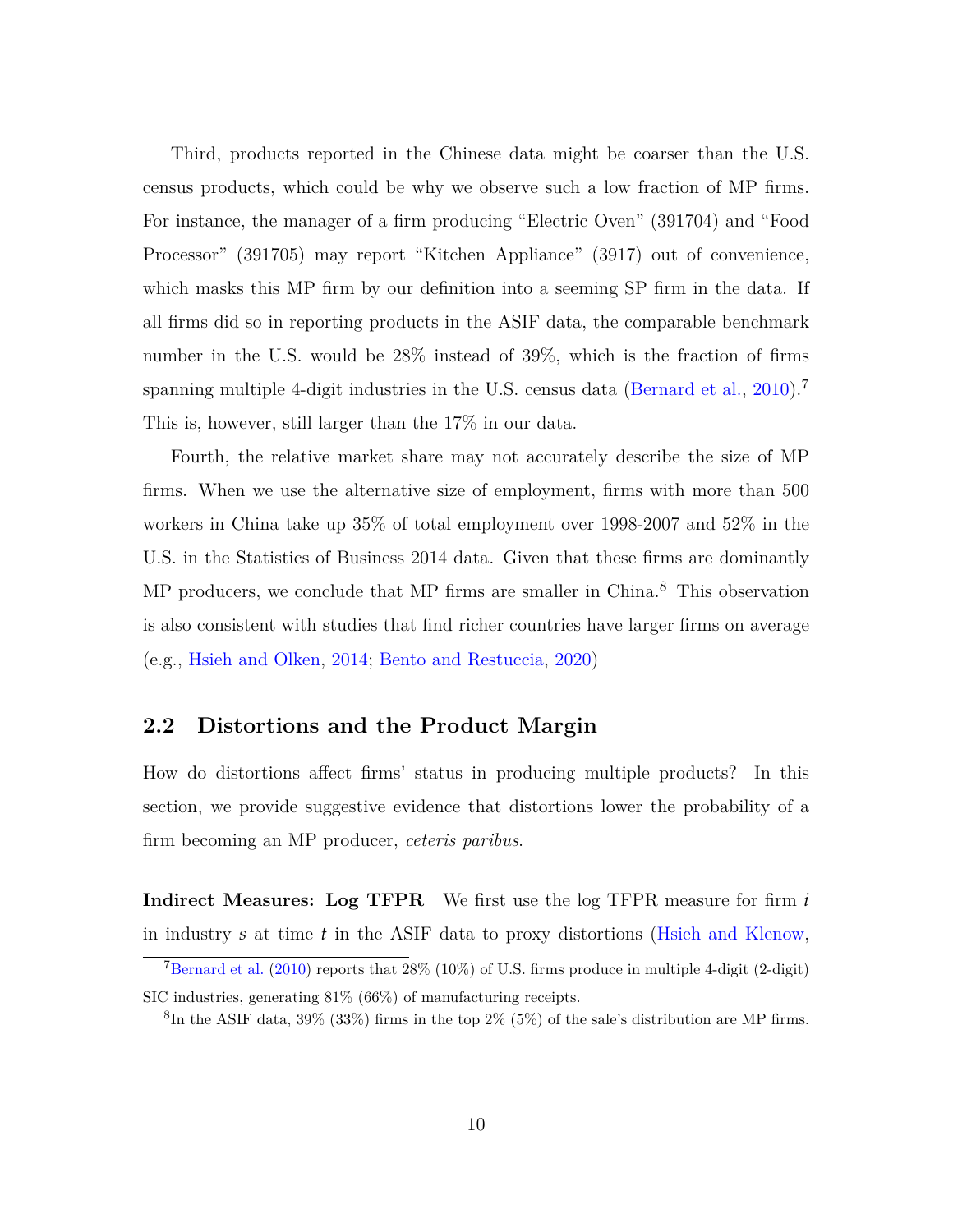[2009\)](#page-51-0)

<span id="page-11-2"></span>
$$
logTFPR_{ist} = 0.5 * log(\frac{ValueAdded}{WageBill})_{ist} + 0.5 * log(\frac{ValueAdded}{CapitalStock})_{ist}
$$

$$
= LaborDistortion_{ist} + CapitalDistortion_{ist}
$$
(2)

where the capital share is 0.5. We call this measure indirect since it includes all possible distortions without specifically naming them [\(Restuccia and Rogerson,](#page-53-3) [2013\)](#page-53-3). *LaborDistortion* and *CapitalDistortion* separately reflect distortions in the labor and capital markets, and each of them also indistinguishably reflects distortions in the output market.<sup>[9](#page-11-0)</sup>

For an intuitive look at the distorted product margin, we classify firms into six types according to their MP status and whether they are subsidized, taxed with a lower or higher rate than the median tax rate. Table [2](#page-13-0) tabulates average levels of distortions, government subsidy intensity (% of sales), borrowing rates, log gross output productivity as in [Ackerberg, Caves, and Frazer](#page-49-8) [\(2015\)](#page-49-8) and markups as in [De Loecker and Warzynski](#page-50-4) [\(2012\)](#page-50-4) for each type during 2004-2007. We choose the subsample of 2004-2007 because both materials and other intermediate inputs (mainly energy and services) are available in the ASIF data, making the productivity and markup estimation in a gross output production function viable.  $^{10}$  $^{10}$  $^{10}$ 

We first spot evidence of the distorted product margin in Table [2.](#page-13-0) Comparing the group of SP & Taxed High firms with that are MP & Subsidized, we find the former group are 20% more productive and 114% more taxed. Absent distortions, multiproduct theories (e.g., [Klette and Kortum,](#page-52-6) [2004;](#page-52-6) [Nocke and Yeaple,](#page-53-2) [2014;](#page-53-2) [Jaef,](#page-52-4) [2018\)](#page-52-4) predict that firms with lower marginal costs or higher productivities equivalently are more likely to overcome fixed costs of new product lines and profit. In other words,

<span id="page-11-0"></span><sup>9</sup>Our model section will show that the empirical measure of distortion does not depend on the firm-level number of products when production functions are in Cobb-Douglas forms.

<span id="page-11-1"></span><sup>&</sup>lt;sup>10</sup>Our markup estimates are close to an estimate of 1.41 given in [De Loecker and Eeckhout](#page-50-5) [\(2018\)](#page-50-5) for China. If we estimated a value-added production function in the 1998-2007 data, the median markup estimate would exceed 80%, which is absurdly high.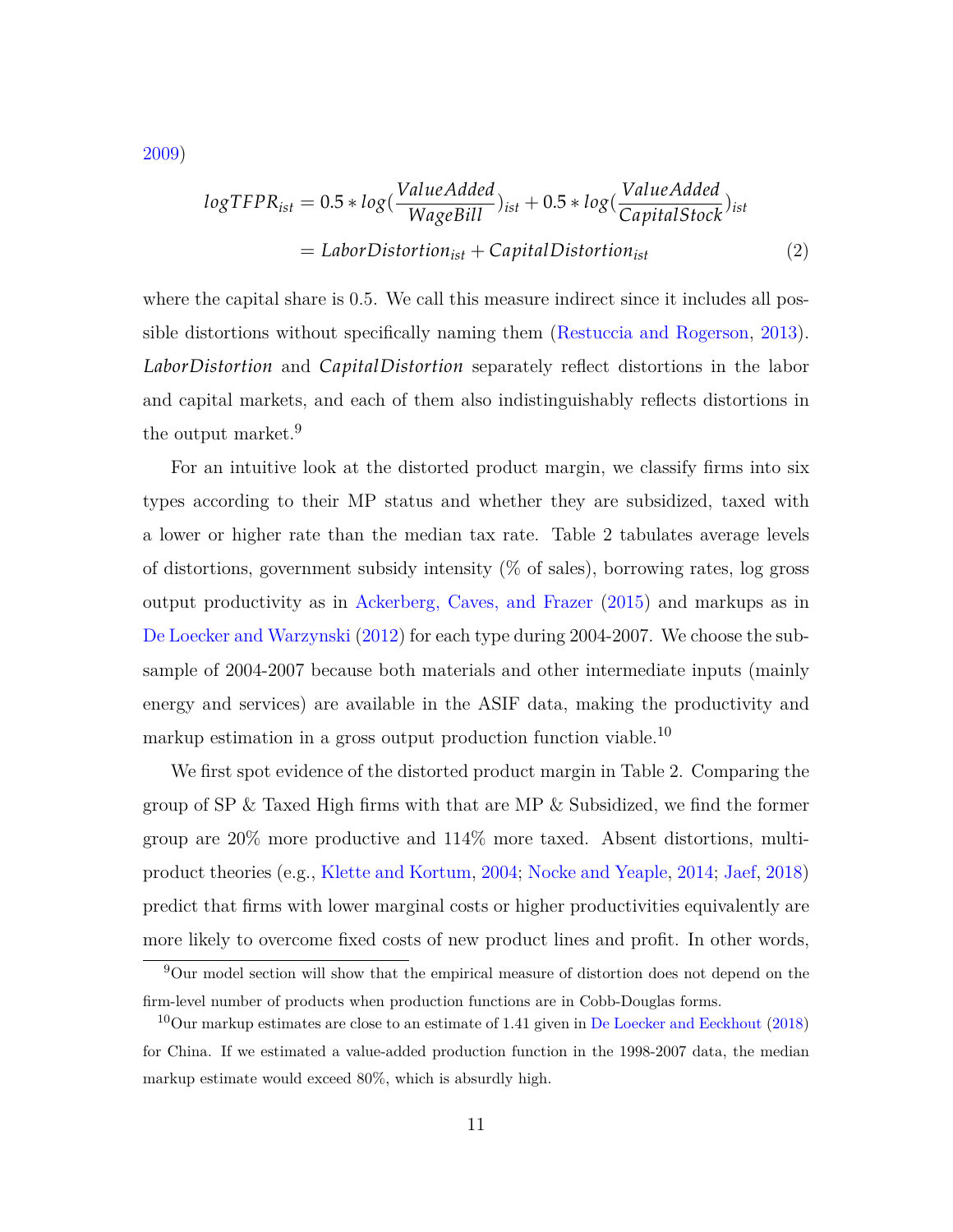we shall expect the former group with an ACF productivity of 0.2614 to produce multiple products, not the latter group with a much lower productivity level. The contrast between theories and our results suggests the potential impact of distortions on the product numbers.

We second find the size-dependent distortion phenomenon, i.e., more productive firms face higher distortions. The correlation coefficient between the firm-level TFPR and the ACF productivity is 0.282. Across types, conditional on the SP status of firms, the average level of distortion increases from -35.20% to 83.12% from the first to the third column, and the ACF productivity monotonically increases from 0.0184 to 0.2614. The result is similar conditional on the MP status of firms. Furthermore, the size-dependent distortion is robust when we replace the log TFPR measure by other distortion measures, such as the government subsidy intensity and borrowing interest rates. More productive firms receive fewer government subsidies and are charged with higher interest rates, although they do not necessarily charge lower markups. Our results hence complement with the literature on size-dependent distortions (e.g., [Guner et al.,](#page-51-3) [2008;](#page-51-3) [Restuccia and Rogerson,](#page-53-0) [2008;](#page-53-0) [Gourio and Roys,](#page-51-5) [2014;](#page-51-5) [Garcia-](#page-51-6)[Santana and Pijoan-Mas,](#page-51-6) [2014\)](#page-51-6).

Lastly, we confirm that conditional on the level of distortions, MP firms are indeed more productive than SP firms in our data. We mentioned that the comparison between groups of SP & Taxed High and MP & Subsidized goes against multiproduct theories. However, that finding has both the productivity and the distortion measure varying. Given a similar distortion level, i.e., reading Table [2](#page-13-0) column by column, we find MP firms are about  $3.6\%$  to  $5\%$  more productive than SP firms, which is consistent with multi-product theories.

We then proceed to a Probit regression to identify the impact of distortions on the MP probability, to quantify the distorted product margin. For firm *i* in industry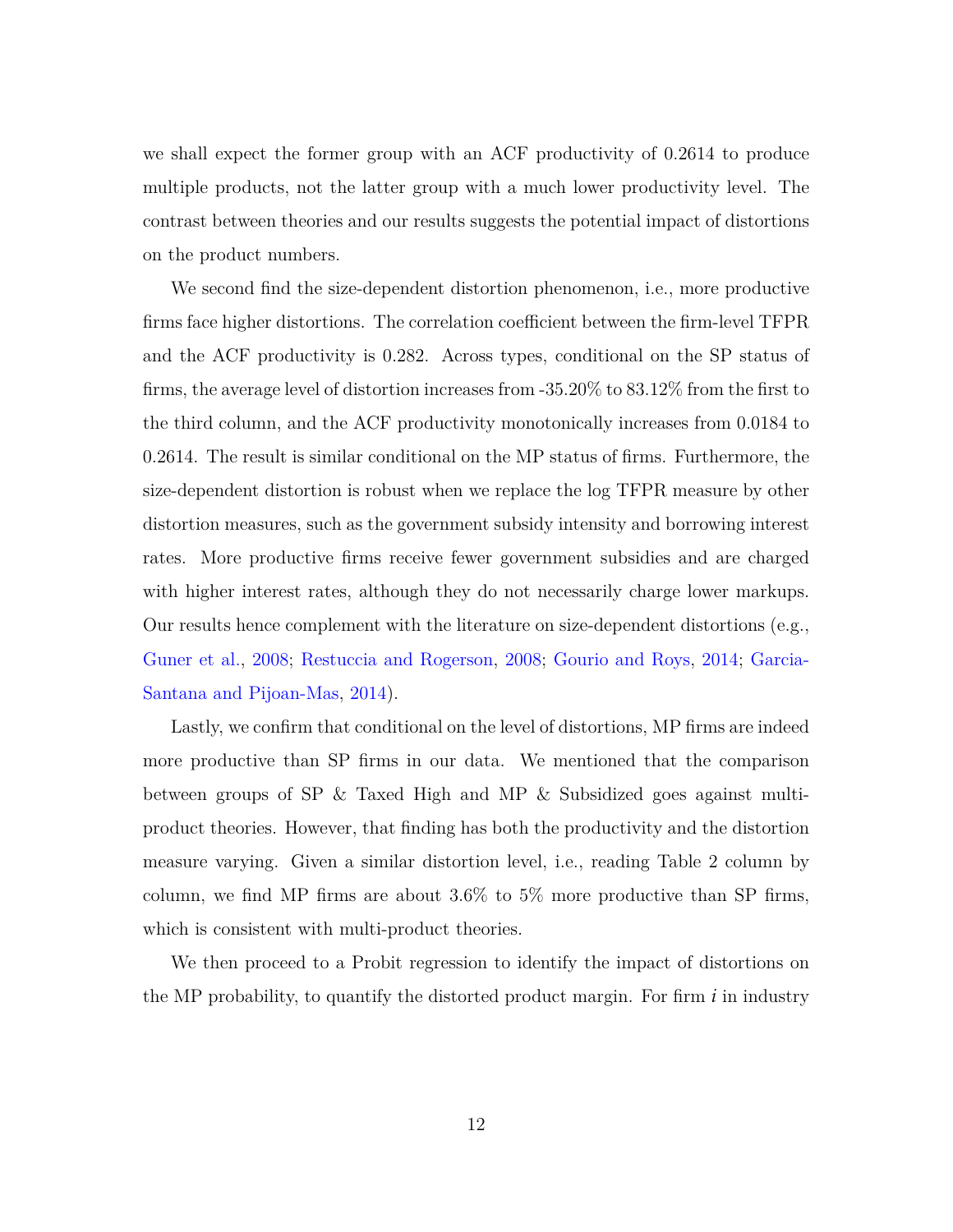|    |                                   | Subsidized | Taxed    |          |  |
|----|-----------------------------------|------------|----------|----------|--|
|    |                                   |            | Low      | High     |  |
| SP | Distortion (TFPR)                 | $-35.20\%$ | 44.09%   | 83.12\%  |  |
|    | ACF log Productivity              | 0.0184     | 0.1347   | 0.2614   |  |
|    | Govern't subsidy $(\%$ of sales)  | $0.16\%$   | $0.15\%$ | $0.11\%$ |  |
|    | Borrowing Rate                    | 1.87\%     | $2.12\%$ | $2.63\%$ |  |
|    | DW Markup                         | 1.43       | 1.36     | 1.42     |  |
| MP | Distortion (TFPR)                 | $-35.96\%$ | 43.38%   | 82.66%   |  |
|    | ACF log Productivity              | 0.0612     | 0.1777   | 0.3109   |  |
|    | Govern't subsidy ( $\%$ of sales) | $0.21\%$   | $0.19\%$ | 0.15%    |  |
|    | Borrowing Rate                    | 1.77%      | 1.94\%   | $2.20\%$ |  |
|    | DW Markup                         | 1.45       | 1.39     | 1.43     |  |

<span id="page-13-0"></span>Table 2: Product Extensive Margin by Discrete Types, 2004-2007

*Notes*: ASIF data 2004-2007. Numbers are average levels for each variable. The ACF log productivity is estimated using the [Ackerberg et al.](#page-49-8) [\(2015\)](#page-49-8)'s method in a gross output production function and uses the variable of other intermediate inputs (mainly energy and services) to invert the productivity. DW markup is estimated using the [De Loecker and Warzynski](#page-50-4) [\(2012\)](#page-50-4)'s method.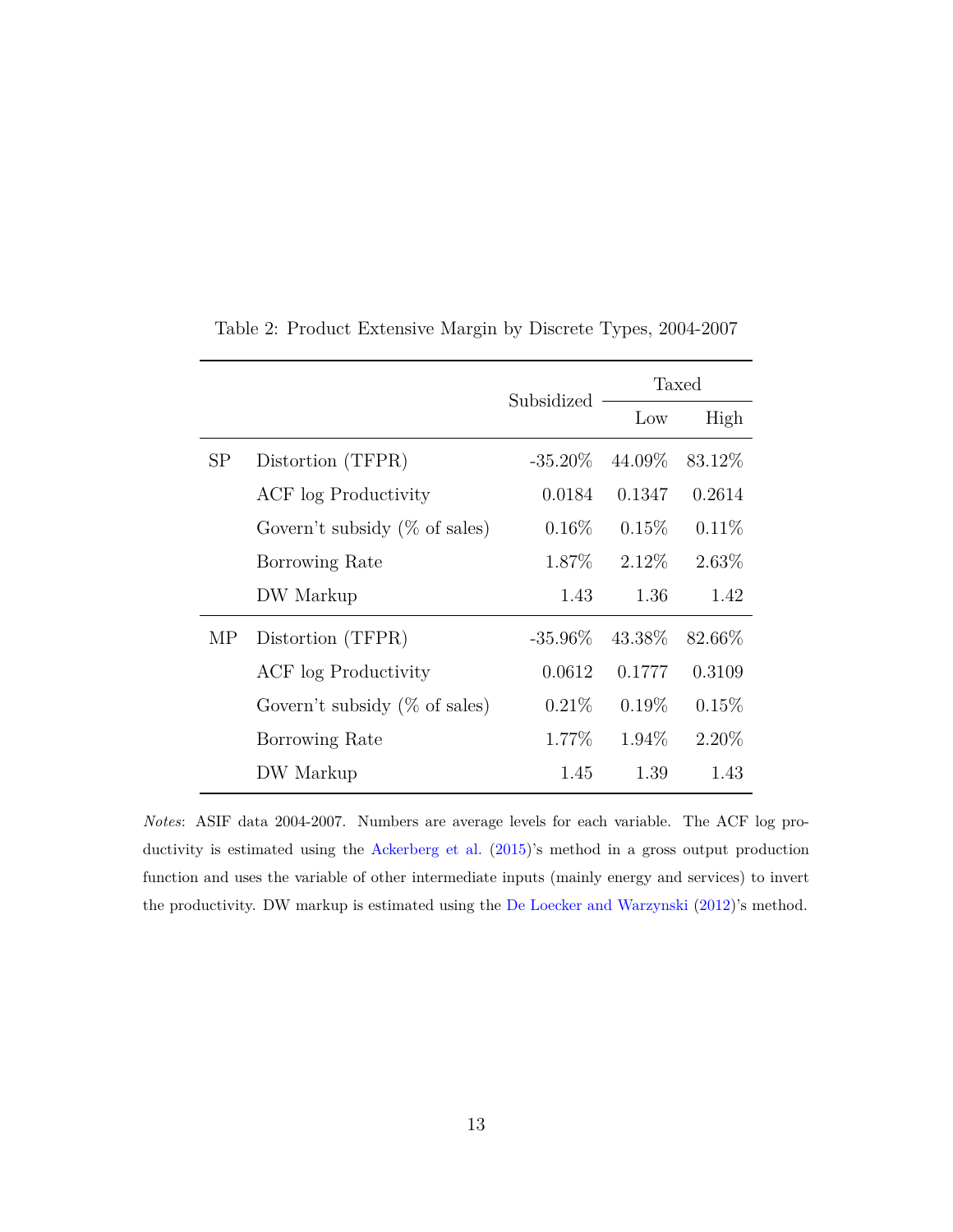*s* at time *t*, we run

<span id="page-14-1"></span>
$$
P(Multi_{ist}) = \Phi(\beta_0 + \beta_1 Distortion_{ist} + \beta_2 Age_{ist} + \beta_3 SOE_{ist} + \beta_4 Exporter_{ist} + \beta_5 Log Asset_{ist} + \delta_s + \delta_t + \epsilon_{ist})
$$
\n(3)

where  $SOE<sub>ist</sub>$  and  $Exporter<sub>ist</sub>$  are state-owned and exporter dummies, and  $\delta_s$  and  $\delta_t$ are industry and year fixed effects.

Table [3](#page-15-0) presents marginal effects at means (MEM) for Probit regressions. In the baseline specification (1), a one standard deviation increase in log TFPR (0.42) decreases the MP probability by 1.18 percentage points, which is considerable given the 27% fraction of MP firms. The negative effect is also statistically significant if we replace the log TFPR by the labor and capital distortion alone (specification (2) and (3)) and by the one-year lagged log TFPR after further controlling for the lagged MP status (specification 4). In the sub-sample of 2004-2007, specification (5) further controls for markup to ensure that the negative coefficient is not caused by a lower markup charged by MP firms. We again find that the negative marginal effect similar to that of the specification (1).

Therefore, we conclude that Table [3](#page-15-0) provides the cross-sectional evidence on the product extensive margin. Table [3](#page-15-0) also indicates that older firms, SOE firms, exporting firms, and larger firms are more likely to be MP producers.

One may be concerned about the endogeneity of log TFPR in estimating equation (3). To alleviate the concern, we study two direct measures of distortions: corporate income tax and self-reported distortion.

**Direct Measures: Corporate Income Tax** In the first one, we extend the ASIF data to 2012 and exploit the natural experiment of 2008 corporate income tax reform. The reform aimed to stimulate market competition by eliminating the corporate tax burden difference between ordinary firms and those policy-favored ones.<sup>[11](#page-14-0)</sup> Before

<span id="page-14-0"></span> $11$ The policy was announced in March 18, 2007 and implemented in January 1, 2008. The reform was one step of the agenda in gradually establishing a modern tax system in China, and shall not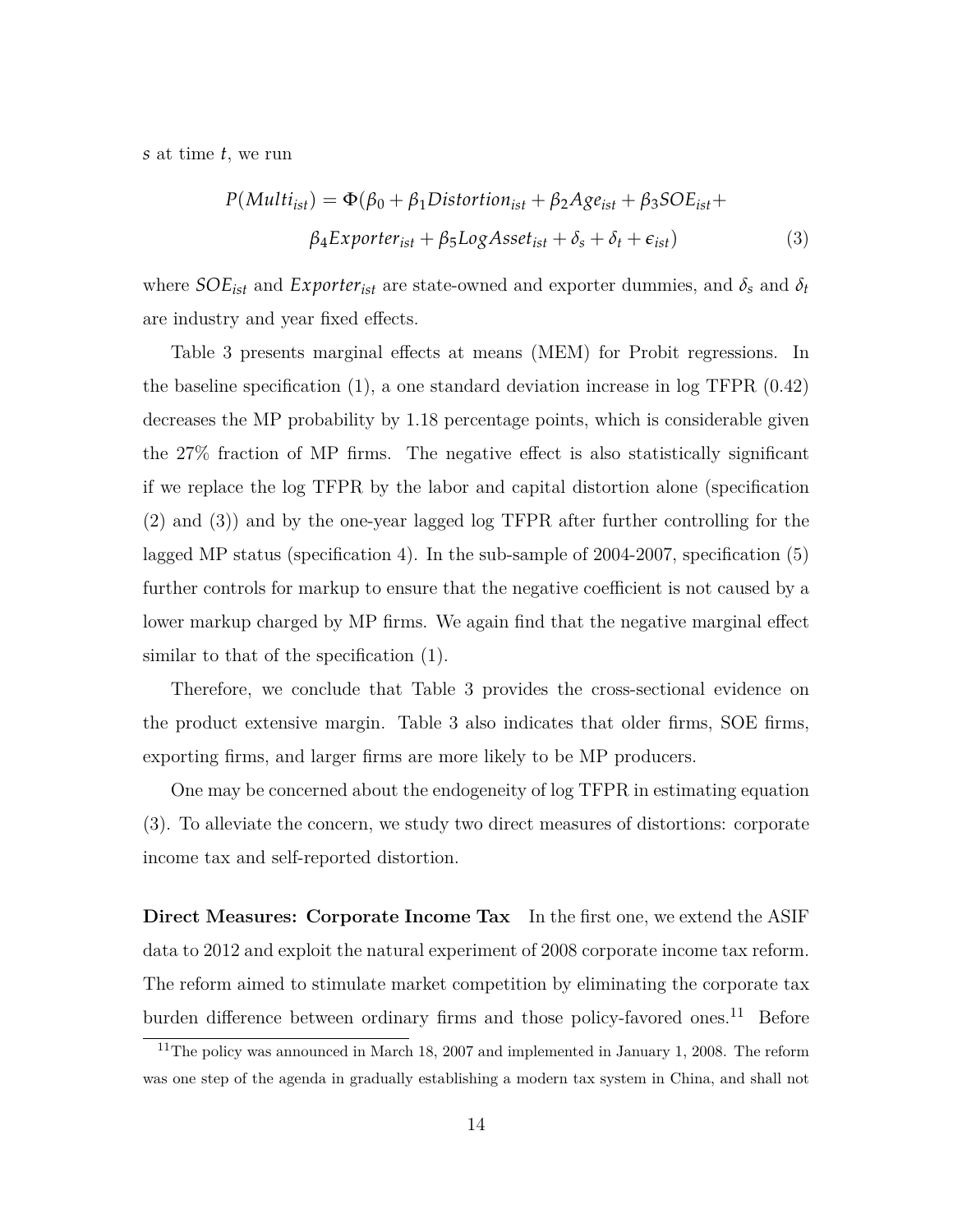|                             |              |              | 1998-2007     |               | 2004-2007    |
|-----------------------------|--------------|--------------|---------------|---------------|--------------|
|                             | (1)          | (2)          | (3)           | (4)           | (5)          |
| Distortion                  | $-0.0282***$ |              |               |               | $-0.0242***$ |
|                             | $(-30.92)$   |              |               |               | $(-14.94)$   |
| Labor Distortion            |              | $-0.0543***$ |               |               |              |
|                             |              | $(-41.40)$   |               |               |              |
| Capital Distortion          |              |              | $-0.0007**$   |               |              |
|                             |              |              | $(-2.98)$     |               |              |
| 1 Yr Lagged Distortion      |              |              |               | $-0.0111***$  |              |
|                             |              |              |               | $(-7.57)$     |              |
| 1 Yr Lagged MP Status       |              |              |               | $0.756***$    |              |
|                             |              |              |               | (447.85)      |              |
| DW Markup                   |              |              |               |               | $-0.0161***$ |
|                             |              |              |               |               | $(-8.17)$    |
| Age                         | $0.0040***$  | $0.0042***$  | $0.0042***$   | $0.00100$ *** | $0.0026***$  |
|                             | (111.00)     | (111.75)     | (115.40)      | (17.93)       | (40.68)      |
| SOE                         | $0.0159***$  | $0.0159***$  | $0.0163***$   | $-0.0029$     | $0.0256***$  |
|                             | (14.72)      | (14.77)      | (15.13)       | $(-1.72)$     | (11.63)      |
| Exporter                    | $0.0271***$  | $0.0241***$  | $0.0281***$   | $0.0090***$   | $0.0248***$  |
|                             | (31.38)      | (27.70)      | (32.48)       | (6.84)        | (19.69)      |
| Log Asset                   | $0.0392***$  | $0.0419***$  | $0.0401***$   | $0.0157***$   | $0.0343***$  |
|                             | (142.94)     | (152.97)     | (142.05)      | (36.97)       | (89.76)      |
| Industry FE                 | <b>YES</b>   | <b>YES</b>   | <b>YES</b>    | <b>YES</b>    | <b>YES</b>   |
| Year $FE$                   | <b>YES</b>   | <b>YES</b>   | <b>YES</b>    | <b>YES</b>    | <b>YES</b>   |
| N                           | 1521750      | 1521750      | 1521750       | 908184        | 640420       |
| Prob(Correctly Classified)  | $74.13\%$    | $74.12\%$    | $74.09\%$     | $93.83\%$     | $71.87\%$    |
| t statistics in parentheses |              |              |               |               |              |
| * $p<0.05$                  | ** $p<0.01$  |              | *** $p<0.001$ |               |              |

<span id="page-15-0"></span>Table 3: Marginal Effects of Distortions on the MP Probability, Probit

*Notes*: ASIF data 1998-2007. Observations with the distortion (TFPR) measure greater than 1 or smaller than -1 are dropped. The ACF log productivity is estimated using the [Ackerberg et al.](#page-49-8) [\(2015\)](#page-49-8)'s method in a gross output production function and uses the variable of other intermediate inputs (mainly energy and services) to invert the productivity. DW markup is estimated using the [De Loecker and Warzynski](#page-50-4) [\(2012\)](#page-50-4)'s method. Results are marginal effects at the means.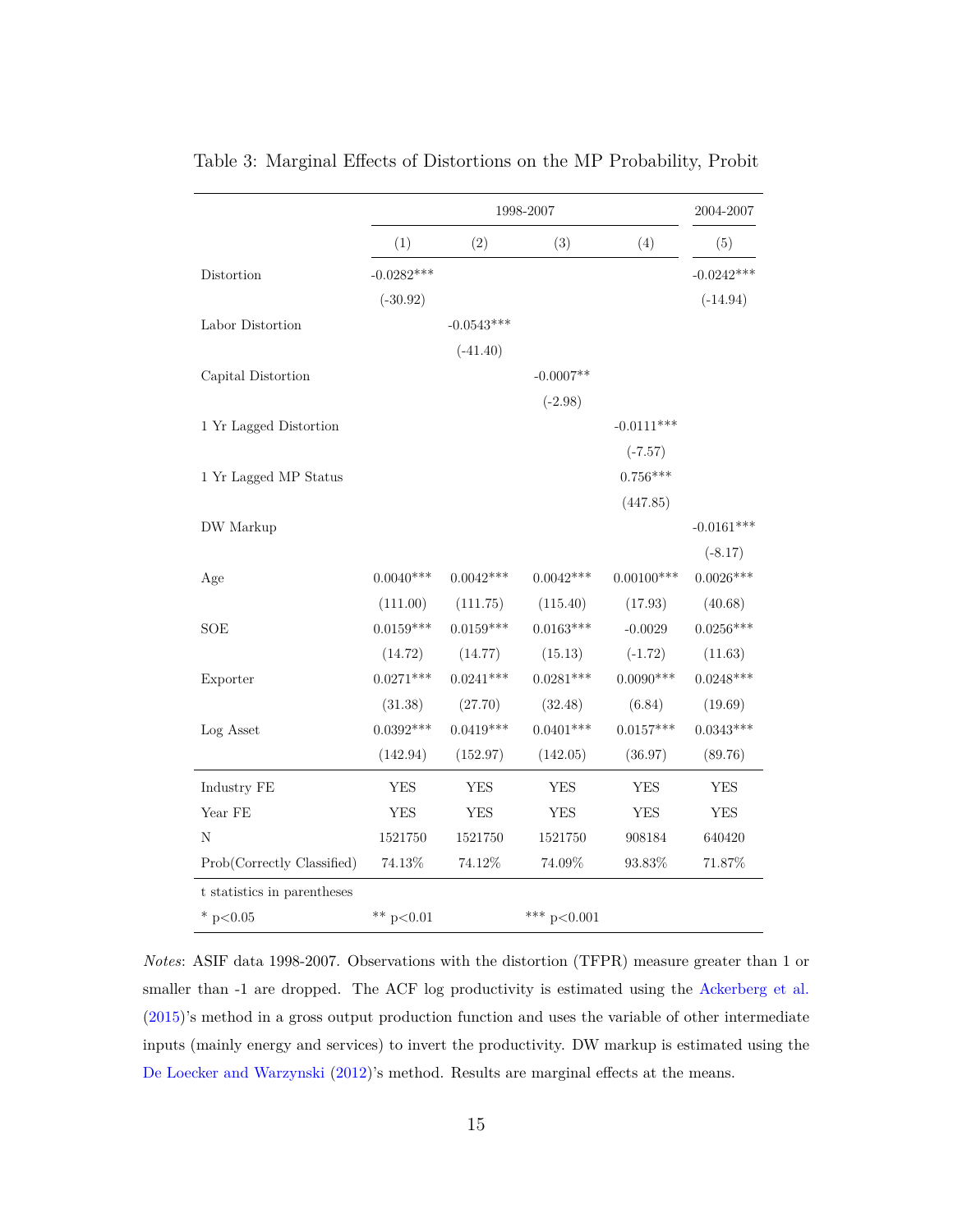2008, Small Enterprises, High Tech Enterprises, firms in West Development Program, and Economic Zones have corporate income tax rates at a maximum of 25%, lower than the baseline rate of 33%. Starting from 2008, the baseline rate decreased to 25%, while rates in these programs remained largely unchanged (see details in Appendix). Presumably, firms outside of these programs were less distorted after 2008 than before, and more likely to produce multiple products, *ceteris paribus*.

To verify this idea, we create a *balanced* panel of firms that spans from 2004 to 20[12](#page-16-0) (excluding 2010).<sup>12</sup> The balanced structure fixes the same set of firms over time to avoid policy arbitrages of new firms.<sup>[13](#page-16-1)</sup> We run the following regression in spirit of equation [\(3\)](#page-14-1)

<span id="page-16-2"></span>
$$
P(Multi_{ist}) = \Phi(\beta_0 + \beta_1 Treat_{is} + \beta_2 Post08_t + \beta_3 Treat_{is} * Post08_t + \beta_4 Age_{ist} + \beta_5 SOE_{ist} + \beta_6 log Asset_{ist} + \delta_s + \delta_t + \epsilon_{ist})
$$
\n
$$
(4)
$$

where the treatment group is defined as firms outside of pre-08 favored programs before 2008, vice versa for the control group. Our difference-in-difference estimator  $\hat{\beta}_3$  thus illustrates the additional post-08 change in the fraction of MP firms in the treatment group compared to the control group.

Table [4](#page-19-0) presents estimates of marginal effects at the means for the Probit regression. In column (1), the gap of MP probabilities between the treatment group and the control group is -0.0379 before 2008. This is consistent with the obesrvation that treated firms were charged with higher tax rates. Our difference-in-difference estimate,  $\hat{\beta}_3$ , is 0.0120 and statistically significant. Thus, the gap of MP probabilities between the two groups narrow by about  $32\%$   $(0.0120/0.0379)$  after 2008, consistent with the idea that a lower corporate income tax rate is associated with a higher MP

<span id="page-16-0"></span>be viewed as a preemptive policy for the 2008 financial crisis.

<sup>&</sup>lt;sup>12</sup>We drop the year 2010 because of its data irregularity, following the literature (e.g., [Chen,](#page-50-6) [Chen, Liu, Suárez Serrato, and Xu,](#page-50-6) [2021\)](#page-50-6)

<span id="page-16-1"></span><sup>&</sup>lt;sup>13</sup>We start our panel early enough to avoid strategic behaviors of firms switching groups, although the incentive is unlikely given the similar corporate tax rate between the two groups after 2008.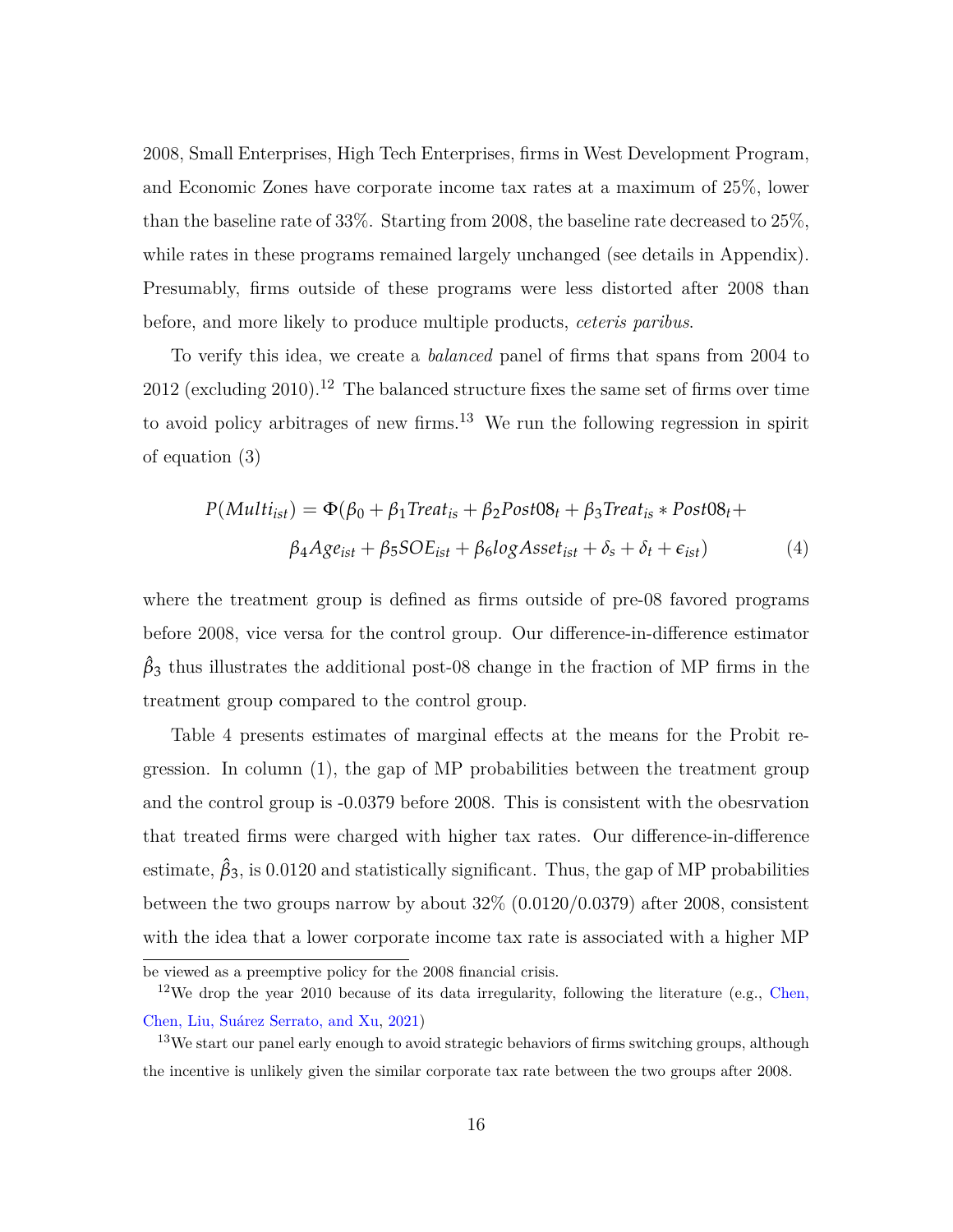probability.

One confounding factors in estimating equation [\(4\)](#page-16-2) is the 2008 crisis. It could be the case that firms in the control group exported more and reduced the number of products due to the negative global demand shock. This mechanism would bias the coefficient of  $\hat{\beta}_3$  upwards. To overcome this problem, we split the data into the non-exporter and exporter sub-samples and separately estimate equation [\(4\)](#page-16-2). Firm in the non-exporter sub-sample is relatively insulated from the negative global shock and thus the estimate  $\hat{\beta}_3$  shows a clean difference-in-difference effect of tax reforms.

Column (2) shows similar results for the non-exporter sub-sample, compared to those in column (1). Within this sub-sample, treated firms are 4.58% less likely to be MP producers before 2008. This gap narrows by a robust  $32\%$  (0.0147/0.0458) significantly after 2008. Meanwhile, the probability of correct classification increases from 70.87% to 72.02%, suggesting a better explanatory power of the model in predicting the MP probability for non-exporters.

For the exporter sub-sample, column (3) suggests a mixed effect of tax reforms and the 2008 crisis. Treated firms are still less likely to be MP producers before 2008, but the magnitude and the t-statistic suggest a negligible difference, compared to the controlled ones. The difference-in-difference estimate is negative but insignificant. Comparison between column (2) and (3) indicates the importance of isolating the crisis shock from the tax reform shock.

**Direct Measures: Self-Reported Distortions** We further bolster our argument of the distorted product margin using the self-reported distortion measures using the World Bank Enterprise Survey (WBES) 2012 data. In the survey, firms are asked if they face obstacles in access to finances, transport, custom and trade regulations, electricity and telecommunications, access to land, labor regulations, and others (see Figure [A2](#page-56-0) in Appendix for the detailed questions from the WBES questionnaire). We set distortion dummies 1 if firms report moderate or more severe obstacles for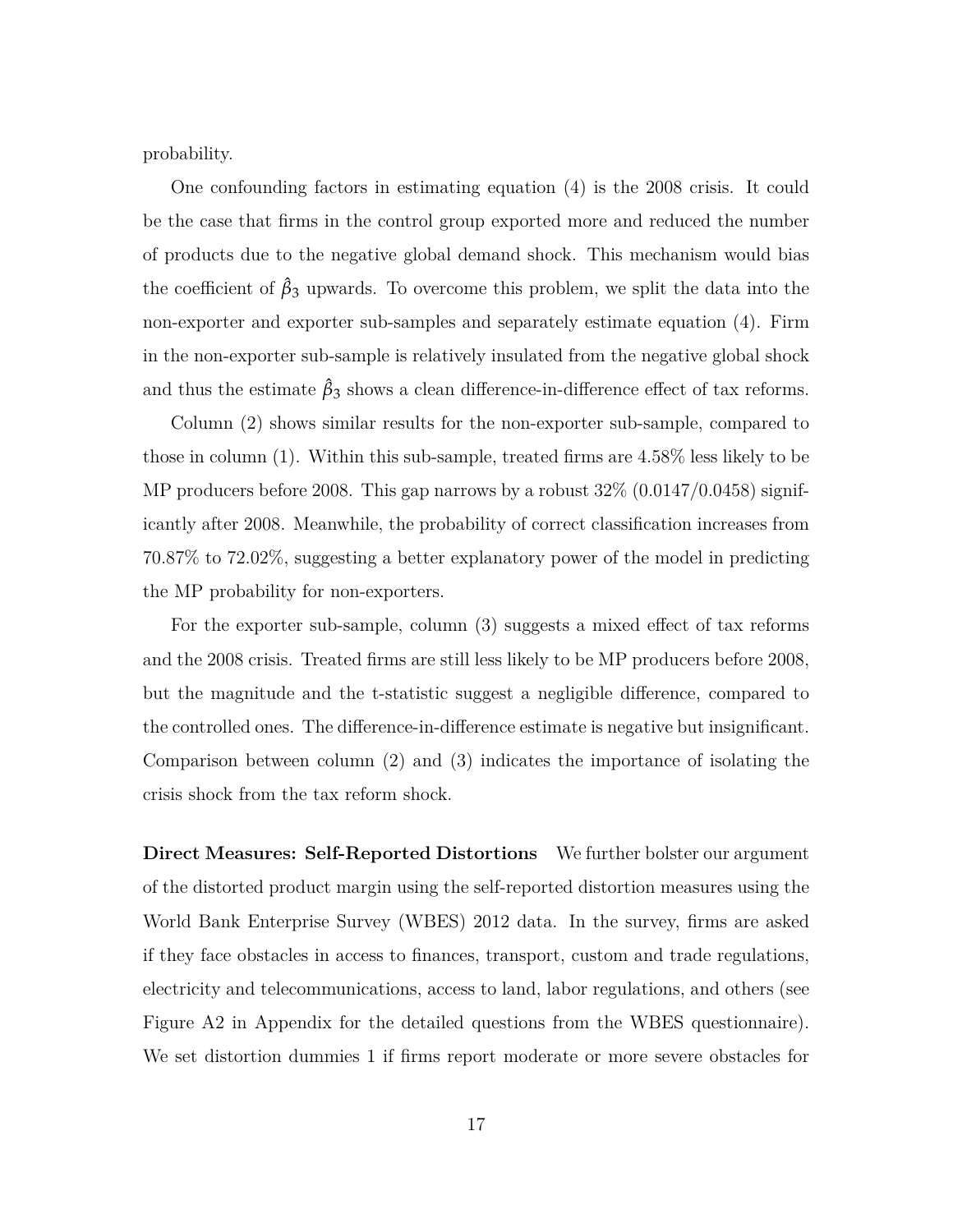each aspect as listed in Table [5,](#page-20-0) and 0 otherwise.

On the product side, unlike the ASIF data, the WBES data does not provide the product information of firms. We derive the MP dummy from the following question: What percentage of total sales does the main product represent? We define a firm to be MP if this percentage exceeds  $90\%$ .<sup>[14](#page-18-0)</sup> This criterion gives the fraction of MP firms 30%, closest to that in the ASIF data.

We then run a similar Probit regression as in equation [\(3\)](#page-14-1). The distortion variable is included one at a time, again controlling for whether the firm is an exporter, stateowned enterprise, age and size. We define a state-owned firm when it has a positive state equity share. By the lack of total asset, the size of a firm is defined by which bin of employment, i.e., 5 to 19, 20 to 99, or 100 and above, the firm is in.

Table [6](#page-20-1) shows that all distortions except for that of labor have a negative impact on the probability of being a MP firm. Specifically, distortions on finance and on transport, custom and trade regulations, i.e., regulations that prohibit firms geographically expanding their product market, are significantly negatively associated with firms' product scopes. Quantitatively, if a firm's financial obstacle switches from 0 to 1, its MP probability decreases by 5.65 percentage points. Similarly, if its obstacle in transport, custom and trade regulations switches from 0 to 1, its MP probability decreases by 9.94 percentage points. These numbers are sizable compared to the fact that only 30% firms are MP producers in the WBES data.

For other distortion measures, most of them negatively affect a firm's MP probability, although statistically insignificant. The labor distortion is an exception and has a positive but insignificant impact on the MP probability.<sup>[15](#page-18-1)</sup> We thus view results

<span id="page-18-1"></span><span id="page-18-0"></span><sup>14</sup>We tried a different level of 95%. Results are similar to what follows.

<sup>&</sup>lt;sup>15</sup> This result may look contradictory to the negative and statistically significant coefficient in column (2) of Table [3.](#page-15-0) This difference may arise from (i) there are labor distortions other than those mentioned in the WBES; (ii) labor distortions defined in equation [\(2\)](#page-11-2) may reflect output market distortions, rather than that in the labor market. In fact, if we regress the MP dummy on the labor distortion calculated in the WBES data using equation [\(2\)](#page-11-2), we still find a negative coefficient.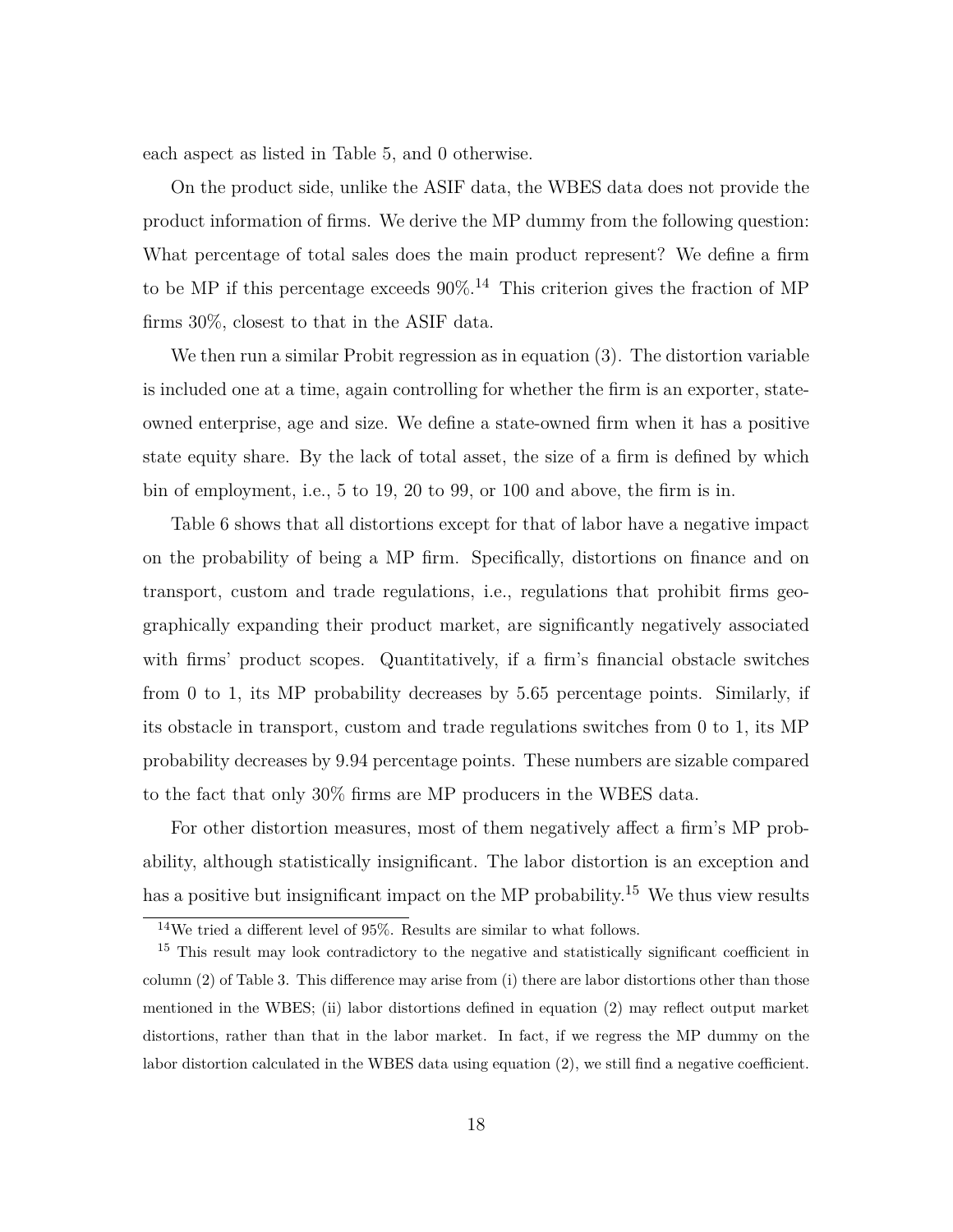|                               | (1)           | (2)          | (3)         |
|-------------------------------|---------------|--------------|-------------|
|                               | All           | Non-Exporter | Exporter    |
| Post <sub>08</sub>            | $-0.0488$ *** | $-0.0598***$ | $-0.0132$   |
|                               | $(-13.30)$    | $(-14.54)$   | $(-0.0132)$ |
| Treat                         | $-0.0379***$  | $-0.0458***$ | $-0.0068$   |
|                               | $(-16.50)$    | $(-18.04)$   | $(-1.29)$   |
| Treat*Post08                  | $0.0120***$   | $0.0147***$  | $-0.0025$   |
|                               | (3.85)        | (4.23)       | $(-0.35)$   |
| Exporter                      | $0.0346***$   |              |             |
|                               | (22.83)       |              |             |
| SOE, Age, Size Controls       | <b>YES</b>    | <b>YES</b>   | <b>YES</b>  |
| Industry FE                   | <b>YES</b>    | <b>YES</b>   | <b>YES</b>  |
| Year FE                       | <b>YES</b>    | <b>YES</b>   | <b>YES</b>  |
| N                             | 511,584       | 382,353      | 129,231     |
| Prob(Correctly Classified)    | 70.87%        | 72.02%       | 67.54%      |
| t statistics in parentheses   |               |              |             |
| * p<0.05, ** p<0.01, *p<0.001 |               |              |             |

<span id="page-19-0"></span>Table 4: DID Marginal Effects of Tax Reduction on the MP Probability

*Notes:* ASIF data 2004-2012 (excluding 2010). *Treat* dummies are 1 if firms were outside of policy favored programs before 2008. *Exporter* dummies are 1 if firms exported before 2008. Results are marginal effects at the means.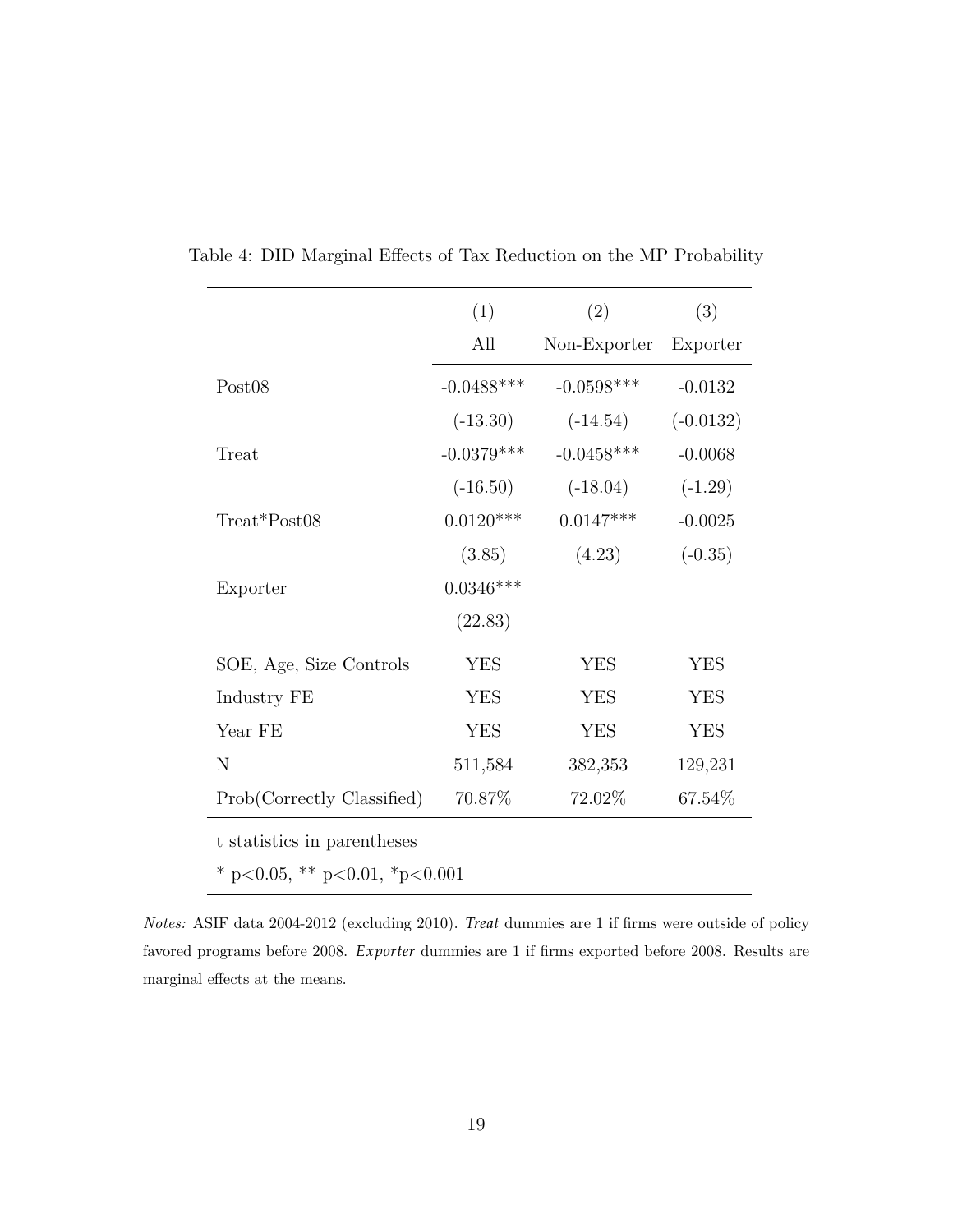<span id="page-20-0"></span>

| Distortion   | Equals to 1 with a moderate, major, or very severe obstacle in    |
|--------------|-------------------------------------------------------------------|
| <b>FIN</b>   | Access to finance                                                 |
| <b>TCT</b>   | Transport, custom and trade regulations                           |
| ET           | Electricity, telecommunications                                   |
| <b>LAND</b>  | Access to land                                                    |
| <b>LABOR</b> | Labor regulations, inadequately educated workforce                |
| <b>OTH</b>   | Practices of competitors in the informal sector; Crime, theft and |
|              | disorder; Tax rates, tax administration, business licensing and   |
|              | permits, political instability, corruption, courts                |

Table 5: Distortion Measures in the WBES 2012 Data

*Notes*: WBES data 2012. Distortion dummies are defined by authors.

<span id="page-20-1"></span>

|  |  |  | Table 6: Marginal Effects of Distortions on the MP Probability, Probit, WBES Data |
|--|--|--|-----------------------------------------------------------------------------------|
|  |  |  |                                                                                   |

|                                   | <b>FIN</b>  | <b>TCT</b>  | ET            | LAND       | LABOR  | <b>OTH</b> |
|-----------------------------------|-------------|-------------|---------------|------------|--------|------------|
| Distortion                        | $-0.0565*$  | $-0.0994**$ | $-0.0640$     | $-0.0340$  | 0.0417 | $-0.0064$  |
|                                   | $(-2.01)$   | $(-2.71)$   | $(-1.84)$     | $(-1.03)$  | (1.56) | $(-0.29)$  |
| Exporter, SOE, Age, Size Controls | <b>YES</b>  | YES         | YES           | <b>YES</b> | YES    | YES        |
| Industry FE                       | YES         | YES         | YES           | YES        | YES    | YES        |
| N                                 | 1645        | 1598        | 1656          | 1653       | 1656   | 1659       |
| t statistics in parentheses       |             |             |               |            |        |            |
| * $p<0.05$                        | ** $p<0.01$ |             | *** $p<0.001$ |            |        |            |

*Notes*: WBES data 2012. SOE is defined as 1 if the firm has a positive state equity share. Without the total asset variable in the WBES data, the *Size* variable controls for the size effect, and equals to 1 if the employment is from 5 to 19, 2 if it is from 20 to 99, and 3 if it is larger than 100. Results at marginal effects at the means.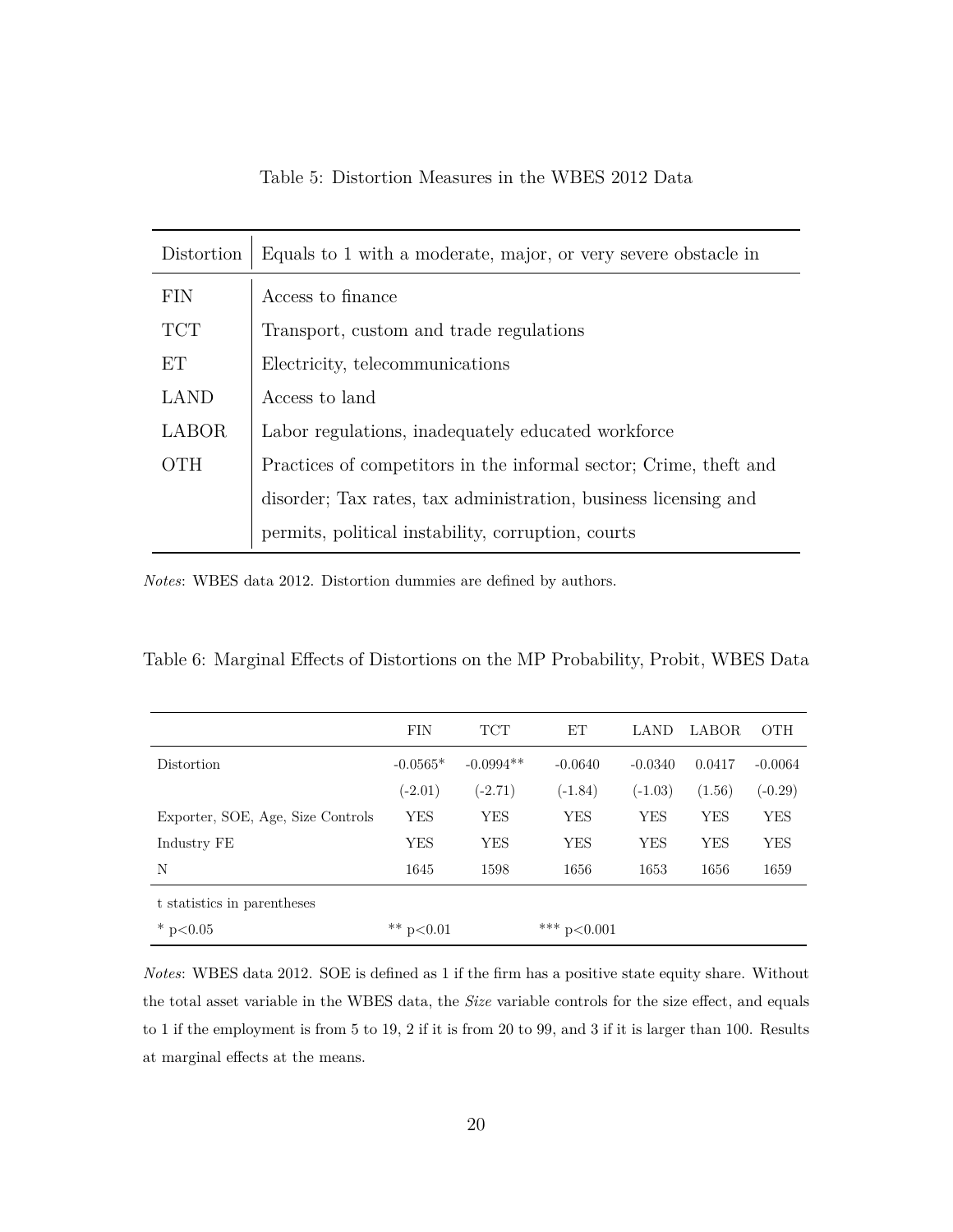in Table [6](#page-20-1) further bolster our conclusion about the negative effect of distortions on the product margin in the ASIF data.

**Summary** Section 2 documents several regularities on the MP firms in a developing economy like China. First, MP firms are fewer and smaller compared to the U.S. Second, using indirect and direct measures of distortions, we robustly find that the MP probability of firms decreases when the level of distortions increases.

# **3 Model**

This section builds discrete product decisions of firms into a general equilibrium model with entry and exit à la [Melitz](#page-52-0) [\(2003\)](#page-52-0). In order to capture the distorted product margin in the cross-sectional data in Section 2, we set firm-level productivities and product-level appeal shocks permanent, different from [Bernard et al.](#page-49-1) [\(2010\)](#page-49-1) and [Jaef](#page-52-4) [\(2018\)](#page-52-4). We set distortions as a revenue output tax that is increasing in firm-level productivities (i.e., size-dependent). We will show how distortions alter the productivity cutoffs of firms above which they produce multiple products.

### **3.1 Demand**

We assume that the product demand arises from a representative household who supplies unskilled labor *L* and skilled labor *H* inelastically. The household maximizes utility from a continuum of goods:

$$
U = \left[ \int_{\omega \in \Omega} \left( \lambda(\omega) q(\omega) \right)^{\rho} d\omega \right]^{\frac{1}{\rho}}, \ 0 < \rho < 1 \tag{5}
$$

where  $\omega$  represents a variety,  $\Omega$  is the endogenous set of firm-product varieties in the economy, and  $\rho$  determines the elasticity of substitution across varieties  $\sigma$  = This continuous labor distortion variable is about 2% higher not only if the labor distortion dummy *LABOR* = 1 but also if the transportation dummy  $TCT = 1$ , confirming our conjecture (ii).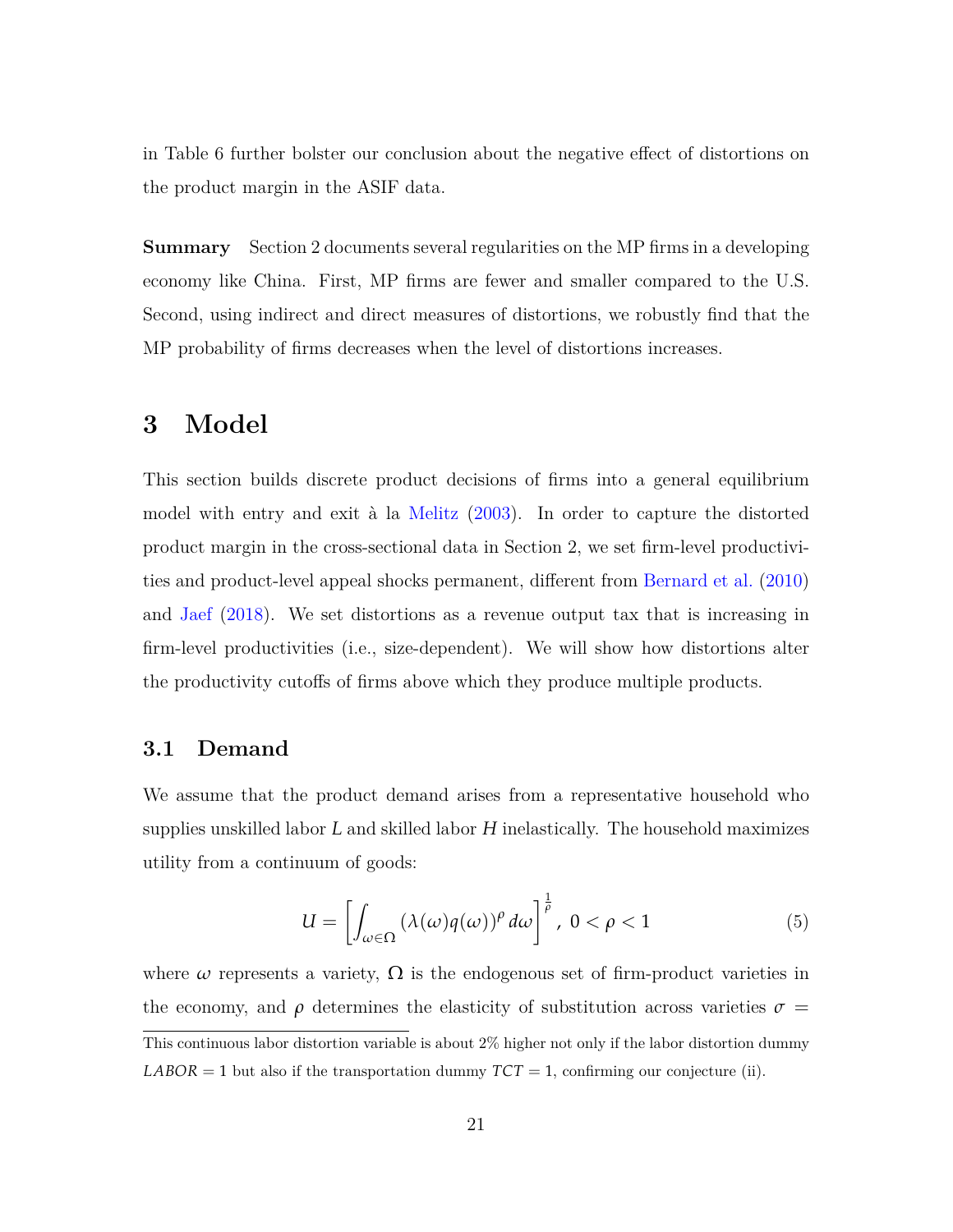$1/(1-\rho)$ . We assume that firms and products are measure zero. The product appeal  $\lambda(\omega)$  (e.g., quality or taste) captures how the representative household values the quantity consumed  $q(\omega)$ . According to [Hottman et al.](#page-51-4) [\(2016\)](#page-51-4), unobserved product appeals beyond price factors explain more than 50% of the cross-sectional variation of U.S. firm sizes. Therefore, instead of a Bertrand competition model of product innovations [\(Klette and Kortum,](#page-52-6) [2004\)](#page-52-6), we model similarly to [Bernard et al.](#page-49-1) [\(2010\)](#page-49-1) that embed the appeal into the household's utility function.

The expenditure minimization problem gives the demand and revenue for each product:

$$
q(\omega) = \frac{Q}{\lambda(\omega)} \left[ \frac{p(\omega)}{\lambda(\omega)P} \right]^{-\sigma}, \ r(\omega) = R \left[ \frac{p(\omega)}{\lambda(\omega)P} \right]^{1-\sigma} \tag{6}
$$

where  $Q \equiv U$  is the appeal-adjusted aggregate consumption index, and P denotes the associated aggregate price index:

$$
P = \left[ \int_{\omega \in \Omega} \left( \frac{p(\omega)}{\lambda(\omega)} \right)^{1-\sigma} d\omega \right]^{\frac{1}{1-\sigma}} \tag{7}
$$

The aggregate revenue *R* is defined as  $R = PQ$ .

### **3.2 Production Settings**

Firms are identical prior to entry. Upon entry, they pay a fixed cost,  $f_e > 0$ , to draw a productivity  $\varphi$  from a common cumulative distribution function  $G(\varphi)$ . Additionally, they draw a pair of appeal shocks  $a_1$  and  $a_2$  for two product lines. Each shock is independently drawn from a Bernoulli distribution with a probability of a high realization  $a_h$  being  $p$ , and that of a low realization  $a_l$  being  $1 - p$ . Each firm's productivity and appeal shocks are assumed to be permanent. At the end of each period, incumbents exogeneously exit with the rate of  $\delta$ .

Firms hire skilled and unskilled labor. The quantity of each product *i* is produced by the unskilled labor *l* with a linear production function:  $q_i = \varphi l_i$ , for  $i = 1, 2$ .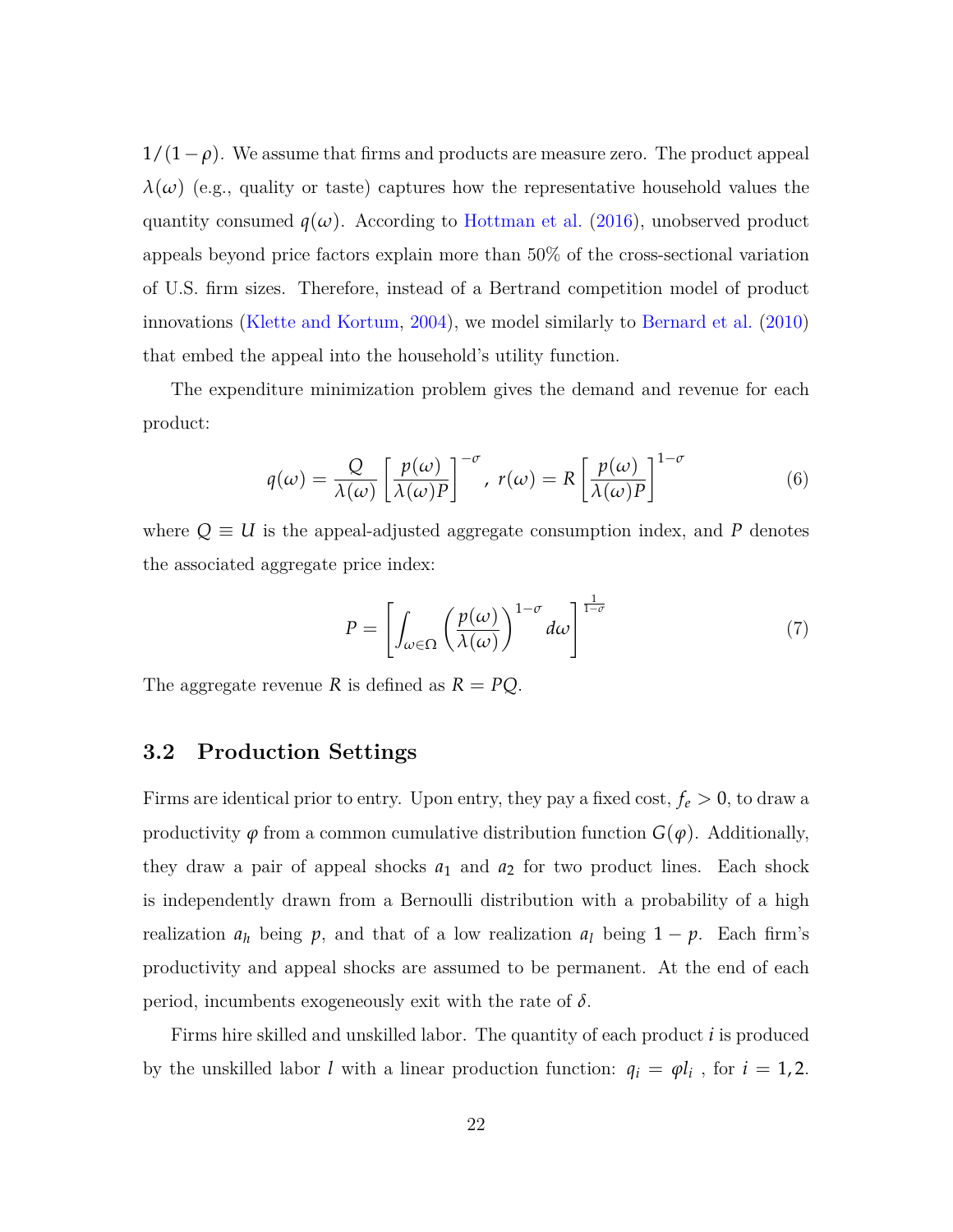Across products, the firm-level productivity  $\varphi$  is common and labor is divisible. Meanwhile, the product appeal  $\lambda_i$  is produced by combining the skilled labor input *h* and the exogenous shock *a<sup>i</sup>* with a decreasing return to scale parameter *α*, i.e.,  $\lambda_i = a_i h_i^{\alpha}, i = 1, 2$ . This simple functional form captures the idea that with more human capital, firms produce better quality products [\(Stokey,](#page-53-6) [1991\)](#page-53-6) and better-seller products with a better market understanding [\(Gourio and Rudanko,](#page-51-7) [2014\)](#page-51-7). The size of *α* hence affects the relative importance of skilled labor in productions.

We consider a stationary environment, in which the aggregate quantity *Q*, price index *P*, measure of firm *M* and wages  $\{w_h, w_l\}$  for skilled and unskilled labor are constant over time. We introduce distortions  $\tau$  in the form of a proportional revenue tax if  $\tau > 0$ , or a subsidy in the case if  $\tau < 0$ . Like the productivity, the distortion is imposed at the firm-level and common for both products. Given the aggregate quantity, price, wages, productivity, distortions, and product-level appeal shocks, firms choose labor demands, the number of products to produce, their quantities, qualities and prices to maximize the profit:

$$
\max_{\{l_i\}_{i=1}^n,\{h_i\}_{i=1}^n,\{q_i\}_{i=1}^n,\{p_i\}_{i=1}^n} [(1-\tau)p_1q_1-w_ll_1-w_hh_1-w_lf_0-w_lf_1+\n\n\mathbb{1}((1-\tau)p_2q_2-w_ll_2-w_hh_2-w_lf_2)] \tag{8}
$$

subject to the inverse demand curve  $q_i = \frac{Q}{\lambda_i}$ *λi*  $\int p_i$ *λiP*  $\int_{-\infty}^{-\sigma}$ , the appeal production technology  $q_i = \varphi l_i$  and the quality production technology  $\lambda_i = a_i h_i^{\alpha}, i = 1, 2$ . Note that in addition to the variable labor cost, firms need to pay a headquarter cost  $f_0$ , and a fixed cost for each product  $f_i$ ,  $i = 1, 2$ , in units of unskilled labor.

By the divisible labor and output across products, the optimal pricing rule is  $p_i = \frac{w_i}{(1-\tau)}$  $\frac{w_l}{(1-\tau)\rho\varphi}$ . The quantity for product *i* is

<span id="page-23-0"></span>
$$
q_i = (1 - \tau)^{\frac{\sigma}{1 - \alpha(\sigma - 1)}} a_i^{\frac{\sigma - 1}{1 - \alpha(\sigma - 1)}} Q^{\frac{1}{1 - \alpha(\sigma - 1)}} P^{\frac{\sigma}{1 - \alpha(\sigma - 1)}} \left(\frac{\alpha (1 - \frac{1}{\sigma})}{w_h}\right)^{\frac{\alpha(\sigma - 1)}{1 - \alpha(\sigma - 1)}} \left(\frac{w_l}{\rho \varphi_i}\right)^{\frac{\alpha(\sigma - 1) - \sigma}{1 - \alpha(\sigma - 1)}}.
$$
\n(9)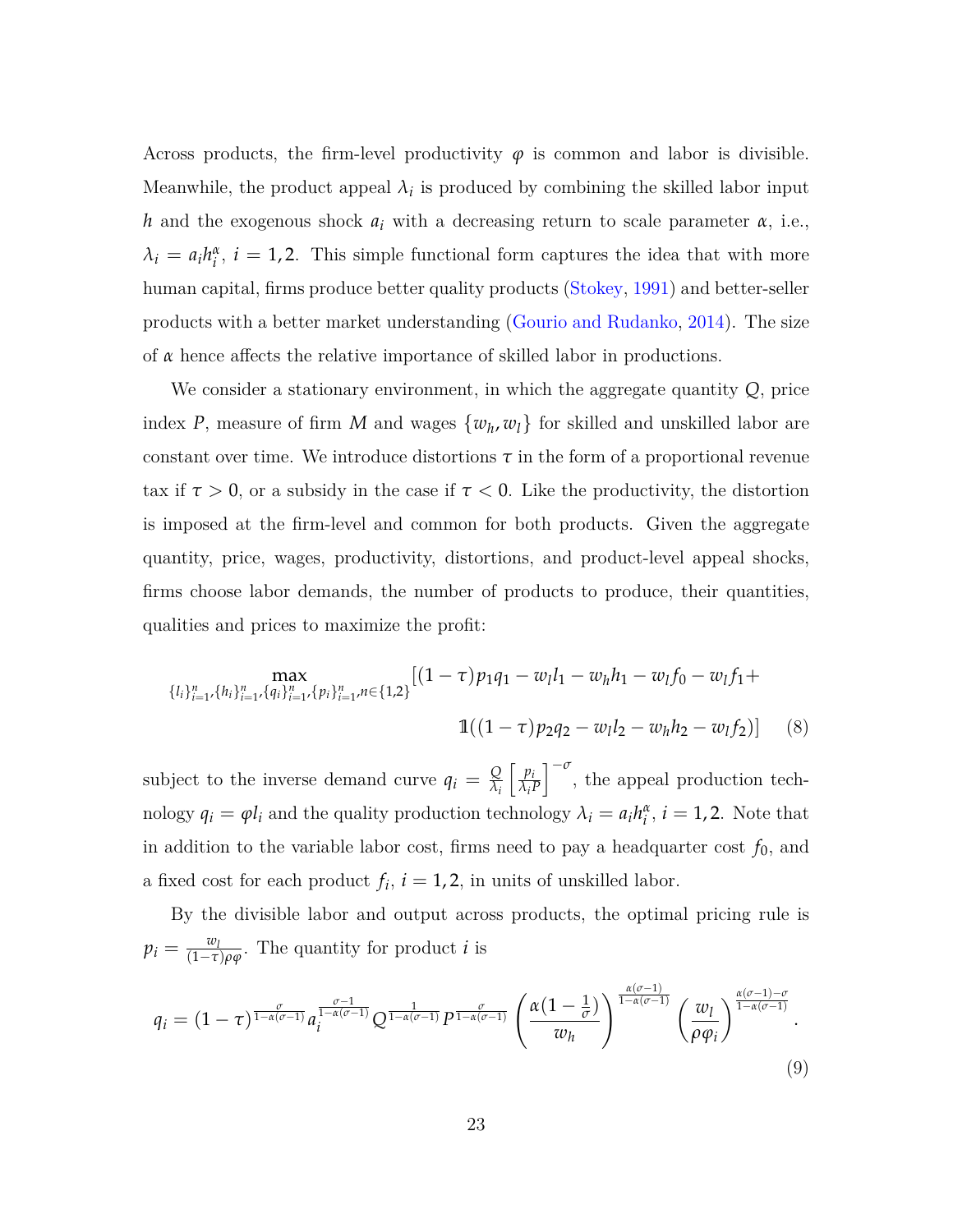and the appeal is

$$
\lambda_i = (1 - \tau)^{\frac{\alpha \sigma}{1 - \alpha(\sigma - 1)}} a_i^{\frac{1}{1 - \alpha(\sigma - 1)}} Q^{\frac{\alpha}{1 - \alpha(\sigma - 1)}} P^{\frac{\alpha \sigma}{1 - \alpha(\sigma - 1)}} \left(\frac{\alpha (1 - \frac{1}{\sigma})}{w_h}\right)^{\frac{\alpha}{1 - \alpha(\sigma - 1)}} \left(\frac{w_l}{\rho \varphi_i}\right)^{\frac{-\alpha(\sigma - 1)}{1 - \alpha(\sigma - 1)}}.
$$
\n(10)

Hence, the firm-level profit is

<span id="page-24-1"></span><span id="page-24-0"></span>
$$
\pi(\varphi, a_1, a_2, \tau) = \kappa(1-\tau) (p_1q_1 + \mathbb{I}p_2q_2) - w_l(f_0 + f_1 + \mathbb{I}f_2)
$$
  
=  $\kappa(1-\tau)r(\varphi, a_1, a_2, \tau) - w_l(f_0 + f_1 + \mathbb{I}f_2)$  (11)

where  $\kappa = 1 - (1 - \frac{1}{\sigma})(1 + \alpha)$  and  $r(\varphi, a_1, a_2, \tau)$  is the firm-level revenue

$$
r(\varphi, a_1, a_2, \tau) = (1 - \tau)^{\frac{(1 + \alpha)(\sigma - 1)}{1 - \alpha(\sigma - 1)}} \left( a_1^{\frac{\sigma - 1}{1 - \alpha(\sigma - 1)}} + \mathbb{I} a_2^{\frac{\sigma - 1}{1 - \alpha(\sigma - 1)}} \right) B \varphi^{\frac{\sigma - 1}{1 - \alpha(\sigma - 1)}} \tag{12}
$$

with  $B = \left( RP^{\sigma-1} \right) \frac{1}{1-\alpha(\sigma-1)} \left[ \frac{\alpha(1-\frac{1}{\sigma})}{w} \right]$ *wh*  $\int \frac{\alpha(\sigma-1)}{1-\alpha(\sigma-1)}$   $\int$   $\rho$ *wl*  $\sqrt{\frac{\sigma-1}{1-\alpha(\sigma-1)}}$ .

To insure a positive revenue, we assume  $\kappa > 0$ , i.e.,

# **Assumption 3.1.**  $(1 - \frac{1}{\sigma})(1 + \alpha) < 1$ *.*

Equations [\(9\)](#page-23-0)-[\(12\)](#page-24-0) suggest that the product quantity  $q_i$ , appeal  $\lambda_i$ , profit  $\pi$  and revenue  $r$  are decreasing in the revenue tax distortion  $\tau$ , increasing in the appeal shock  $a_i$  and productivity  $\varphi_i$ . When the economy has a higher human capital endowment *H*, the total welfare increases as the wage of skilled labor  $w_h$  decreases and the quality  $\lambda$  for each variety  $\omega$  increases.

We illustrate the product extensive margin in an example with two firms, firm 1 and 2, which are characterized by  $(\varphi, a_1, a_2, \tau)$  and  $(\varphi', a_1')$  $'_{1}$ ,  $a'_{2}$  $\mathcal{L}_2^{\prime}$ , *τ'*), where  $\varphi > \varphi^{\prime}$ ,  $a_1 >$  $a'_1$  $a'_1$ ,  $a_2 > a'_2$  $\gamma_2$ ,  $\tau > 0$ ,  $\tau' < 0$ . The relative quantity between the two firms is

$$
\frac{q(\varphi,\tau)}{q(\varphi',\tau')} = \frac{a_1^{\frac{\sigma-1}{1-\alpha(\sigma-1)}} + \mathbb{I}a_2^{\frac{\sigma-1}{1-\alpha(\sigma-1)}}}{a_1^{\frac{\sigma-1}{1-\alpha(\sigma-1)}} + \mathbb{I}a_2^{\frac{\sigma-1}{1-\alpha(\sigma-1)}}} \left(\frac{1-\tau}{1-\tau'}\right)^{\frac{\sigma}{1-\alpha(\sigma-1)}} \left(\frac{\varphi}{\varphi'}\right)^{\frac{\sigma-\alpha(\sigma-1)}{1-\alpha(\sigma-1)}} \tag{13}
$$

In a multi-product framework, the level of misallocation could be enlarged if the numerator firms is taxed into a SP firm, and the denominator firm is subsidized into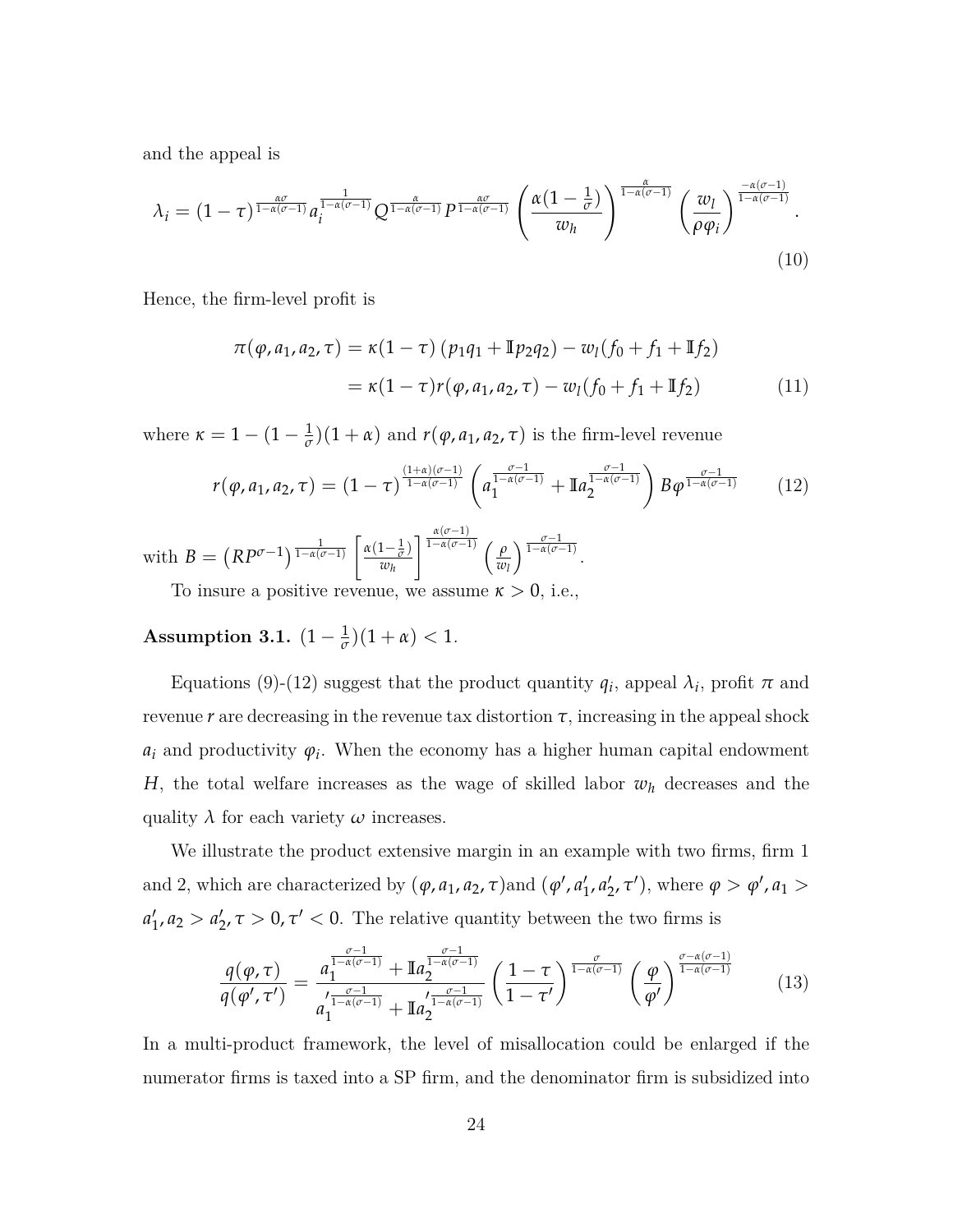a MP firm. This effect is larger when the role of human capital *α* and the elasticity of substitution  $\sigma$  increases.

We next introduce a span of control parameter  $\xi \in [0,1]$  into the model through the appeal production for the second product, i.e.,  $\lambda_2 = \xi a_2 h_2^{\alpha}$ . A value of  $\xi < 1$ indicates that the revenue of the second product decreases relative to the first, capturing the decreasing return on the dimension of products with a limited management capacity [\(Caliendo and Rossi-Hansberg,](#page-50-7) [2012;](#page-50-7) [Gibbons and Roberts,](#page-51-8) [2013\)](#page-51-8). Such a declining productivity ladder along products is also a key feature of models in [Eckel](#page-51-1) [and Neary](#page-51-1) [\(2010\)](#page-51-1) and [Mayer et al.](#page-52-2) [\(2014\)](#page-52-2). We will show that the difference in *ξ* between China and U.S. helps pin down relative sizes of multi-product firms, and intuitively reflects the cross-country difference of management practices [\(Bloom and](#page-50-8) [Van Reenen,](#page-50-8) [2007;](#page-50-8) [Bloom et al.,](#page-49-3) [2020\)](#page-49-3).<sup>[16](#page-25-0)</sup> With this  $\xi$ , all previous equations still hold with a modified  $a_2$  to be now  $\zeta a_2$ .

A feature of our model is the capability of backing out distortion from firms' balance sheet data, irrespective of the number of products. Specifically, the total revenue over the wage bill is

$$
\frac{p_1q_1 + \mathbb{I}p_2q_2}{w_l l + w_h h} = \frac{1}{(1-\tau)(1-\frac{1}{\sigma})(1+\alpha)}\tag{14}
$$

### **3.3 Decision on the Number of Products**

Different from the single-product setting, firms here decide the number of products to produce. We will show that the optimal product-line decision follows the form of cutoff strategies, similar to [Melitz](#page-52-0) [\(2003\)](#page-52-0).

<span id="page-25-0"></span>Motivated by the size-dependent distortion in [Restuccia and Rogerson](#page-53-0) [\(2008\)](#page-53-0) and

<sup>&</sup>lt;sup>16</sup>Another interpretation of  $\xi$  is the product-specific distortion, which unfortunately cannot be uncovered absent product-level output and input information in the data. We prefer the span of control narrative since we are not sure why possibly Chinese firms could be subject to an increasing product-specific distortion when the number of products increases while their U.S. counterparts are not.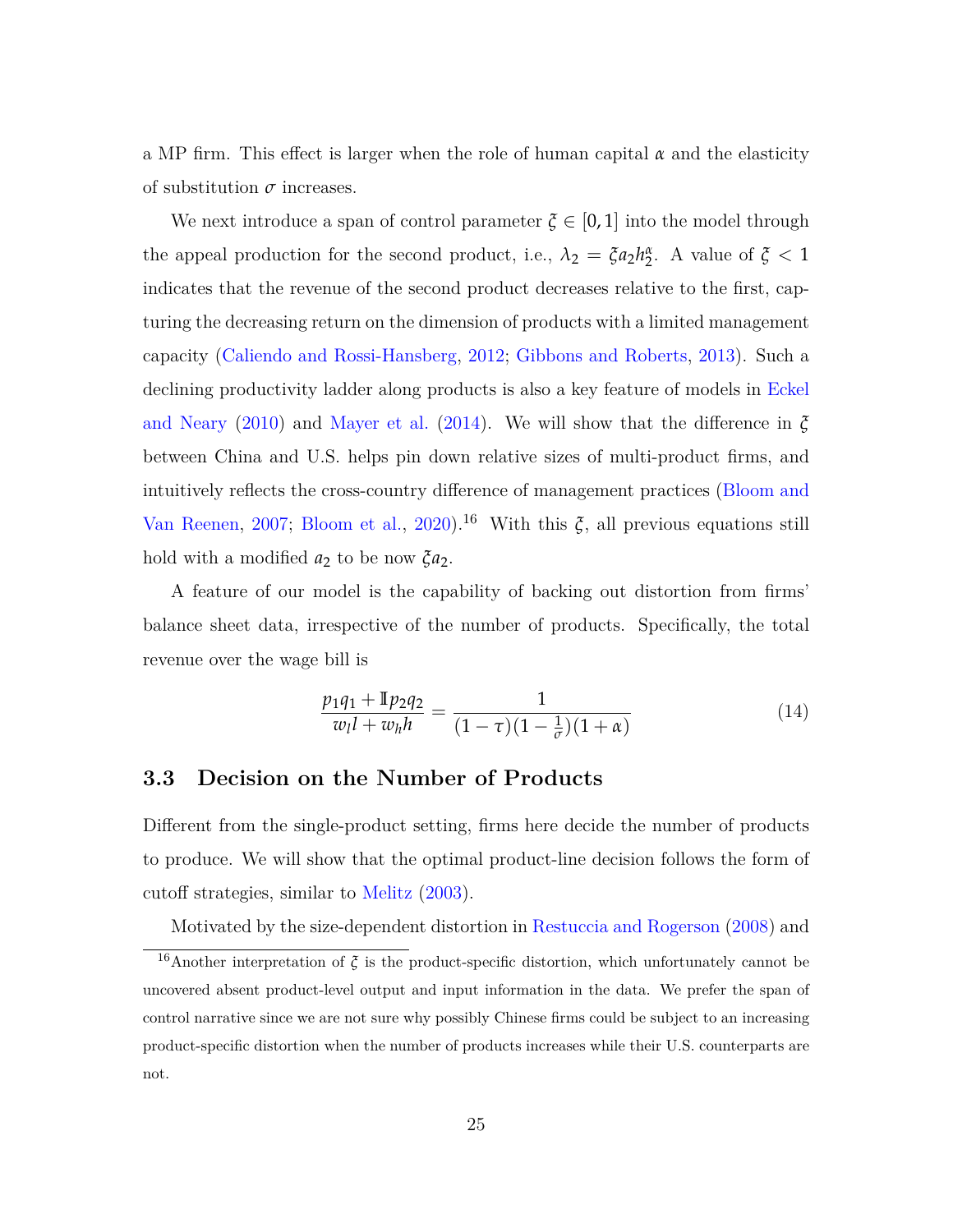[Guner et al.](#page-51-3) [\(2008\)](#page-51-3), we introduce a simple and stylized specification of  $\tau$  for each entering  $\text{firm}^{17}$  $\text{firm}^{17}$  $\text{firm}^{17}$ 

$$
\tau = \begin{cases}\n\tau_t > 0 & \text{if } \varphi > \varphi_{tax} \\
0 & \text{if } \varphi \in [\varphi_{sub}, \varphi_{tax}] \\
\tau_s < 0 & \text{if } \varphi < \varphi_{sub}\n\end{cases}
$$
\n(15)

We also impose the following two assumptions on the per-product fixed cost.

<span id="page-26-1"></span>**Assumption 3.2.** *The fixed cost of producing the second product f*<sup>2</sup> *is sufficiently large compared to the fixed cost of producing only one product*  $f_0 + f_1$ :

$$
min\{(\frac{a_h}{a_l})^{\frac{\sigma-1}{1-\alpha(\sigma-1)}}, \xi^{-\frac{\sigma-1}{1-\alpha(\sigma-1)}}\} > \frac{f_0+f_1}{f_2}
$$

<span id="page-26-2"></span>**Assumption 3.3.** *The per-product fixed costs are equal, i.e.,*  $f_1 = f_2$ 

Under Assumption [3.2,](#page-26-1) the cutoff for a firm above which it produces two products is greater than the cutoff for producing one product, regardless of the level of appeal shocks and distortions (see the proof in Appendix). In other words, if the fixed cost of a second product is  $\epsilon$ -small, any firm produces two products, which contradicts the empirical observation that multi-product firms are on average more productive. Without loss of generality, Assumption [3.3](#page-26-2) further simplifies our analysis.

A subsidy-like distortion lowers the cutoffs for being profitable while a tax-like distortion increases them. We denote the cutoffs with a superscript star in the economy with distortions and add superscript  $\{t, s, 0\}$  to denote the cutoffs for firms with tax-like, subsidy-like, and zero distortions. When the economy is free of distortions, the cutoffs are denoted with a double-star superscript.

We illustrate how to derive the cutoffs using the example of firms with appeal shocks  $(a_h, a_l)$ . Their cutoff is  $\varphi_{hl,2}^{*j}$  for producing the second product, and  $\varphi_{hl}^{*j}$ *hl*,1 for producing the first product, for  $j \in \{t, s, 0\}$ . With zero-profit conditions, the

<span id="page-26-0"></span><sup>&</sup>lt;sup>17</sup>In our quantitative analysis, we also consider the specification where  $1 - \tau(\varphi) = \varphi^{-\gamma}, \gamma > 0$  as in [Jaef](#page-52-4) [\(2018\)](#page-52-4).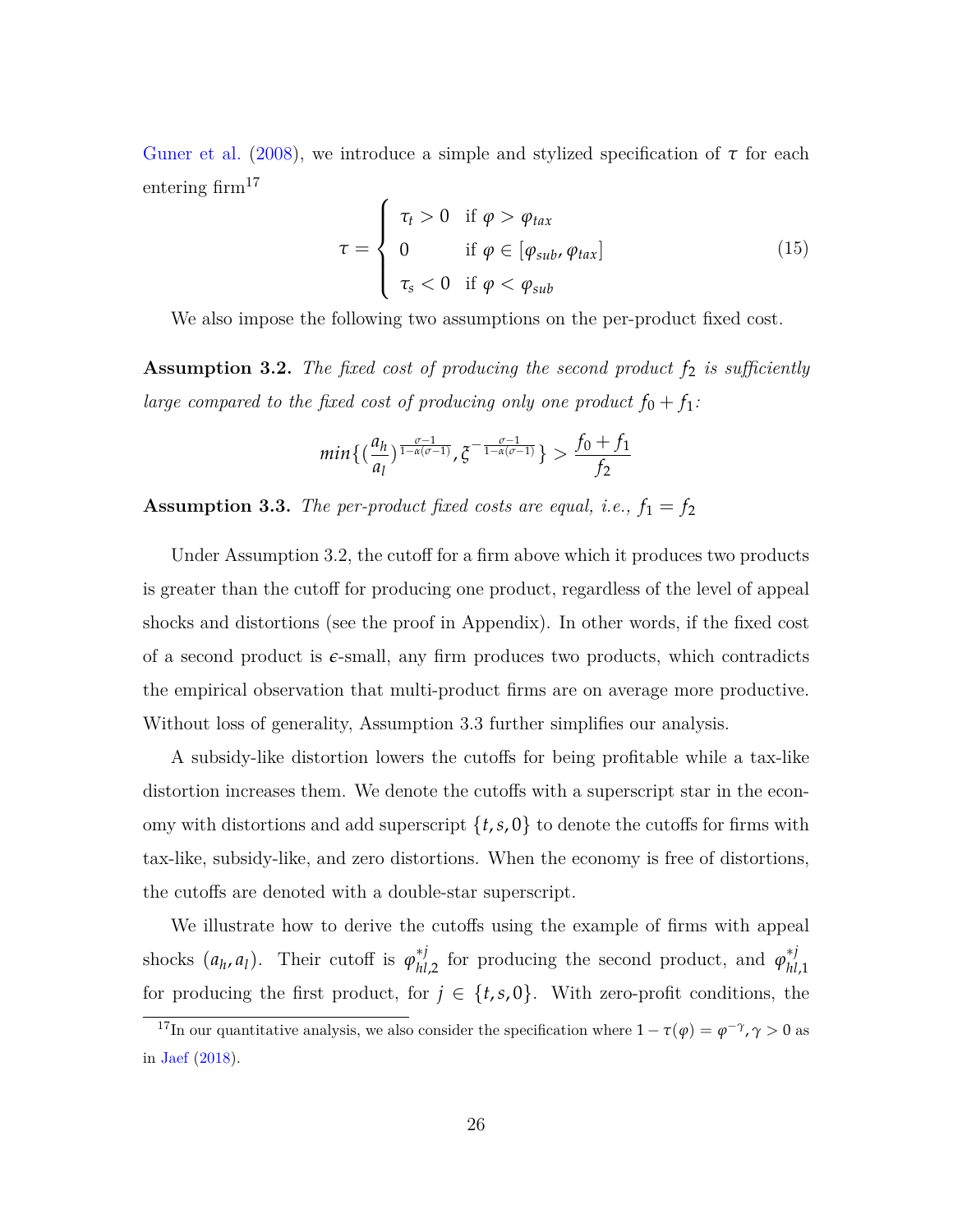first-product cutoff  $\varphi_{hl,1}^{*j}$  is determined by

$$
\kappa (1 - \tau_j)^{\frac{\sigma}{1 - \alpha(\sigma - 1)}} B\left(a_h \varphi_{hl, 1}^{*j}\right)^{\frac{\sigma - 1}{1 - \alpha(\sigma - 1)}} = w_l(f_0 + f_1) \tag{16}
$$

and the second-product cutoff  $\varphi_{hl,2}^{*j}$  is determined by

<span id="page-27-1"></span><span id="page-27-0"></span>
$$
\kappa (1 - \tau_j)^{\frac{\sigma}{1 - \alpha(\sigma - 1)}} B\left(\xi a_l \varphi_{hl,2}^{*j}\right)^{\frac{\sigma - 1}{1 - \alpha(\sigma - 1)}} = w_l f_2 \tag{17}
$$

For firms with different distortion draws, we show the following proposition

**Proposition 3.4.** *The set of products firms produce*  $\Omega_{\varphi\tau}^{hl}$  *with productivity*  $\varphi$ *, appeal shocks* (*a<sup>h</sup>* , *al*) *and*

*(1) a tax-like distortion,*  $\tau > 0$  *(i.e.,*  $\varphi > \varphi_{\text{tax}}$ *), is* 

$$
\Omega_{\varphi\tau}^{hl} = \begin{cases} \n\left\{ a_h, a_l \right\} & \text{if } \varphi > \max\left\{ \varphi_{tax}, \varphi_{hl,2}^{*t} \right\} \\ \n\left\{ a_h \right\} & \text{if } \max\left\{ \varphi_{tax}, \varphi_{hl,1}^{*t} \right\} < \varphi \leq \max\left\{ \varphi_{tax}, \varphi_{hl,2}^{*t} \right\} \\ \n\varphi & \text{otherwise} \n\end{cases} \tag{18}
$$

*(2) a zero distortion,*  $\tau = 0$  *(i.e.,*  $\varphi \in [\varphi_{sub}, \varphi_{tax}]$ *), is* 

$$
\Omega_{\varphi\tau}^{hl} = \begin{cases}\n\{a_h, a_l\} & \text{if } \varphi \in [min\{\varphi_{tax}, \varphi_{hl,2}^{*0}\}, \varphi_{tax}] \\
\{a_h\} & \text{if } \varphi \in [max\{\varphi_{sub}, \varphi_{hl,1}^{*0}\}, min\{\varphi_{tax}, \varphi_{hl,2}^{*0}\}] \\
\varnothing & otherwise\n\end{cases}
$$
\n(19)

*(3) a subsidy-like distortion,*  $\tau < 0$  *(i.e.,*  $\varphi < \varphi_{sub}$ *), is* 

$$
\Omega_{\varphi\tau}^{hl} = \begin{cases}\n\left\{ a_h, a_l \right\} & \text{if } \varphi \in [min\{\varphi_{sub}, \varphi_{hl,2}^{*s} \}, \varphi_{sub}] \\
\left\{ a_h \right\} & \text{if } \varphi \in [\varphi_{hl,1}^{*s}, min\{\varphi_{sub}, \varphi_{hl,2}^{*s} \} ] \\
\varnothing & \text{otherwise}\n\end{cases}
$$
\n(20)

*Similar results hold for firms with appeal shocks*  $(a_h, a_h)$  *and*  $(a_l, a_l)$  *with associated cutoffs. See proofs in Appendix.*

Note that by equation [\(16\)](#page-27-0), firms producing one product with appeal shocks  $(a_h, a_h)$  and  $(a_h, a_l)$  have the same cutoff, i.e.,  $\varphi_{hh,1}^{*j} = \varphi_{hl,1}^{*j}$ , which we simplify to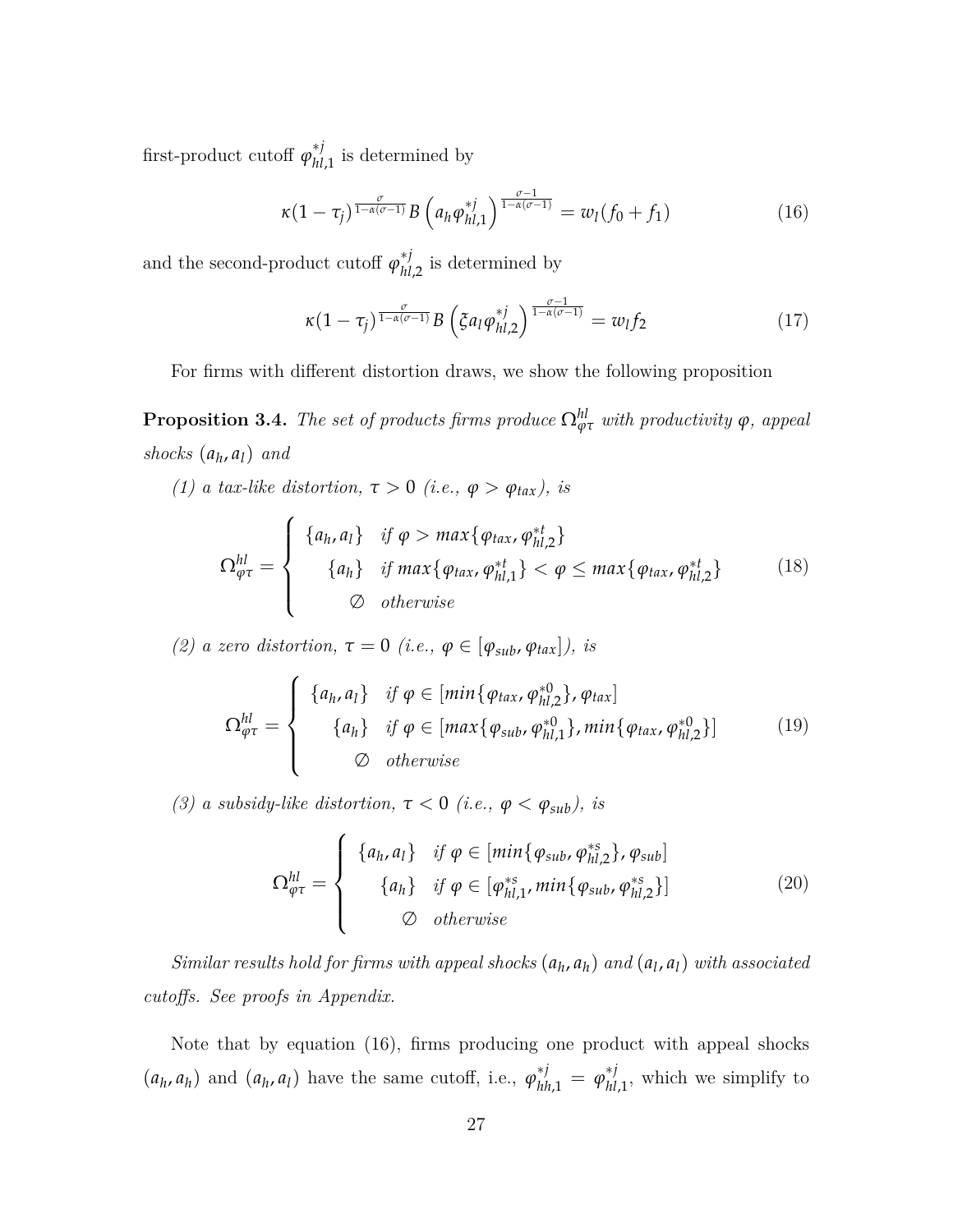$\varphi_{h,1}^{*j}, j \in \{t, s, 0\}$ . We then show that other cutoffs can be conveniently expressed as linear functions of this benchmark cutoff (see proofs in Appendix.)

$$
\left(\frac{\xi \varphi_{hh,2}^{*j}}{\varphi_{h,1}^{*j}}\right)^{\frac{\sigma-1}{1-\alpha(\sigma-1)}} = \frac{f_2}{f_0 + f_1} \tag{21}
$$

$$
\left(\frac{\xi a_l \varphi_{hl,2}^{*j}}{a_h \varphi_{hl,1}^{*j}}\right)^{\frac{\sigma-1}{1-\alpha(\sigma-1)}} = \frac{f_2}{f_0 + f_1} \tag{22}
$$

$$
\left(\frac{a_l \varphi_{ll,1}^*}{a_h \varphi_{h,1}^*}\right)^{\frac{\sigma-1}{1-\alpha(\sigma-1)}} = 1
$$
\n(23)

and

$$
\left(\frac{\xi a_l \varphi_{l l, 2}^{*j}}{a_h \varphi_{h, 1}^{*j}}\right)^{\frac{\sigma - 1}{1 - \alpha(\sigma - 1)}} = \frac{f_2}{f_0 + f_1} \tag{24}
$$

## **3.4 Aggregation in the Stationary Equilibrium**

Given the cutoff strategies, we next solve the free-entry condition, the equilibrium cutoffs, mass of firms, the aggregate price index and welfare.

For firms with appeal shocks  $(a_h, a_l)$  and distortion type  $j \in \{t, s, 0\}$ , the average productivity for firms producing two products is

$$
\tilde{\varphi}_{hl,2}^{j} = \left( \int_{\varphi_{hl,2}^{*j}}^{\infty} \left( a_{h}^{\frac{\sigma-1}{1-\alpha(\sigma-1)}} + (\xi a_{l})^{\frac{\sigma-1}{1-\alpha(\sigma-1)}} \right) \varphi^{\frac{\sigma-1}{1-\alpha(\sigma-1)}} \frac{\varphi(\varphi)}{1 - G(\varphi_{hl,2}^{*j})} d\varphi \right)^{\frac{1-\alpha(\sigma-1)}{\sigma-1}} \tag{25}
$$

and for those producing one product is

$$
\tilde{\varphi}_{hl,1}^{j} = \left( \int_{\varphi_{hl,1}^{*j}}^{\varphi_{hl,2}^{*j}} (a_h \varphi)^{\frac{\sigma-1}{1-\alpha(\sigma-1)}} \frac{g(\varphi)}{G(\varphi_{hl,2}^{*j}) - G(\varphi_{hl,1}^{*j})} d\varphi \right)^{\frac{1-\alpha(\sigma-1)}{\sigma-1}}
$$
(26)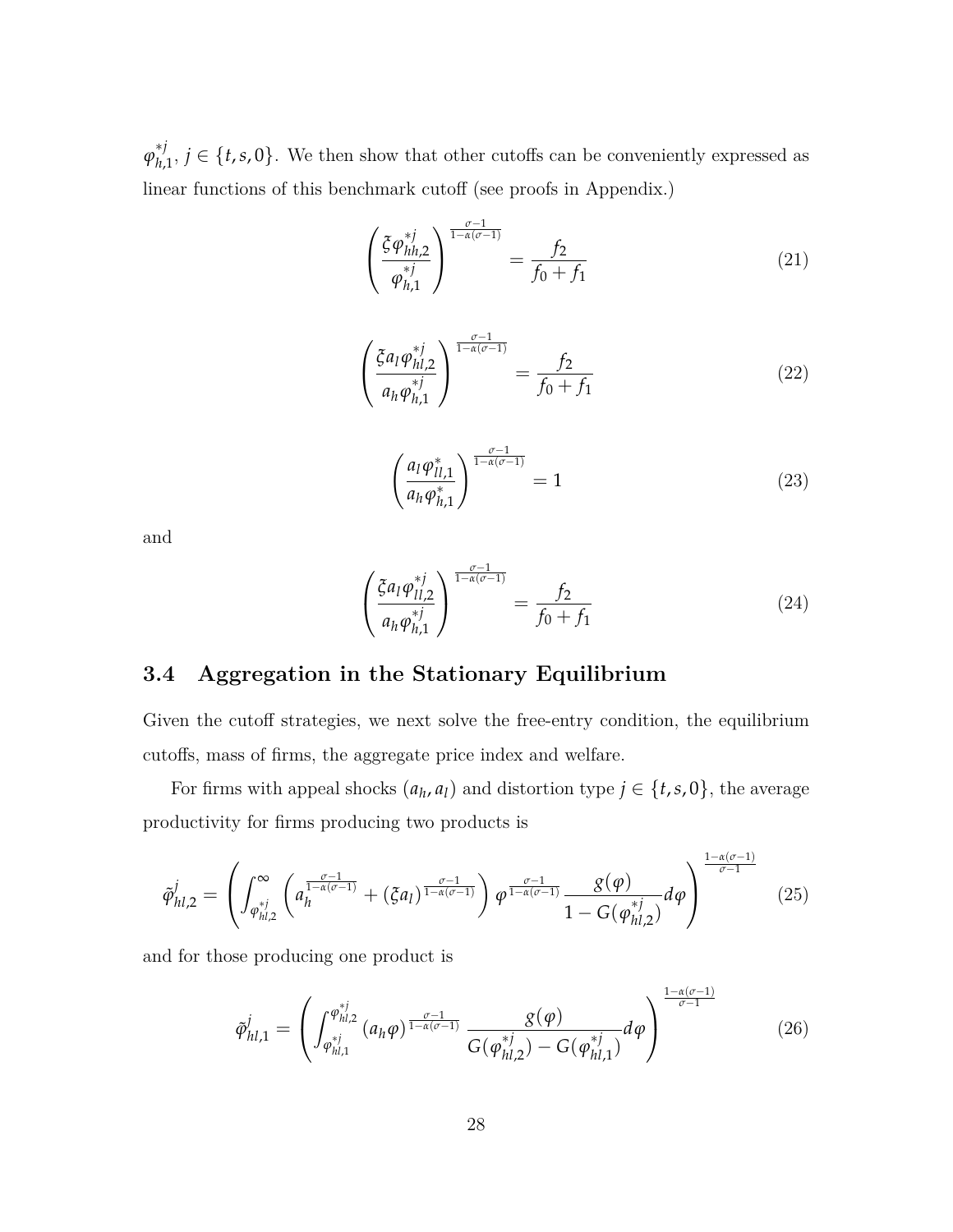We next link average profits with the average productivites as follows

$$
\bar{\pi}_{hl,2}^j = \left[ \frac{f_0 + f_1}{f_0 + f_1 + f_2} \left( \frac{\tilde{\varphi}_{hl,2}^j}{a_h \varphi_{hl,1}^{*j}} \right)^{\frac{\sigma - 1}{1 - \alpha(\sigma - 1)}} - 1 \right] (f_0 + f_1 + f_2)
$$
(27)

$$
\bar{\pi}_{hl,1}^j = \left[ \left( \frac{\tilde{\varphi}_{hl,1}^j}{a_h \varphi_{hl,1}^{*j}} \right)^{\frac{\sigma - 1}{1 - \alpha(\sigma - 1)}} - 1 \right] (f_0 + f_1) \tag{28}
$$

Therefore, the average profit for firms with appeal shocks  $(a_h, a_l)$  is a weightedaverage of  $\bar{\pi}_{hl,1}^j$  and  $\bar{\pi}_{lh}^j$ *hl*,2

$$
\bar{\pi}_{hl}^j = \frac{G(\varphi_{hl,2}^{*j}) - G(\varphi_{hl,1}^{*j})}{1 - G(\varphi_{hl,1}^{*j})} \bar{\pi}_{hl,1}^j + \frac{1 - G(\varphi_{hl,2}^{*j})}{1 - G(\varphi_{hl,1}^{*j})} \bar{\pi}_{hl,2}^j.
$$
\n(29)

The same algebra holds for firms with  $(a_h, a_h)$  and  $(a_l, a_l)$  shocks. After taking all groups together, the average profit for all active firms can be expressed as

<span id="page-29-0"></span>
$$
\bar{\pi} = \sum_{j=t,s,0} \left[ \frac{p^2 \left(1 - G(\varphi_{hh,1}^{*j})\right)}{p_{in}} \bar{\pi}_{hh}^j + \frac{(1-p)^2 \left(1 - G(\varphi_{ll,1}^{*j})\right)}{p_{in}} \bar{\pi}_{ll}^j + \frac{2p(1-p) \left(1 - G(\varphi_{h,1}^{*j})\right)}{p_{in}} \bar{\pi}_{hl}^j \right]
$$
(30)

The free-entry condition for potential entrants is thus equating this average profit to the entry cost, i.e.,

<span id="page-29-1"></span>
$$
p_{in}\frac{\bar{\pi}}{\delta} = w_l f_e \tag{31}
$$

where  $p_{in}$  is the survival probability for an entry firm:

$$
p_{in} = \sum_{j=t,s,0} \left[ p^2 \left( 1 - G(\varphi_{hh,1}^{*j}) \right) + 2p(1-p) \left( 1 - G(\varphi_{h,1}^{*j}) \right) + (1-p)^2 \left( 1 - G(\varphi_{ll,1}^{*j}) \right) \right]
$$

Therefore, equation [\(30\)](#page-29-0) and [\(31\)](#page-29-1) solve  $\{\bar{\pi}, \varphi_{h,1}^*\}$ . After we solve  $\varphi_{h,1}^*$ , we can solve other cutoffs. When the economy is free of distortions, we have  $\varphi_{a_1}^{*s}$  $a_{1}^{*s} = \varphi_{a_1}^{*t}$  $a_{1}^{*t} =$  $\varphi_{a_1}^{**}$  $a_{1}^{**}$  for any appeal shocks  $(a_{1}, a_{2})$ .

The stationary equilibrium requires that the measure of firms enter and exit equals  $\delta M = p_{in}M_e$  and the entry cost is paid by  $w_lL_e = w_lM_e f_e$ . Together, we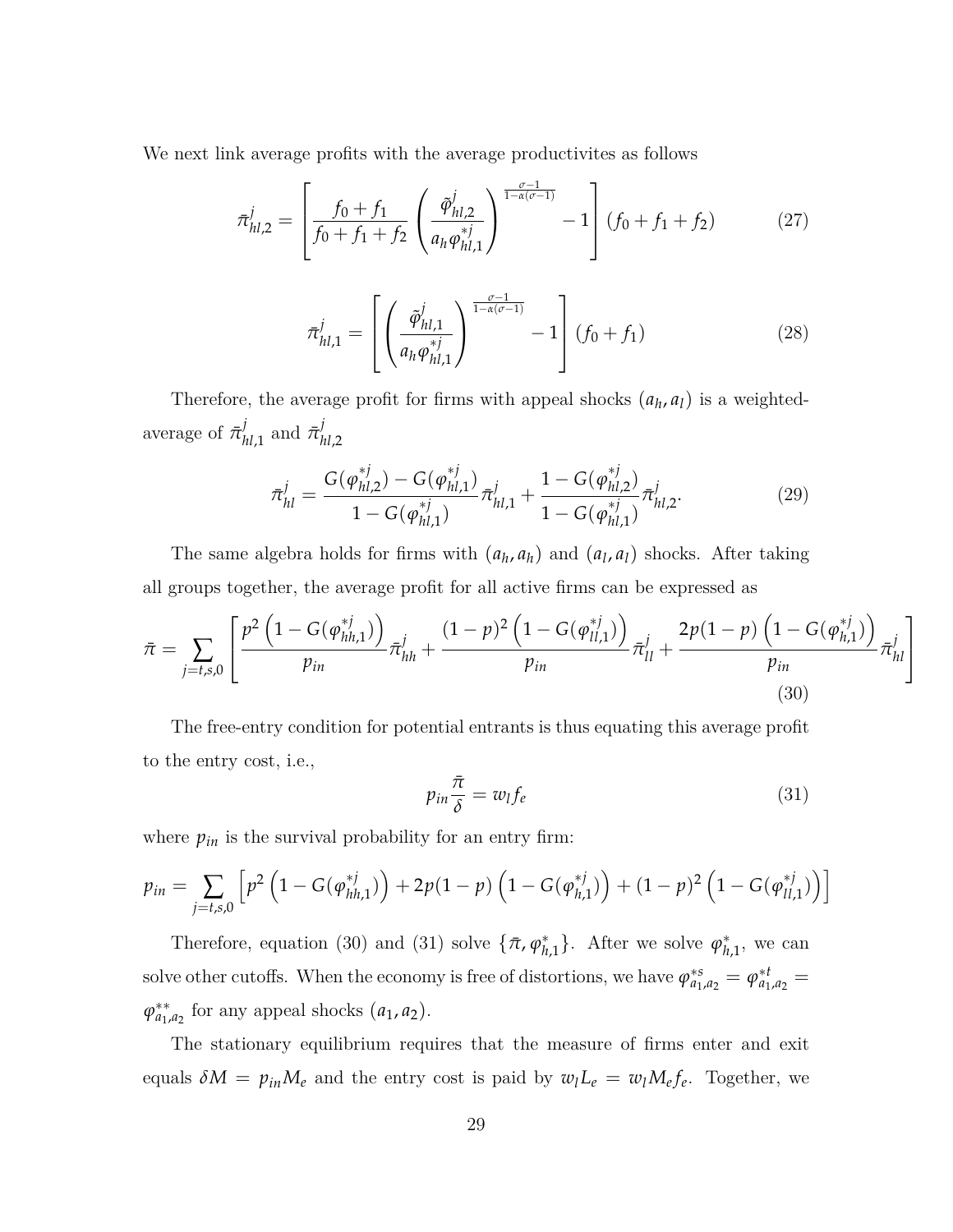have an expression for the total entry cost  $w_l L_e = \frac{\delta M}{p_{in}} w_l f_e$ . Using the free entry condition  $p_{in} \frac{\bar{\pi}}{\delta} = w_l f_e$ , we know  $w_l L_e = M \bar{\pi} = \Pi$ .

When there are distortions, the total distortion is  $T = \int \tau p q d\omega$ . We assume that *T* is not rebated to the household, because tax- and subsidy-like distortions go beyond the real world corporate tax and subsidy. Examples include shadow values of financing, of expanding markets geographically by the lack of infrastructure, and of entry barriers that we discussed in Section 2. Under this assumption, the household budget constraint is  $PQ = w_l L_p + w_h H + \Pi$ . Combining this with  $\Pi = w_l L_e$  and the unskilled labor market clearing condition  $L = L_p + L_e$ , we have  $R = M\bar{r}$  $w_lL + w_hH$ .

We assume that skilled labor supply *H* is exogenously given, and its marketclearing condition is

$$
w_h H = \alpha \left(1 - \frac{1}{\sigma}\right) \int (1 - \tau) p_i q_i di
$$

$$
= \alpha \left(1 - \frac{1}{\sigma}\right) M \tilde{r}
$$

where  $\tilde{r} = \sum_{j=s,t,0} \sum_{k=hh,hl,ll} (1 - \tau_j) \left[ \frac{M_k^j}{M_k^j} \right]$  $\frac{M^j_{k,1}}{M} \bar{r}^j_{k,1} + \frac{M^j_k}{M}$  $\left(\frac{M_{k,2}^j}{M}\bar{r}_{k,2}^j\right]$  is the distortion augmented average revenue and  $M_k^j$  $\mathcal{L}_{k,n}$  are the measures of firms for each group,  $n \in \{1,2\}$ . From the expression for the aggregate revenue  $R = M\bar{r} = w_l L + \alpha (1 - \frac{1}{\sigma}) M\tilde{r}$ , the measure of firms in equilibrium is  $M = \frac{w_1 L}{m_1}$  $\frac{w_1 L}{\bar{r} - \alpha (1 - \frac{1}{\sigma}) \bar{r}}$  and the wage rate for the skilled labor is  $w_h = \frac{1}{H} \alpha (1 - \frac{1}{\sigma}) M \tilde{r}$ .

The aggregate price index is a function the distortion adjusted average  $\tilde{\varphi}$  for each group,

$$
P^{\frac{1-\sigma}{1-\alpha(\sigma-1)}} = D \int_{\omega \in \Omega} (1-\tau)^{\frac{(1+\alpha)(\sigma-1)}{1-\alpha(\sigma-1)}} (\xi(\omega)a(\omega)\varphi(\omega))^{\frac{(\sigma-1)}{1-\alpha(\sigma-1)}} d\omega
$$
  
\n
$$
= DM \sum_{j=s,t,0} \sum_{k=hh,hl,ll} (1-\tau_n) \left[ \frac{M_{k,1}^j}{M} \tilde{\varphi}_{k,1}^{\frac{(\sigma-1)}{1-\alpha(\sigma-1)}} + \frac{M_{k,2}^j}{M} \tilde{\varphi}_{k,2}^{\frac{(\sigma-1)}{1-\alpha(\sigma-1)}} \right]
$$
  
\nwhere  $D = \rho^{\frac{(\sigma-1)}{1-\alpha(\sigma-1)}} \left[ \frac{\alpha(1-\frac{1}{\sigma})}{w_h} R \right]^{\frac{\alpha(\sigma-1)}{1-\alpha(\sigma-1)}}$ . The welfare per capita is  $Welfare = \frac{Q}{L+H} =$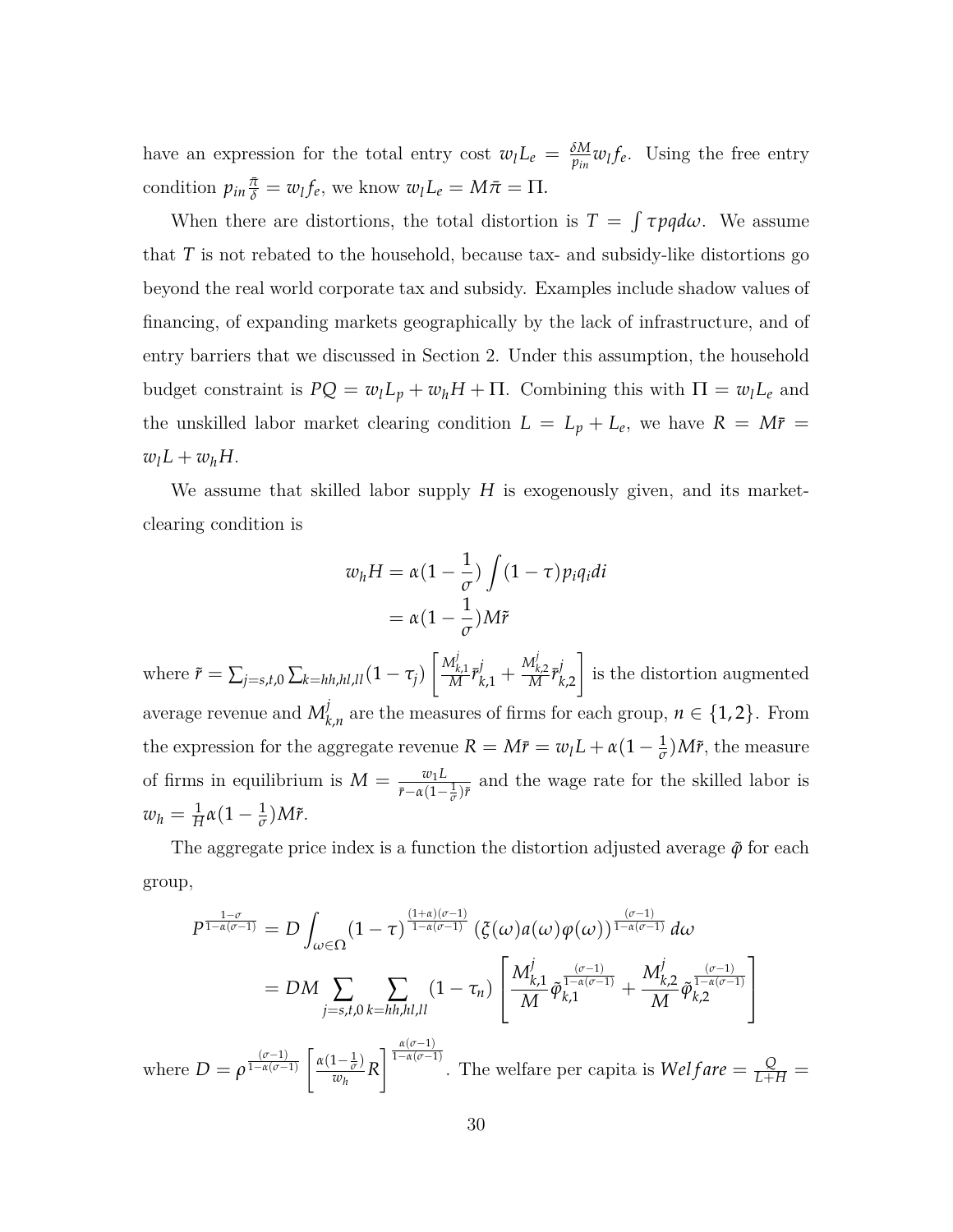*R*  $\frac{R}{P(L+H)}$ .

## **4 Quantitative Analysis**

This section aims to apply our model and quantify the distorted product margin in generating welfare loss disciplined by our firm-level data. We first calibrate the model to match moments in both economies of China and the U.S. We then compute the welfare loss in our benchmark model induced by distortions. In the end, we quantify the product margin of misallocation by decomposing the welfare loss in the benchmark model via counterfactual experiments.

### **4.1 Calibration**

There are 18 parameters in our model. Our calibration strategy is to first set 10 parameters either by normalization or from exogenous data sources. We then calibrate 4 parameters by matching our distortion-free model to the U.S. economy. We lastly calibrate the span of control parameter and 3 distortion-related parameters to match the Chinese economy.

**Exogenous Parameters** Table [7](#page-32-0) summarizes exogenously chosen parameters. We set  $\sigma = 4.5$ , which is within the range of 4 to 10 in [Broda and Weistein](#page-50-0) [\(2010\)](#page-50-0). The distribution of productivity  $\varphi$  is assumed to be normally distributed  $\varphi \sim N(\mu_{\varphi}, \sigma_{\varphi}^2)$ *ϕ* ). We set the mean  $\mu_{\varphi} = 100$  as normalization and calibrate the variance  $\sigma_{\varphi}^2$  $\frac{2}{\varphi}$  for the distortion-free economy.  $\mu_{\varphi}$  can be normalized here because it is a scaling parameter and our targeted moments are all in firm shares. Even though we choose a "thin" tail distribution for productivity  $\varphi$ , the multi-product setting with appeal productions in our model will generate a fat tail distribution of revenue.

We set the high appeal shock  $a_h = 1$ . First, a different  $a_h$  is isomorphic to a re-scaling of cutoff productivity  $\varphi^*$  (see equation [\(9\)](#page-23-0) and [\(10\)](#page-24-1)). Second, other cutoff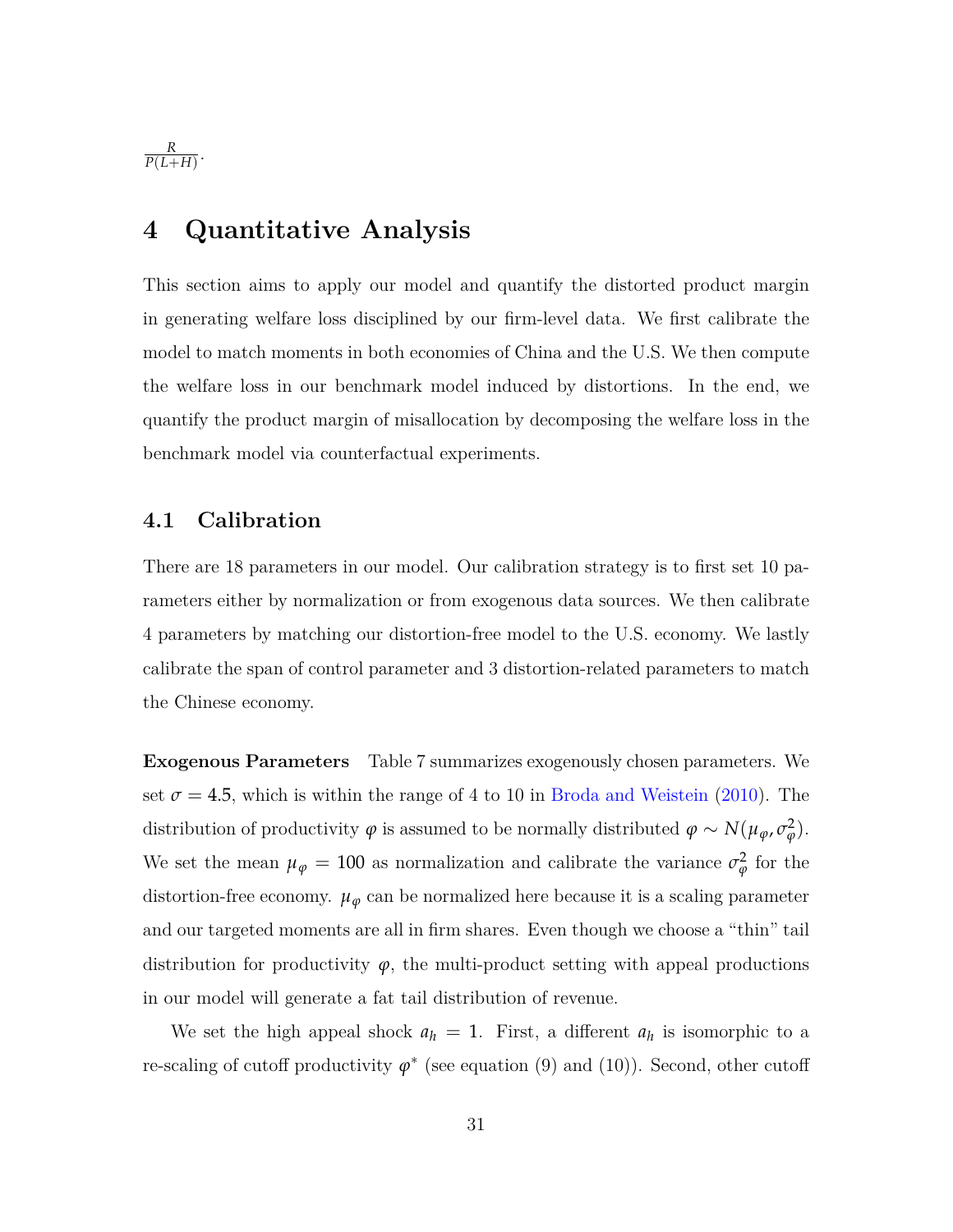productivities are determined only by the ratio of appeal shocks  $a_l/a_h$  (see equations (21) to (24)). Hence, for simplicity, we set  $a_h = 1$ .

For fixed costs of production, we again set  $f_1 = f_2 = 100$  for normalization. Note that the profit function for each type of firm is linear in fixed costs. Combined with the free-entry condition, the model shows that it is the relative entry cost, i.e.,  $f_e/f_1$ , that matters for the entry and production of firms. For the headquarter cost  $f_0$ , we are not able to separately calibrate it by the lack of product-level profit information in the data. Hence we set it to be 0.1, which is sufficiently small to ensure Assumption 3.2 to hold.

<span id="page-32-0"></span>For the exogenous death rate, we set  $\delta = 8\%$  to match the firm exit rate in the U.S. [\(Decker, Haltiwanger, Jarmin, and Miranda,](#page-51-9) [2016\)](#page-51-9). This level is also close to the firm exit rate of 9% reported by SAIC in China.

Table 7: Exogenously Chosen Parameters

|  | $\sigma$ $\mu_{\varphi}$ $a_h$ $f_1 = f_2$ $f_0$ $\delta$ $\alpha$ $L$ $\frac{H_{US}}{L + H_{US}}$ $\frac{H_{CN}}{L + H_{CN}}$ |  |  |  |
|--|--------------------------------------------------------------------------------------------------------------------------------|--|--|--|
|  | 4.5 100 1 100 0.1 8\% 0.2 10 <sup>8</sup> 54\% 19\%                                                                            |  |  |  |

For labor-related parameters, we pin down the return to skilled labor  $\alpha = 0.2$  to match the fraction of wage bill for skill-intensive occupations, i.e., managers, R&D researchers, and professionals, in the Canadian Labor Force Survey 2012. The total unskilled labor supply  $L = 10^8$ , which is another scaling number that only affects the measure of firms and the aggregate price. Finally, we set the relative supply of skilled worker  $H_{US}$  and  $H_{CN}$  to match that among populations with age 25 and above, 54% in the U.S. (World Bank 2005 data) and 19% in China (Population Census 2005) have tertiary schooling.

**Distortion-Free Parameters** We view the U.S. as a distortion-free economy. We thus calibrate 4 parameters, namely the probability of a high appeal shock  $p$ , the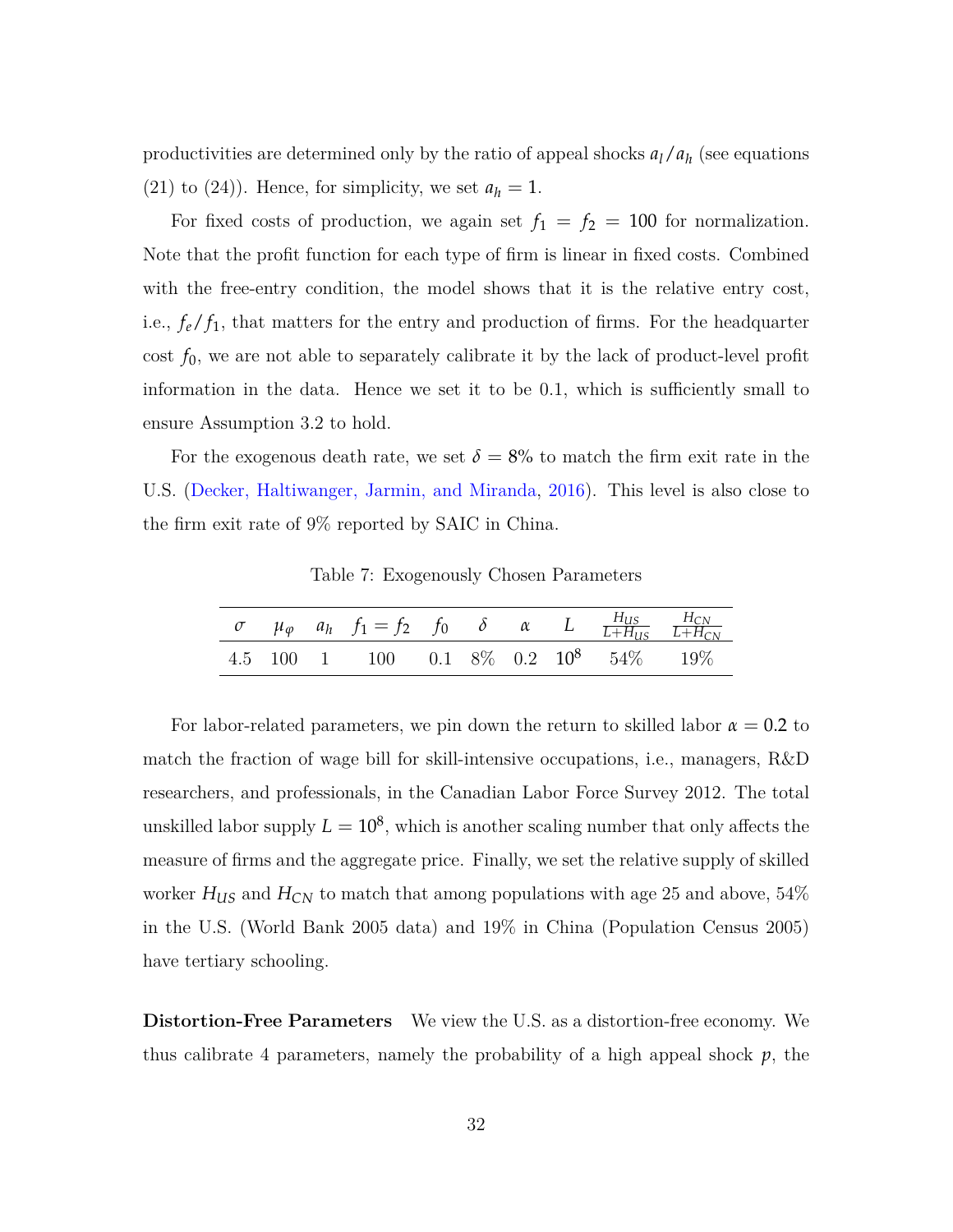level of low appeal shock  $a_l$ , the standard deviation of productivity  $\sigma_{\varphi}$  and the fixed cost of entry  $f_e$ , jointly to match a set of moments in the U.S. census data.

In particular, when the probability  $p$  of drawing high appeal shock  $a_h$  increases, the mass of firms profitable enough to produce multiple products increases. So we calibrate  $p = 0.52$  to match 39% of firms are multi-product producers. Meanwhile, the level of low appeal shock  $a_l$  mainly affects the relative size of the most populous measure of firms with the appeal shocks  $(a_h, a_l)$ . Hence, we calibrate it to be 0.45 to match the output share of MP firms. The targeted fraction and output share of MP firms are from [Bernard et al.](#page-49-1) [\(2010\)](#page-49-1).

<span id="page-33-0"></span>

| Parameter                          | Value              | Moment                           | Data | Model |
|------------------------------------|--------------------|----------------------------------|------|-------|
| Distortion-free Economy (U.S Data) |                    |                                  |      |       |
| $\mathcal{p}$                      | 0.52               | MP Fraction                      | 0.39 | 0.39  |
| $a_l$                              | 0.45               | MP Output Share                  | 0.87 | 0.86  |
| $\sigma_{\varphi}$                 | 32                 | Top 5\% Output Share             | 0.86 | 0.73  |
| $f_e$                              | $2.50\times10^{6}$ | Entry Rate                       | 0.11 | 0.12  |
|                                    |                    | Distorted Economy (Chinese Data) |      |       |
| $\boldsymbol{\tilde{\zeta}}$       | 0.80               | MP Fraction                      | 0.27 | 0.27  |
| $\tau_t$                           | 0.42               | MP Output Share                  | 0.44 | 0.44  |
| $Prob(\varphi > \varphi_{tax})$    | 0.84               | Top 5\% Output Share             | 0.61 | 0.61  |
| $\tau_s$                           | $-0.20$            | Subsidized Share                 | 0.16 | 0.16  |

Table 8: Calibrated Parameters

*Note:* Moments with respect to the MP firms for the U.S. economy are from [Bernard et al.](#page-49-1) [\(2010\)](#page-49-1). The entry rate is from [Decker et al.](#page-51-9) [\(2016\)](#page-51-9). Moments for the Chinese economy are authors' own calculations using the ASIF data.

The standard deviation of productivity  $\sigma_{\varphi}$  mostly influences the size of the largest firms on the right tail, and hence is calibrated to match the output share of the top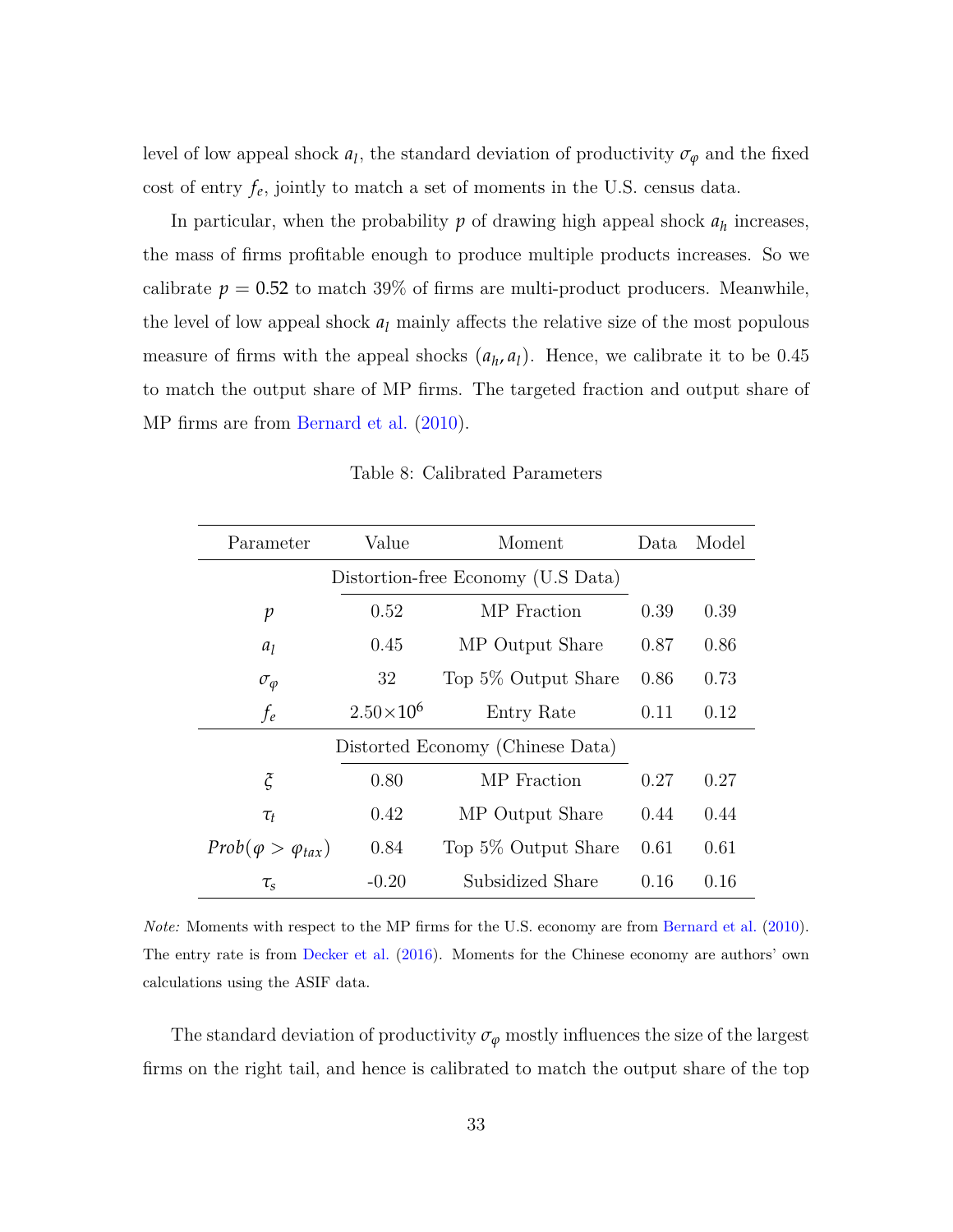5% largest firms, 0.86, according to the Statistics of Business 2014. The fixed cost of entry *f<sup>e</sup>* determines the relative mass of entrants compared to incumbents. We thus calibrate  $f_e$  to match the entry rate of 11% in the U.S. [\(Decker et al.,](#page-51-9) [2016\)](#page-51-9). In the equilibrium of the model, the total entry cost paid each period is  $M_eL_e$  and amounts to 5.35% of unskilled labor. The upper panel of Table [8](#page-33-0) suggests that our model closely matches the U.S. data.

**Distortion Parameters** In the final step, we calibrate the span of control parameter *ξ* and distortion-related parameters to match moments in the Chinese ASIF data.

We first calibrate  $\xi$  to be 0.8 to match the fact that MP firms are fewer in China than in the distortion-free economy. When  $\xi$  decreases, operating a second product line becomes less profitable, and hence decreases the MP share. One could view the U.S. case as a special case that  $\zeta = 1$ .

For distortions, we set  $\varphi_{\text{tax}} = \varphi_{\text{sub}}$  in our calibration for simplicity. As a result, every active firm is either subsidized or taxed. Given the level of the span of control, a higher tax rate  $\tau_t$  dramatically depresses the multi-product output share. We thus calibrate it to be 0.42 to match the fact that MP firms produce 44% of output. At the same time, the location of  $\varphi_{\text{tax}}$  reflects the degree of size-dependent distortions, and thus mainly affects the top 5% firm's output share. Matching to the 61% output share thus gives us the level of  $\varphi_{\text{tax}}$  such that  $Prob(\varphi > \varphi_{\text{tax}}) = 0.84$  for an entrant. Lastly, we choose the subsidy rate to be -0.20 to match the equilibrium share of subsidized firms (negative log TFPR), 0.16, in the ASIF data. The bottom panel of Table [8](#page-33-0) suggests that combined with previously calibrated parameters, our model also well matches the Chinese data.

## **4.2 Roles of** *τ***,** *ξ* **and** *α*

We next discuss how targeted moments change when we vary distortions  $\tau$ , the span of control parameter *ξ*, and the return to skilled labor *α* to shed light on model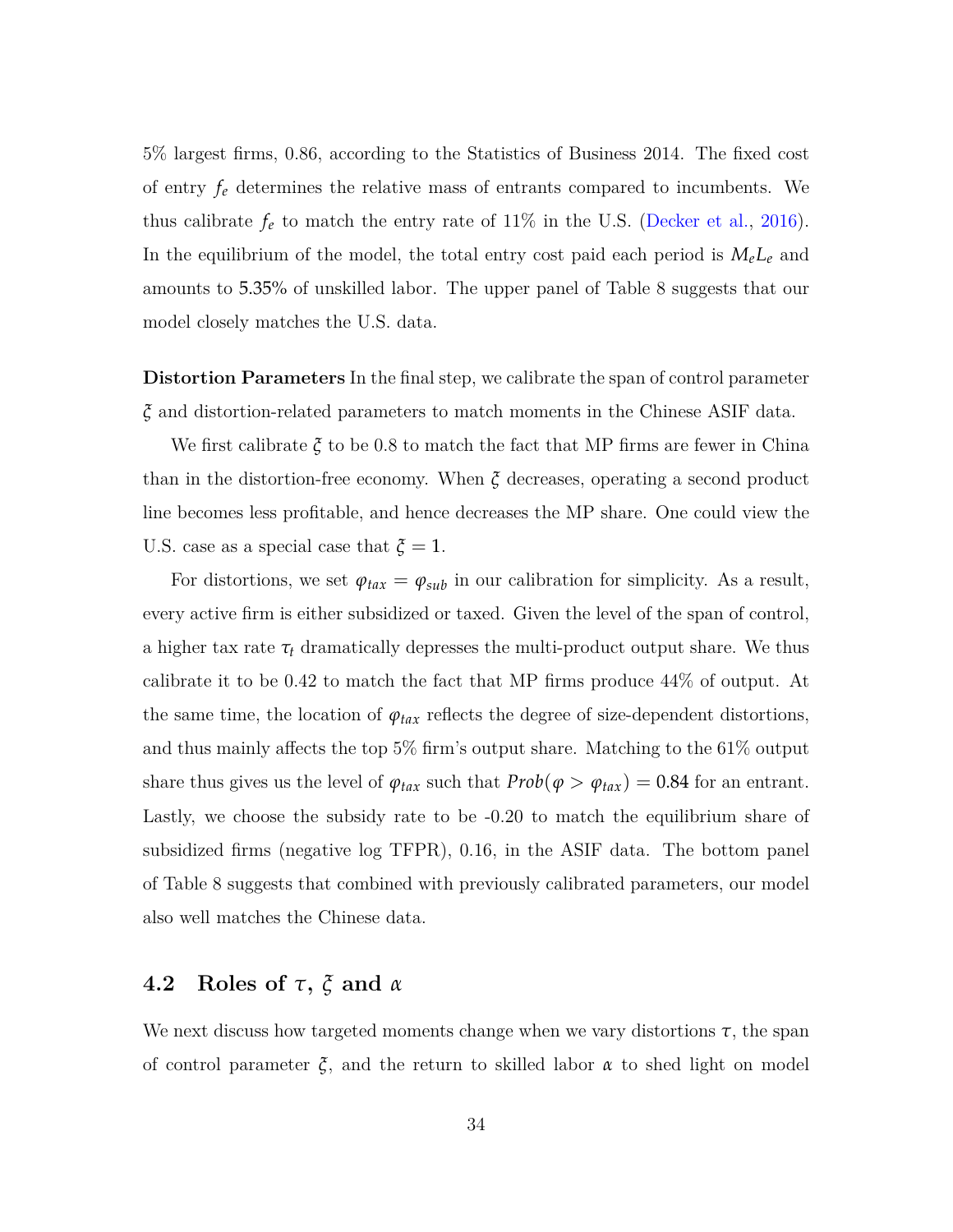mechanisms and the source of identifications.

Let the welfare *Q* in the distortion-free China case be 100%. The top panel of Table [9](#page-37-0) suggests that the welfare in the benchmark model with distortions is only 52.3%.

**Role of** *τ* When both tax and subsidy distortions are removed, the fraction of MP firms barely changes, while their output share, as well as the output share of the top 5% largest firms, increase to 51.21% and 72.39% in the panel *Role of τ*. The relative size of an MP firm thus increases from 2.12 to 2.75. More firms come in with a higher expected profit, and the welfare level is 100%.

Imposing tax or subsidy distortions alone cannot generate moments close to the data. When we keep the tax distortions alone, the targeted moments except for the subsidized firm share are almost the same as those in the distortion-free case. A similar observation can be found when we keep the subsidy distortions alone. This result suggests that to match output shares of MP and top 5% firms in the data, we need to have tax distortions to scale down most productive firms, and subsidy distortions to scale up least productive ones simultaneously. Meanwhile, the measure of firms and welfare are both lower in the *Tax only* economy and higher in the *Subsidy only* economy.

**Role of** *ξ* We choose two alternative levels, 0.9 and 0.4, for *ξ* to illustrate its impact on model moments.

An increase in *ξ* increases the profitability of the second product, and hence considerably increases the fraction and the output share of MP firms. For the top 5% largest firms, their output share is, however, not changed much by changes in *ξ* when we fix  $\tau$ . Similarly for the measure of firms and the welfare. These measures are more affected by the existence of distortions. For the relative size of MP firms, there seems no monotonic effect coming from *ξ*.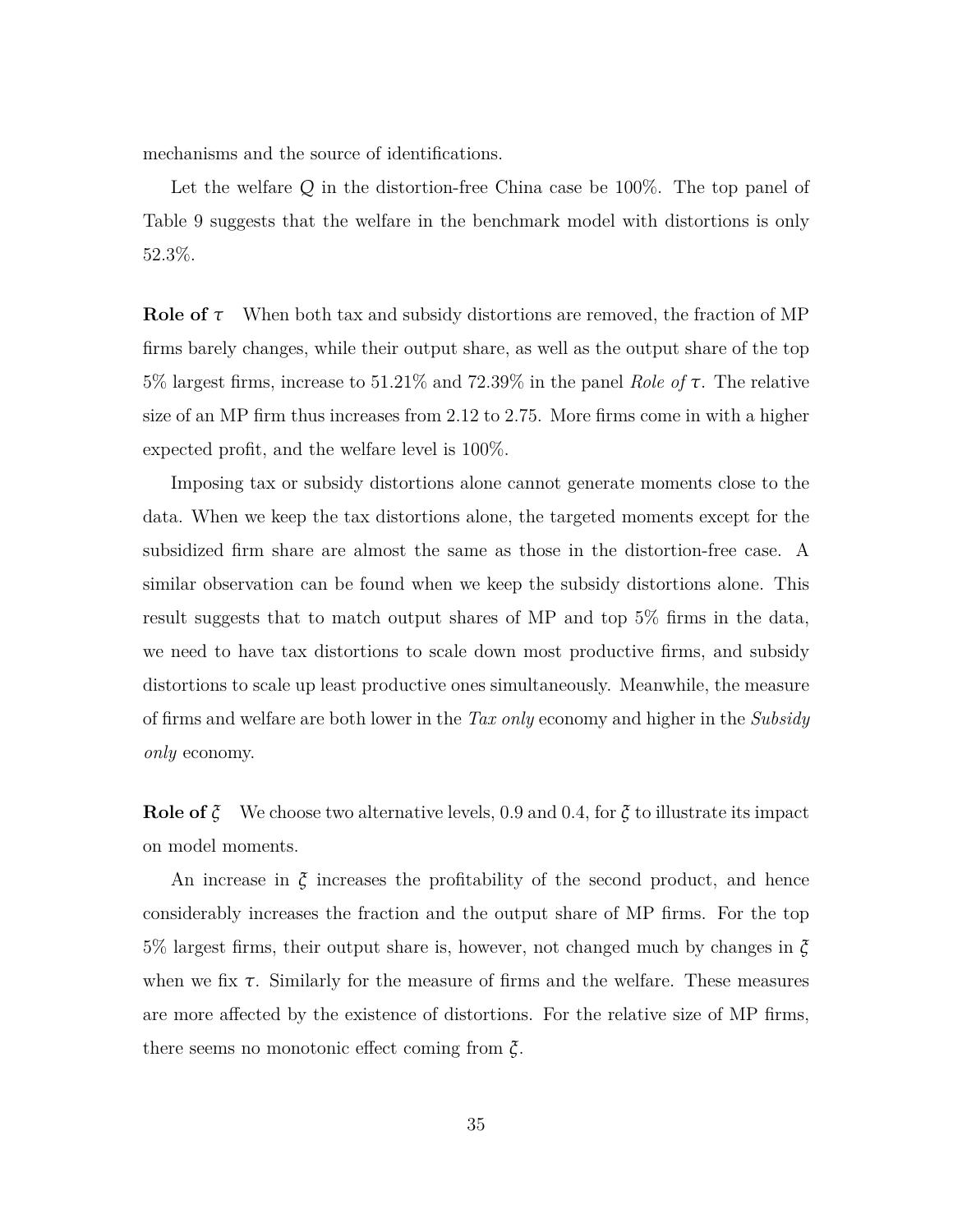**Role of** *α* We also tune the return to skilled labor parameter *α* into two alternative levels, 0.24 and 0.16.

When  $\alpha$  increases, the return to skilled labor in the appeal production increases. Productive firms employ more skilled labor and the equilibrium wage  $w_h$  increases. This lowers the profit margin, causes some marginal firms to drop the second product and some others to stop production. Therefore, the number and output shares of MP firms decrease, while the output share of the top 5% firms increases. With a lower expected profit, fewer firms enter, and the measure of firms declines. However, the welfare level increases considerably due to the increased per-product appeal by the reallocation of skilled labor to more productive firms. Again, we do not see a monotonic change in the relative size of an MP firm when *α* changes.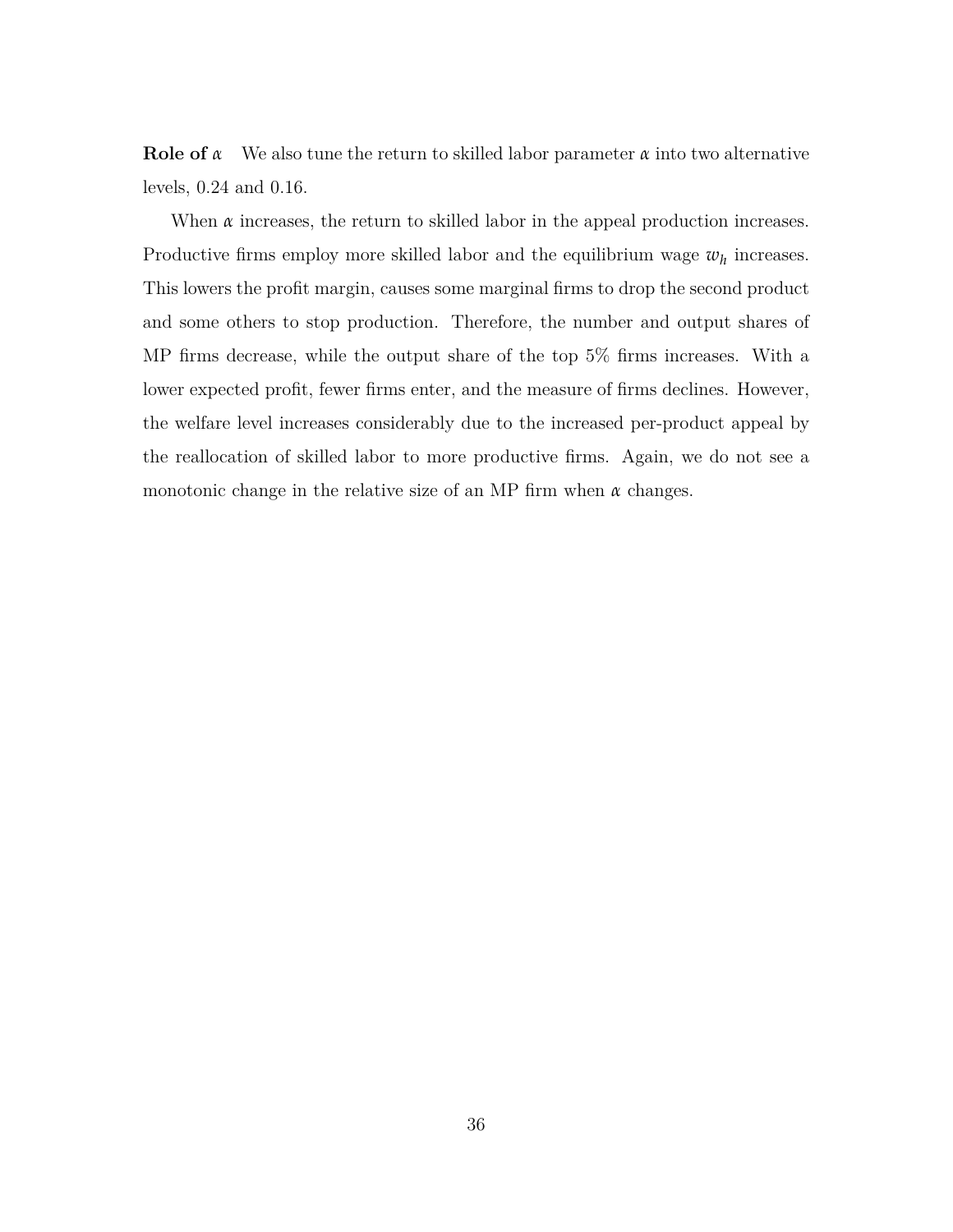<span id="page-37-0"></span>

|                                 | Fraction | Output Share | Top $5\%$        | Subsidized | MP/SP | Measure  | Welfare |
|---------------------------------|----------|--------------|------------------|------------|-------|----------|---------|
|                                 | (Multi)  | (Multi)      | Output Share     | Firm Share | Size  | of Firms |         |
| Data                            | 0.2700   | 0.4400       | 0.6100           | 0.1600     | 2.12  |          |         |
| Model                           | 0.2732   | 0.4423       | 0.6104           | 0.1627     | 2.11  | 200.67   | 52.30%  |
|                                 |          |              | Role of $\tau$   |            |       |          |         |
| Distortion-free                 | 0.2763   | 0.5121       | 0.7239           | 0.0000     | 2.75  | 251.27   | 100%    |
| Tax Only                        | 0.2802   | 0.5046       | 0.7361           | 0.0000     | 2.62  | 159.98   | 51.14%  |
| Subsidy Only                    | 0.2525   | 0.5120       | 0.7411           | 0.0861     | 3.11  | 274.91   | 100%    |
|                                 |          |              | Role of $\xi$    |            |       |          |         |
| $\xi = 0.9, \tau = 0$           | 0.3313   | 0.7051       | 0.7235           | 0.0000     | 4.83  | 251.82   | 100.69% |
| $\xi = 0.9, \tau \neq 0$        | 0.3223   | 0.5970       | 0.6120           | 0.1628     | 3.11  | 193.51   | 52.47%  |
| $\xi = 0.4, \tau = 0$           | 0.0044   | 0.1621       | 0.7241           | 0.0000     | 43.15 | 253.03   | 99.83%  |
| $\xi = 0.4, \tau \neq 0$        | 0.0021   | 0.0999       | 0.6123           | 0.1600     | 51.60 | 198.64   | 52.12%  |
|                                 |          |              | Role of $\alpha$ |            |       |          |         |
| $\alpha = 0.24, \tau = 0$       | 0.1089   | 0.3524       | 0.9507           | 0.0000     | 4.45  | 61.58    | 202.23% |
| $\alpha = 0.24$ , $\tau \neq 0$ | 0.1393   | 0.3523       | 0.9048           | 0.2493     | 3.36  | 44.71    | 103.64% |
| $\alpha = 0.16, \tau = 0$       | 0.4437   | 0.8859       | 0.5396           | 0.0000     | 9.74  | 457.78   | 54.48%  |
| $\alpha = 0.16$ , $\tau \neq 0$ | 0.4792   | 0.8661       | 0.4423           | 0.1660     | 7.03  | 316.09   | 28.72%  |

Table 9: Changes of Moments by Varying *τ*, *ξ* and *α*

*Note:*  $\tau = 0$  indicates the removal of distortions, while  $\tau \neq 0$  means that the experiment has the same distortions as in the benchmark model.

## **4.3 Distorted Cutoff Productivity Levels**

The number of products could change when a firm is imposed by a distortion *τ* compared to the case that it is not. This may alter the productivity compositions of firms that produce one product and two products.

**Changes in Cutoffs** To illustrate the distorted product margin, Table [10](#page-39-0) lists cutoff productivities in percentiles for firms who receive different appeal shocks in the two economies, i.e., distortion-free China and distorted China. The former has the same parameterization as the latter except for the removal of distortions.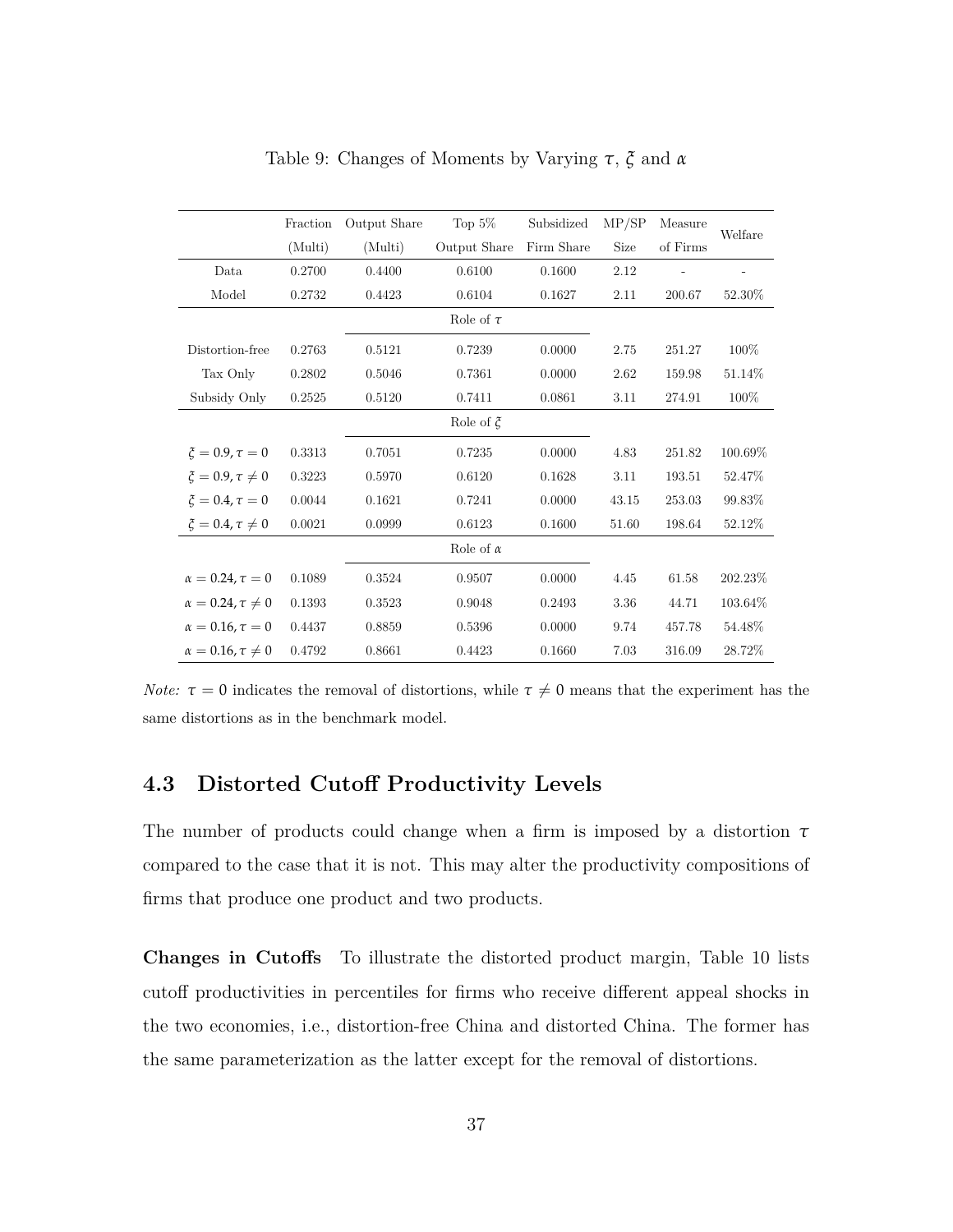In the economy of distortion-free China, 82.95% of firms enter and produce at least one product, conditional on drawing appeal shocks  $(a_h, a_h)$ . Among them, about 79%, produce 2 products. For firms that receive appeal shocks  $(a_h, a_l)$ , the cutoff productivity of entry is the same as that for firms with  $(a_h, a_h)$  shocks as the model shows in Section 3. Yet the lower appeal shock for the potential second product-line causes a much smaller fraction of firms to produce 2 products, 0.22% conditional on receiving  $(a_h, a_l)$ . Finally for firms who receive shocks  $(a_l, a_l)$ , 4.87% of them enter and 0.22% produce 2 products. Note that the cutoff for producing 2 products is also the same as firms with appeal shocks  $(a_h, a_l)$ .

In the economy of distorted China, firms are taxed if the productivity  $\varphi$  is higher than the 84% percentile, and subsidized if it is below. Cutoff changes for firms with tax-like distortions are as follows. With appeal shocks  $(a_h, a_h)$ , 80.57% of them enter and 61.67% produce 2 products, compared to 82.95% and 65.79% absent distortions. In other words, about 2.38% of entrants inefficiently choose not to enter, and about 4.12% of them inefficiently reduce the number of products from 2 to 1. These numbers are 2.38% and 0.12% for firms with appeal shocks  $(a_h, a_l)$ , and 1.68% and 0.12% for firms with appeal shocks  $(a_l, a_l)$ .

For firms with subsidy distortions, cutoffs change in the opposite direction. With appeal shocks  $(a_h, a_h)$ , the cutoff percentile for firms to enter is 98.73%, and 97.79% to produce 2 products. This suggests that the mass of firms in the productivity range of 84 percentile to 98.73 percentile, i.e., 14.73%, inefficiently enter. And firms in the range of 84 percentile to 97.79 percentile, i.e., 13.79% of firms, inefficiently produce 2 products. Similarly, 14.73% of firms with appeal shocks  $(a_h, a_l)$  and 3.86% for firms with appeal shocks  $(a_l, a_l)$  inefficiently enter. We find no subsidized firms producing 2 products with the latter two appeal types.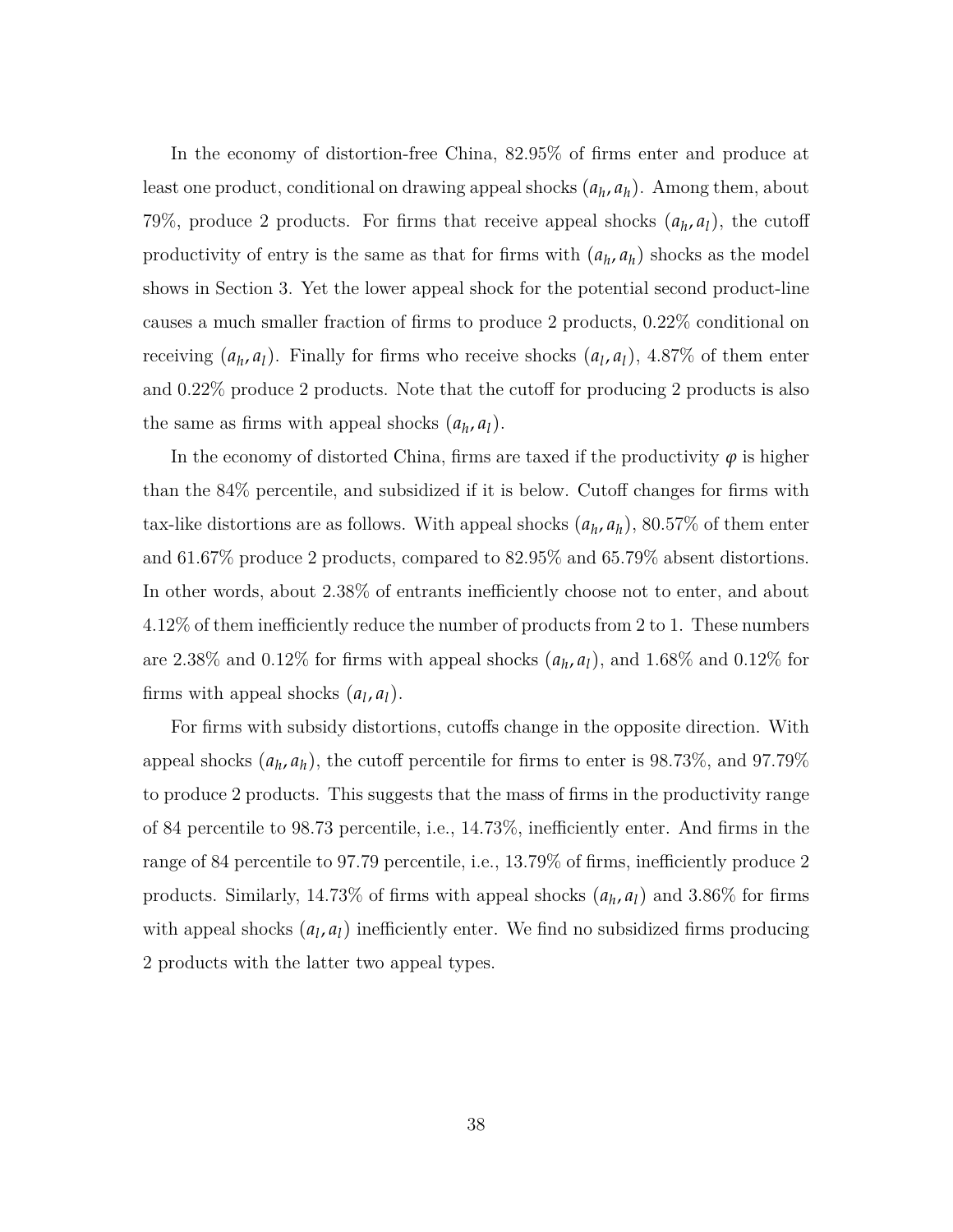|                       | Type of Appeal Shocks |                                        |       |  |  |
|-----------------------|-----------------------|----------------------------------------|-------|--|--|
|                       |                       | $(a_h, a_h)$ $(a_h, a_l)$ $(a_l, a_l)$ |       |  |  |
| Distortion-free China |                       |                                        |       |  |  |
| $1+$ Product          | 82.95                 | 82.95                                  | 4.87  |  |  |
| 2 Products            | 65.79                 | 0.22                                   | 0.22  |  |  |
| Distorted China       |                       |                                        |       |  |  |
| - Taxed               |                       |                                        |       |  |  |
| $1+$ Product          | 80.57                 | 80.57                                  | 3.19  |  |  |
| 2 Products            | 61.67                 | 0.10                                   | 0.10  |  |  |
| — Subsidized          |                       |                                        |       |  |  |
| $1+$ Product          | 98.73                 | 98.73                                  | 87.86 |  |  |
| 2 Products            | 97.79                 | 84.00                                  | 84.00 |  |  |

<span id="page-39-0"></span>Table 10: Cutoff Productivity in Percentiles, Distorted vs Distortion-Free China

*Note:* The lower the percentile, the higher the cutoff productivity is. The block of "− Taxed" lists cutoff productivities for firms that receive a tax distortion. Vice versa for the block of "− Subisdized". The row of  $1+$  product lists the cutoff productivities for firms that enter and produce 1 or more products in equilibrium, similarly defined for the row of 2 products.

**Changes in Mass of Firm Types** Analysis above shows how distortions change the location of productivity cutoffs. These changes have to be combined with the stochastic process of appeal shocks and the distribution of productivity  $\varphi$  in order to quantify the effect of distortions. We thus compute the fractions and output shares of firms with different appeal shocks and choices in the number of products. Table [11](#page-41-0) compares changes in these shares across three economies, i.e., the U.S., the distortion-free China, and the distorted China.

In the distorted-free China case, multi-product firms, i.e., 2 product producers, are mostly from firms with appeal shocks  $(a_h, a_h)$  (27.38% out of 27.63%). Very few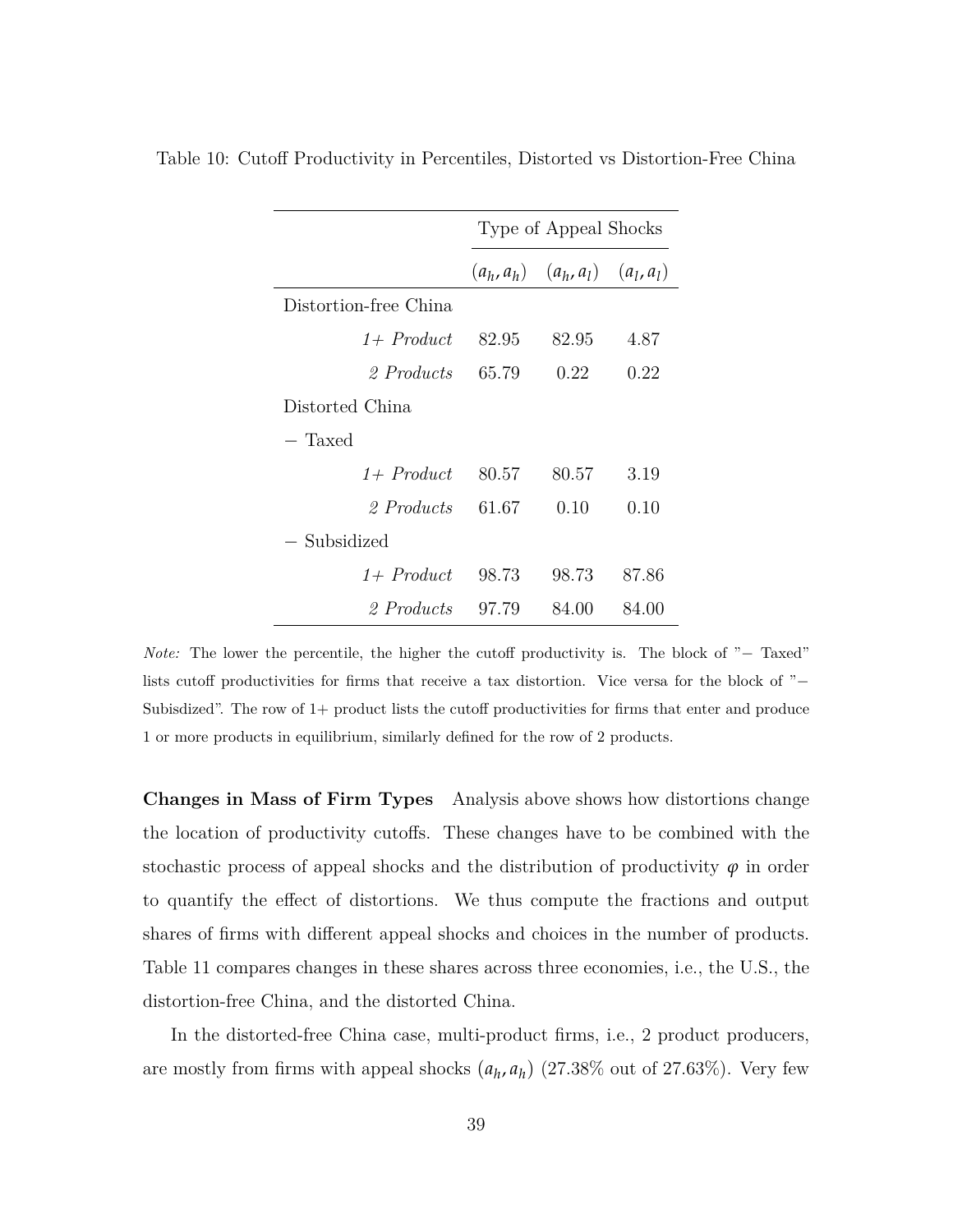firms with appeal shocks  $(a_h, a_l)$  and  $(a_l, a_l)$  produce 2 products. These MP firms produce 51.21% of the aggregate output.

In the distorted China case, the fraction of MP firms is 27.32%, only 0.31% lower than in the distortion-free case. However, the negligible drop in their fraction masks the composition change of MP firms: an increased mass of unproductive and subsidized MP firms at the cost of productive and taxed ones. Specifically, subsidized firms that receive  $(a_h, a_h)$ , which should have not entered absent distortions, have an equilibrium mass of 4.96% producing 2 products and 8.01% of aggregate output. Meanwhile, among MP firms that receive tax distortions, the mass with appeal shocks  $(a_h, a_h)$  decreases from 27.38% to 22.23%, with a declining output share from 36.77% to 28.73%. Similarly, the mass of MP firms with appeal shocks  $(a_h, a_l)$  decreases from 0.08% to 0.03%, with a declining output share from 14.44% to 7.47%. Therefore, Table [11](#page-41-0) echoes our finding of the distorted product margin in the empirical analysis.

**Fewer and Smaller** Table [11](#page-41-0) reveals sources of why MP firms are fewer and smaller in China compared to in the U.S. According to our model setup, the two economies differ in distortions  $\tau$ , the span of control parameter  $\xi$ , and the skilled worker intensity  $\frac{H}{H+L}$ .

The difference in the fractions and output shares of MP firms between distortionfree China and the U.S. comes from the span of control parameter *ξ*. It is not affected by the skilled worker intensity  $\frac{H}{H+L}$ , because the intensity does not alter productivity cutoffs. With a higher *ξ* in the U.S. economy, more firms find it profitable to produce 2 products. In particular,  $34.44\%$  of firms produce 2 products given the  $(a_h, a_h)$ shocks with an output share of 51.98%. These numbers are 1.87% and 36.85% for firms with appeal shocks  $(a_h, a_l)$ , 4.06% and a negligible share for those with shocks  $(a_l, a_l).$ 

We thus conclude that the fewer and smaller facts of MP firms in China are primarily explained by the span of control parameter *ξ*. When *ξ* drops to 0.8, the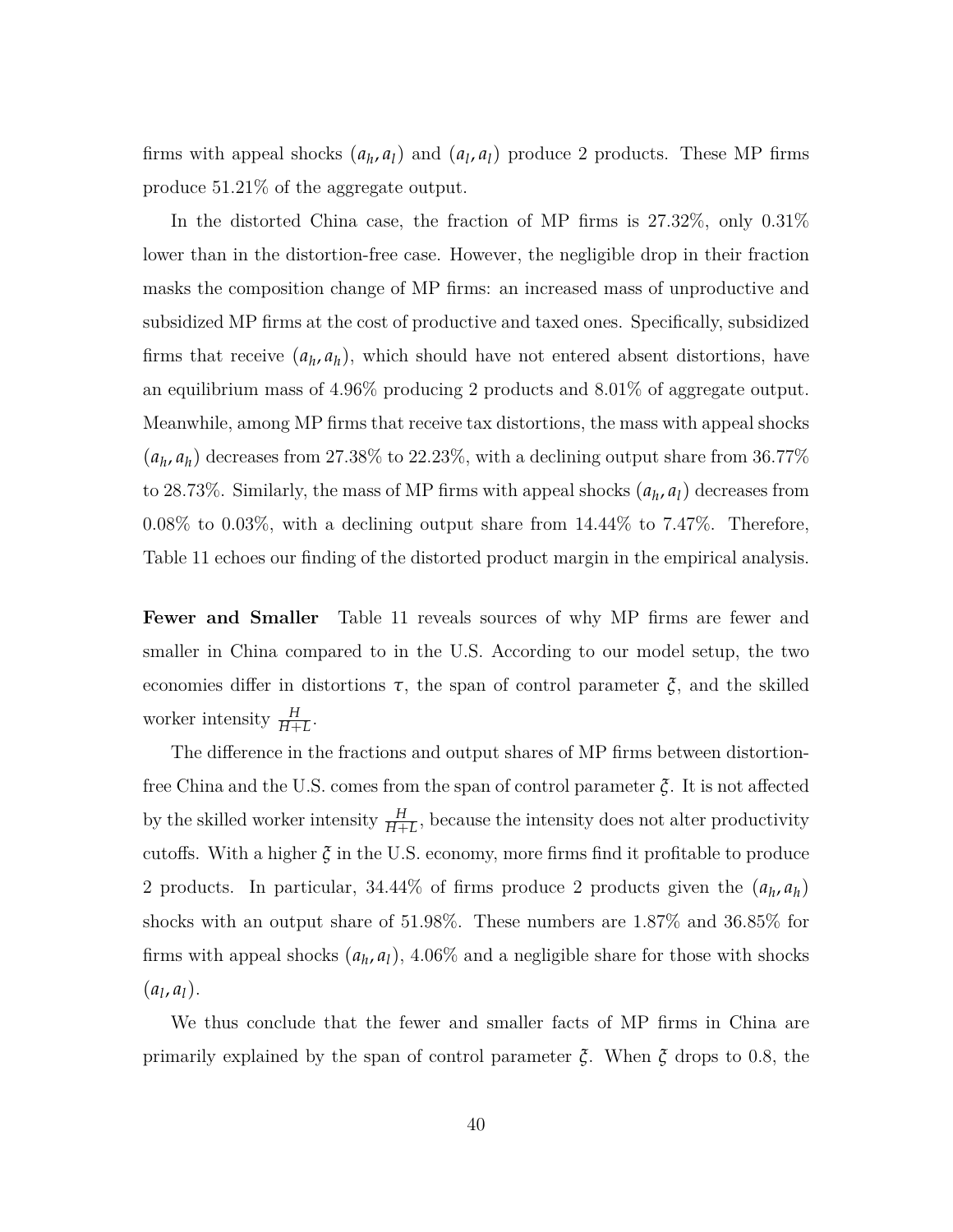fraction of MP firms decreases from 39% to 27.63%, and the relative size from 10.46 to 2.75. Adding distortions further pushes the fraction to 27.32% and the relative size to 2.14. Quantitatively, distortions account for 3% and 7% of the gaps of the fraction difference and the average size difference between China and the U.S., respectively. This result indicates the importance of studies on the cross-country difference in management practices [\(Bloom and Van Reenen,](#page-50-8) [2007;](#page-50-8) [Bloom et al.,](#page-49-3) [2020\)](#page-49-3).

|                    |                                                                   |          |         | Firm Type                                                       |          |                 |  |
|--------------------|-------------------------------------------------------------------|----------|---------|-----------------------------------------------------------------|----------|-----------------|--|
|                    | $(a_h, a_h; 1)$                                                   |          |         | $(a_h, a_h; 2)$ $(a_h, a_l; 1)$ $(a_h, a_l; 2)$ $(a_l, a_l; 1)$ |          | $(a_l, a_l; 2)$ |  |
|                    |                                                                   |          |         | U.S. $(\xi = 1, \frac{H}{H+I}) = 54\%)$                         |          |                 |  |
| Fraction           | $0.04\%$                                                          | 34.44\%  | 59.59%  | $4.06\%$                                                        | $0.00\%$ | 1.87%           |  |
| Output Share       | $0.00\%$                                                          | 51.98%   | 11.16%  | 36.85%                                                          | $0.00\%$ | $0.00\%$        |  |
|                    | Distortion-Free China ( $\zeta = 0.80$ , $\frac{H}{H+L} = 19\%$ ) |          |         |                                                                 |          |                 |  |
| Fraction           | $7.14\%$                                                          | 27.38%   | 63.58\% | $0.17\%$                                                        | $1.65\%$ | $0.08\%$        |  |
| Output Share       | $0.01\%$                                                          | 36.77%   | 48.78%  | 14.44%                                                          | $0.00\%$ | $0.00\%$        |  |
|                    |                                                                   |          |         | Distorted China ( $\zeta = 0.80$ , $\frac{H}{H+L} = 19\%)$      |          |                 |  |
| — Taxed Firms      |                                                                   |          |         |                                                                 |          |                 |  |
| Fraction           | $6.81\%$                                                          | 22.23\%  | 53.55%  | $0.06\%$                                                        | $0.95\%$ | $0.03\%$        |  |
| Output Share       | $0.02\%$                                                          | 28.73%   | 41.95%  | 7.47\%                                                          | $0.00\%$ | $0.00\%$        |  |
| - Subsidized Firms |                                                                   |          |         |                                                                 |          |                 |  |
| Fraction           | $0.34\%$                                                          | $4.96\%$ | 9.79%   | $0.00\%$                                                        | 1.18\%   | $0.00\%$        |  |
| Output Share       | $0.00\%$                                                          | 8.01\%   | 13.78%  | $0.00\%$                                                        | $0.00\%$ | $0.00\%$        |  |

<span id="page-41-0"></span>Table 11: Firm Type, Fraction and Output Share in U.S., Distortion-Free China and Distorted China

*Note:* Firm type  $(a_i, a_j; n)$  represents the group of firms who receive appeal shocks  $(a_i, a_j)$ ,  $i, j \in$  $\{h, l\}$  and produce *n* products in equilibrium.

## **4.4 Firm and Product Margins of Welfare Loss**

The welfare level of our benchmark model in Table [9](#page-37-0) indicates a loss of 47.7%, compared to the distortion-free economy of China. This section decomposes this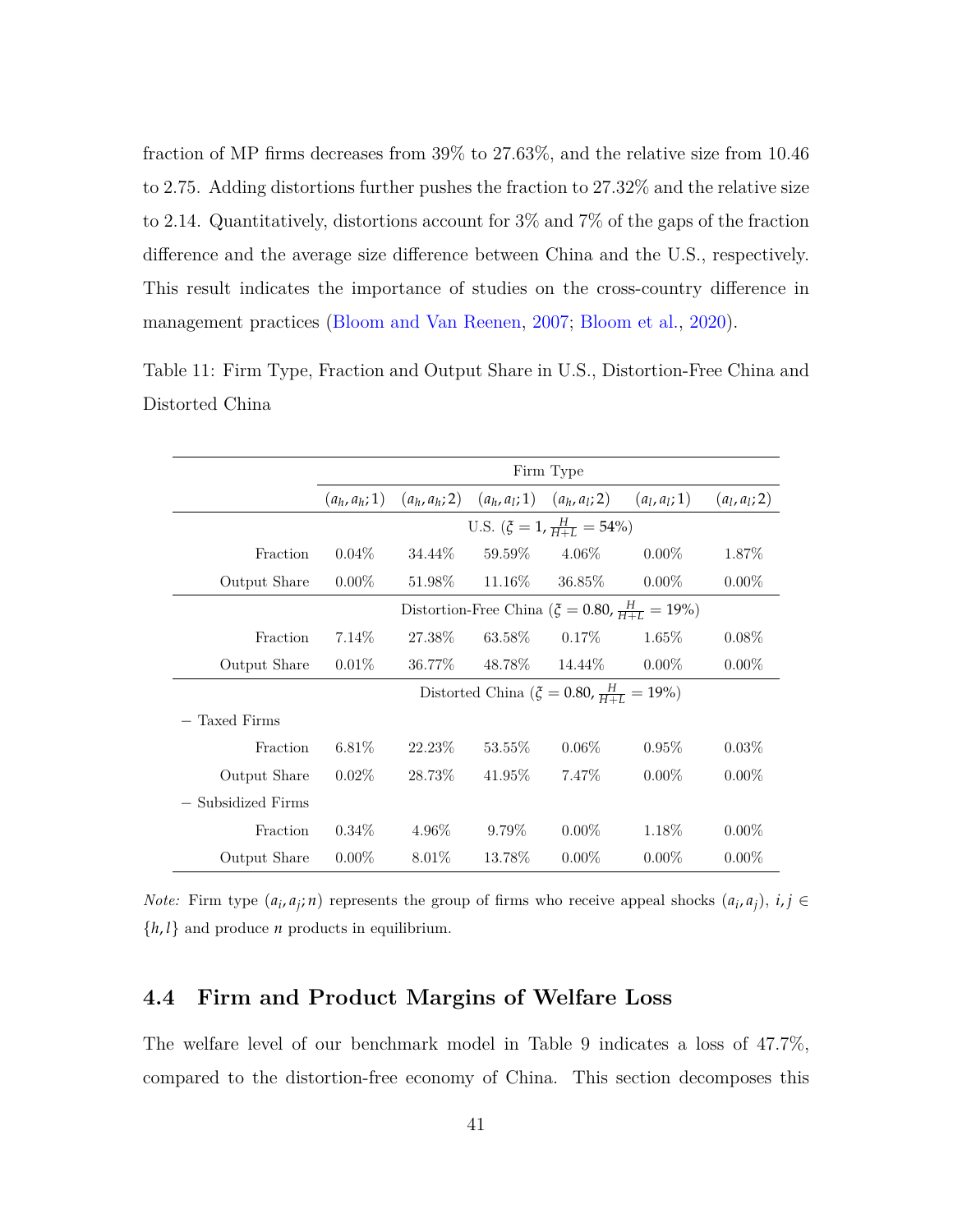loss into three margins: output intensive, firm extensive, and product extensive, to understand the quantitative importance of our novel product margin. To do so, we implement three counterfactual experiments. In all experiments, distortions are removed and labor markets clear. Their difference lies in whether the cutoffs of product choices or the measure of firms is preserved as in the benchmark model.

**Experiments** Our first experiment keeps the cutoffs of product choices and the measure of firms unchanged as in the benchmark model, i.e., Product-Fixed and Firm-Fixed (PF-FF). In this experiment, firms reset product prices and quantities to maximize their variable profits, taking the new aggregate prices given. Variable profits are revenues less variable labor costs. Thus, firms subsidized in the benchmark model may have a positive variable profit and a negative profit but are kept producing by the idea of preserving the cutoffs of product choices. For entry and exit, we replace exiting firms by the same mass of firms that enter under the entry rule in the benchmark model.

Our second experiment relaxes the product margin by letting firms to re-optimize their product decisions while keeping the measure of firms unchanged as in the benchmark model. We name this as the Firm-Fixed (FF) experiment. In this experiment, productive firms add products while those previously subsidized ones may drop products and even stop producing. We keep those non-producing subsidized firms as part of the measure of firms and replace exits by entrants as in the PF-FF experiment.

The third experiment relaxes the firm margin by allowing firms to freely enter while keeping cutoffs of product choices unchanged as in the benchmark model. We name this as Product-Fixed (PF) experiment. In this experiment, new firms enter because of an increased expected profit by the removal of distortions.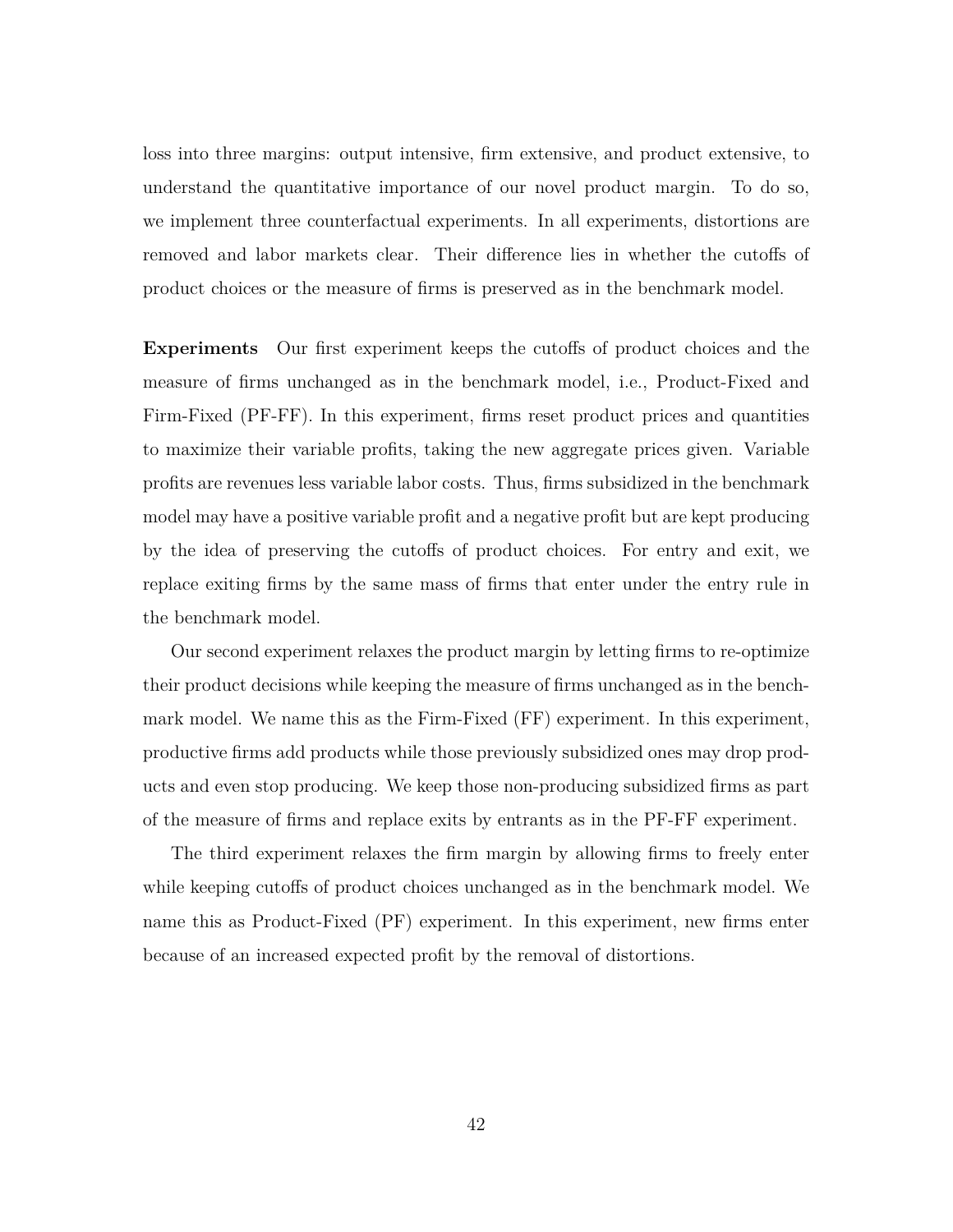<span id="page-43-0"></span>

|                          | Benchmark | PF-FF   | $\overline{\rm FF}$ | PF      | Distortion-Free |
|--------------------------|-----------|---------|---------------------|---------|-----------------|
| Measure of Firms         | 200.67    | 200.67  | 200.67              | 210.30  | 251.27          |
| Relative Top 5% quantity | 44.09%    | 67.59\% | 98.80\%             | $100\%$ | 100\%           |
| Relative Variety         | 79.67%    | 79.67\% | 66.84\%             | 83.49\% | 100\%           |
| Skilled Wage             | 0.5338    | 0.5117  | 0.8002              | 0.7853  | 0.7853          |
| Aggregate Price          | 2.22      | 1.31    | 1.31                | 1.26    | 1.22            |
| Welfare                  | 52.30 $%$ | 60.71\% | $95.24\%$           | 97.28\% | $100\%$         |

Table 12: Decomposition of Misallocation

*Note:* Calibrated Chinese economy with distortions. PF-FF: Distortions are removed while both the product cutoffs, the distribution of firm, and the firm measure are fixed as in the Benchmark. PF: Distortions are removed while the product cutoffs are fixed. And the measure of firms is adjusted. FF: Distortions are removed, firms are free to choose product but the distribution of firms and its measure are fixed.

<span id="page-43-1"></span>Table 13: Cutoff Productivity in Percentiles in the FF Experiment

|               | Type of Appeal Shocks |                                        |      |  |
|---------------|-----------------------|----------------------------------------|------|--|
|               |                       | $(a_h, a_h)$ $(a_h, a_l)$ $(a_l, a_l)$ |      |  |
| FF Experiment |                       |                                        |      |  |
| $1+$ Product  | -86.47                | 86.47                                  | 9.27 |  |
| 2 Products    | 72.54                 | 0.74                                   | 0.74 |  |

*Note:* The lower the percentile, the higher the cutoff productivity is. The row of 1+ product lists the cutoff productivities for firms that enter and produce 1 or more products in equilibrium, similarly defined for the row of 2 products.

**Results** Table [12](#page-43-0) presents welfare levels for all experiments along with several key statistics. In the PF-FF experiment, the welfare level is 60.71%, which is 8 percentage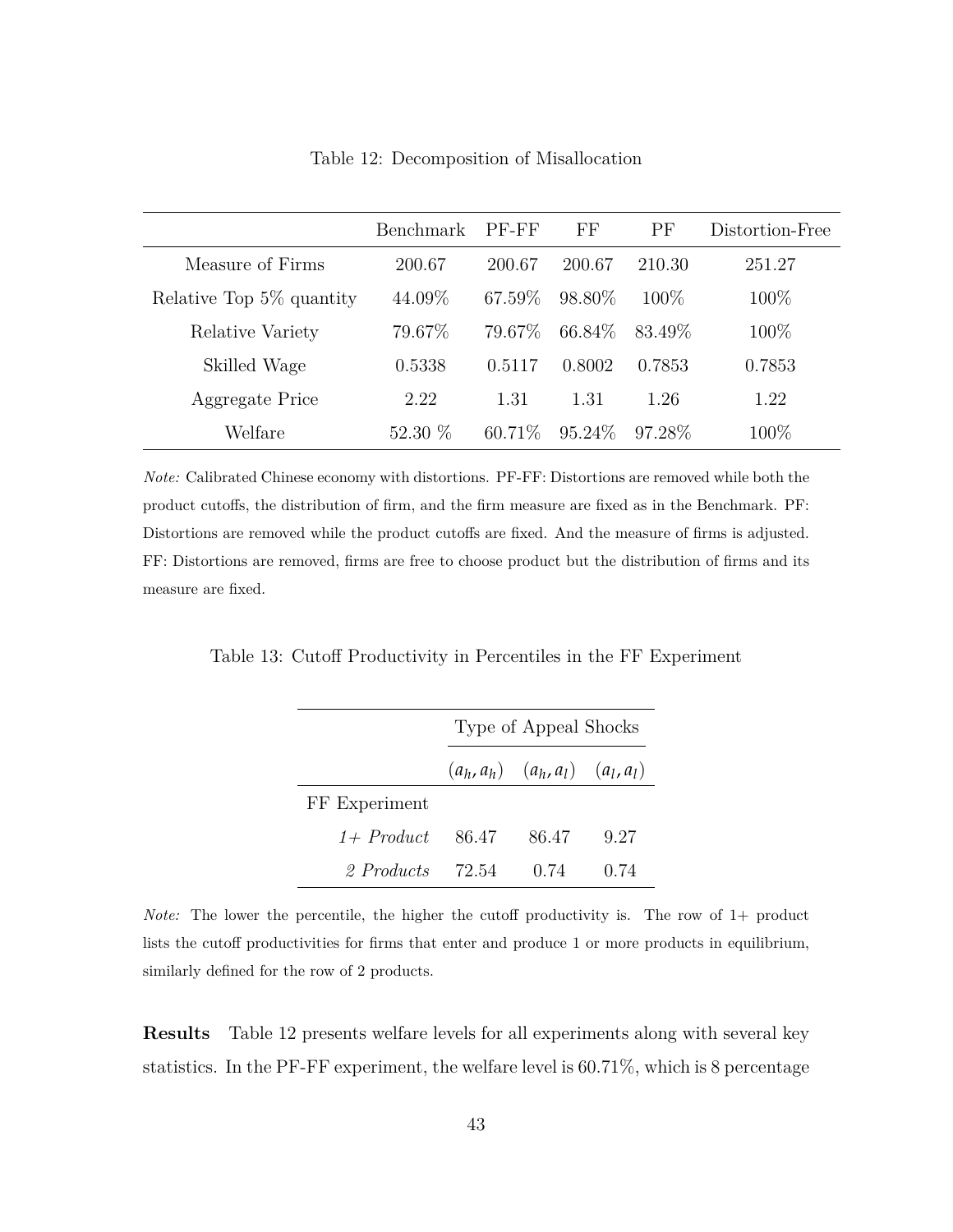points higher than the benchmark model. We define such an increase as the *output intensive margin*, which is conceptually close to the static misallocation measure of [Hsieh and Klenow](#page-51-0) [\(2009\)](#page-51-0). In their paper, welfare improves when resources are reallocated among existing firms to equalize revenue productivities (TFPR). Our PF-FF experiment replicates such an equalization at a finer level, i.e., across firms and across products.

When we move from the PF-FF economy to the FF economy, an additional 34.54 percentage point increase in welfare (95.24%-60.71%) occurs if firms re-optimize product choices, prices, and quantities. We call this increase of welfare as the *product extensive margin* that is caused by three economic forces.

First, unproductive and previously subsidized firms drop products. For instance, Table [13](#page-43-1) shows that with appeal shocks  $(a_h, a_h)$ , firms from the top 98.73% to 86.74% and those from the top 97.79% to 84% switch to producing 0 product (from 1) and 1 product (from 2), respectively. Second, productive and previously taxed firms add products. With appeal shocks  $(a_h, a_l)$  or  $(a_l, a_l)$ , only 0.1% productive firms with a tax-like distortion produce 2 products in the PF-FF economy, while the percentile increases to a top 0.74% in the FF economy. Third, expansions in the number of products on the right tail of the distribution increase the aggregate labor demand and wages shown in Table [12.](#page-43-0) In the equilibrium of the FF economy, this narrows the profit margin for firms with lower  $\varphi$ s, and induces the reallocation of labor towards firms with higher *ϕ*s. Hence, the welfare further increases by more output with better appeals.

When we compare the PF economy to the PF-FF economy, there is a similar increase in welfare, 36.57 percentage points (97.28% - 60.71%), when firms are allowed to enter freely. In this economy, the product decisions follow cutoff rules in the benchmark model in Table [10.](#page-39-0) We define this increase of welfare as the *firm extensive margin*. The gain is induced by an increase in the measure of firms since the removal of distortions increases the expected profit of entry.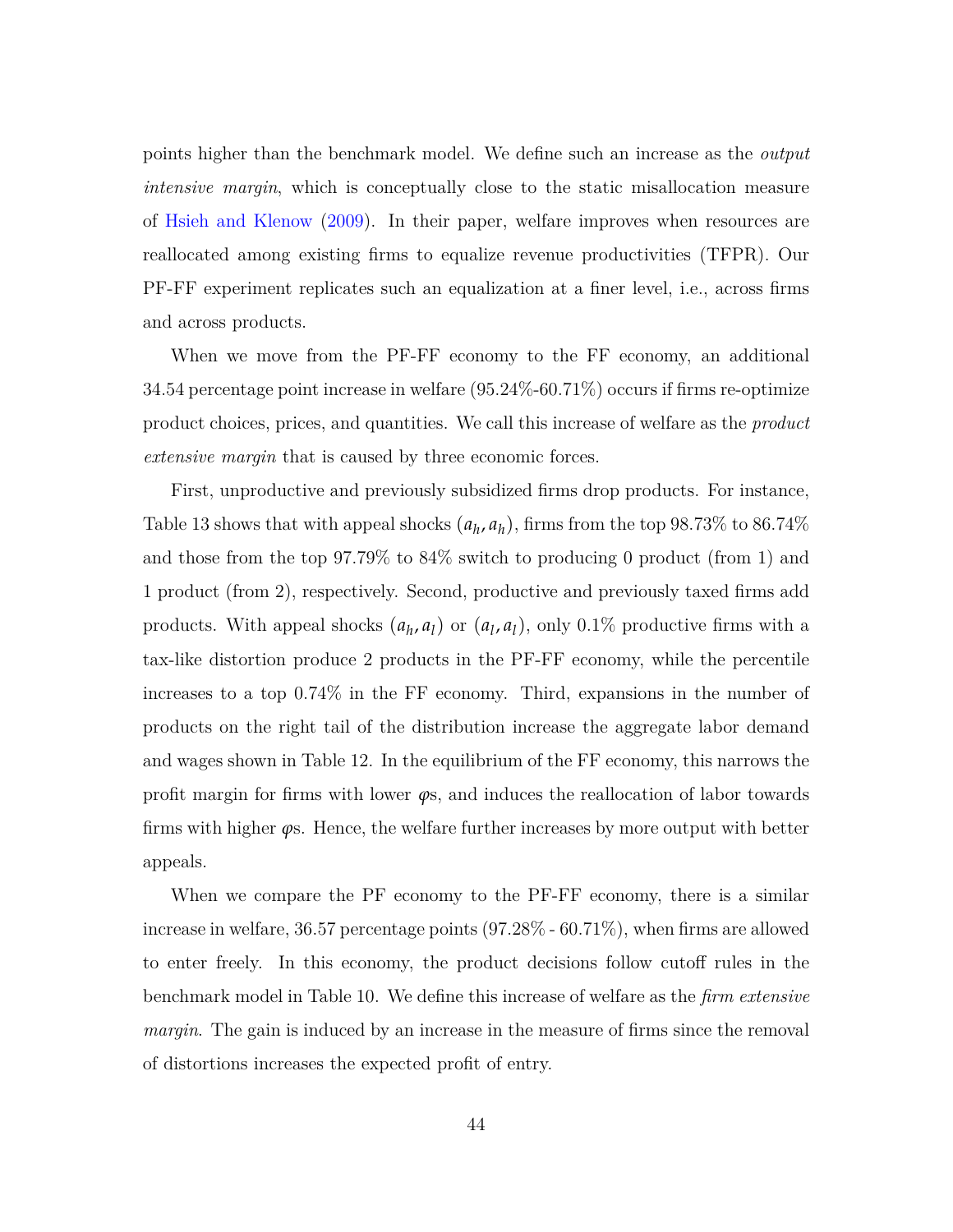**Discussions** Results above show the quantitative closeness of the product and firm extensive margins. One may wonder whether the result is caused by our setup of the utility function. From the household perspective, a new product added by an incumbent firm is equivalent to that produced by a new single-product firm. However, the productivity level of incumbent firms that add products in the FF economy could differ from that of a new single-product firm in the PF economy, as indicated in our discussion of cutoff changes. Thus, there is not necessarily a similar gain in both experiments.

The comparable magnitude in the two margins is also consistent with the equal importance of product add-and-drop and firm entry-and-exit in the U.S. manufacturing production [\(Bernard et al.,](#page-49-1) [2010\)](#page-49-1). Their paper shows how empirically the reallocation through two margins happens simultaneously, while our model provides a way to shut down one margin to highlight the other.

One may conjecture another significant increase of welfare from the PF or FF economy to the distortion-free economy since such a change relaxes the other margin. We do not see this phenomenon. In other words, the welfare levels in the FF economy and the PF economy are each close to that in the distortion-free case. This is due to the equilibrium force of increased wages interacted with the granularity of the firm size distribution. When firms re-optimize productions in the FF economy, resource reallocation towards productive firms on the right tail of the distribution, which is granular in our calibration with  $\alpha = 0.2$ . A similar mechanism happens when new firms enter in the PF economy. This mechanism is best illustrated by the measure of top 5% quantity share, which computes the appeal adjusted quantity share of top 5% firms in the counterfactual economy compared to the one in the distortion-free economy. Table [12](#page-43-0) shows that the measures are close to 100% in both PF and FF economies.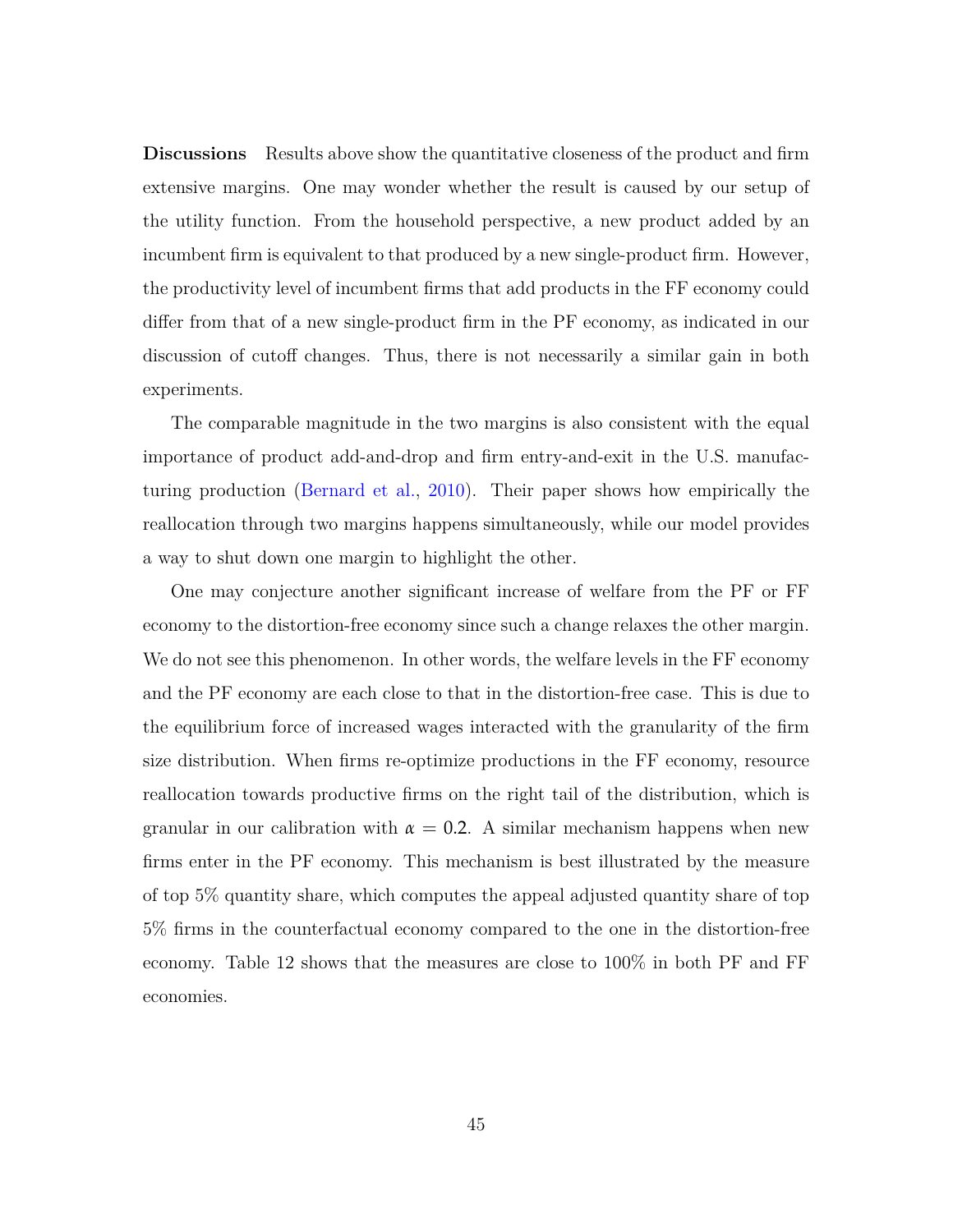### **4.5 Extension of Continuous Distortions**

This extended section compares model moments if we alternatively set the distortion continuous in the firm-level productivity  $\varphi$  as in [Jaef](#page-52-4) [\(2018\)](#page-52-4). The magnitude of misallocation in our benchmark economy turns out robust to this alternative distortion setting.

<span id="page-46-0"></span>Fraction Output Share Top 5% Subsidized MP/SP Measure Welfare (Multi) (Multi) Output Share Firm Share Size of Firms Data 0.2700 0.4400 0.6100 0.1600 2.12 - *γ*=0 0.2763 0.5121 0.7239 0.0000 2.75 157.90 100% *γ*=0.1 0.2906 0.4517 0.6554 0.0000 2.01 151.99 53.17%  $\gamma$ =0.25 0.3134 0.3896 0.5293 0.0000 1.40 68.49 21.85% *γ*=0.5 0.3414 0.3678 0.2852 0.0000 1.12 18.40 5.38%

Table 14: Changes of Moments when Distortion is Continuous

Following the literature, we specify the continuous size-dependent distortion as

$$
1 - \tau(\varphi) = \varphi^{-\gamma} \tag{32}
$$

where  $\gamma \in (0,1)$ , indicating a monotonically increasing  $\tau$  in  $\varphi$ . For firms with productivity  $\varphi > 1$ ,  $\tau(\varphi) > 0$ . For firms with productivity  $\varphi < 1$ ,  $\tau(\varphi) < 0$ .

Given this distortion function, Table [14](#page-46-0) reports the associated equilibrium outcomes for four levels of  $\gamma$ , 0, 0.1, 0.25 and 0.5 when  $\xi = 0.8$  (see appendix for model solutions). The case of  $\gamma = 0$  corresponds to the distortion-free economy in previous tables. When  $\gamma$  equals 0.25, i.e., the degree of size-dependence distortions for China according to [Jaef](#page-52-4) [\(2018\)](#page-52-4), there are too many small MP firms. Their number and output shares are 31.14% and 38.96%. Similarly, the top 5% largest firms are too small, taking up only 52.93% of the aggregate output. This is unsurprising since more productive firms are taxed more than in our benchmark economy.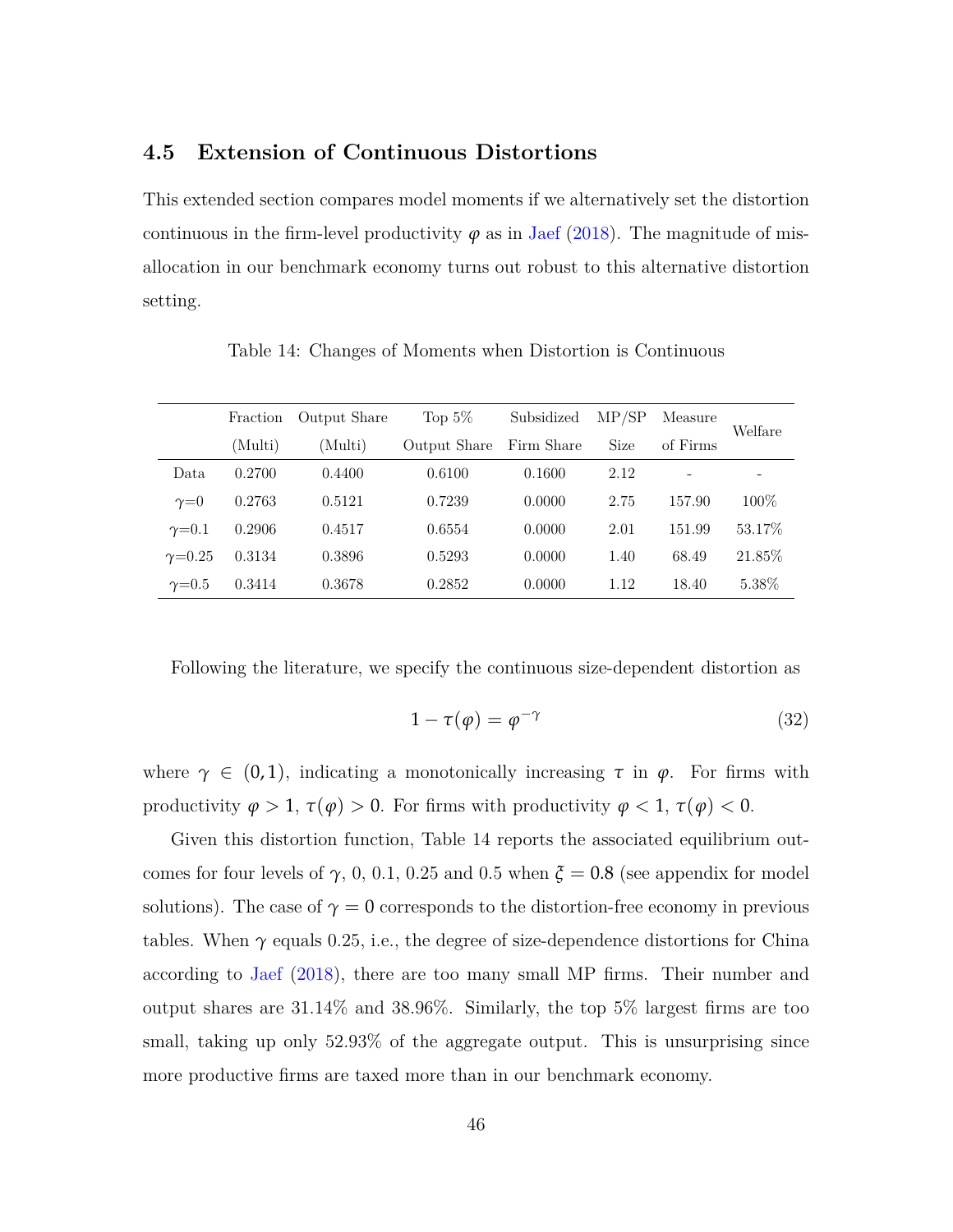If we perturb  $\gamma$  to several alternative values, e.g., 0.5 and 0.1, we find that the case of  $\gamma = 0.1$  best matches the targeted moments except for the fraction of firms who are subsidized in the data. Here the zero fraction of subsidized firms is a result of our normal assumption of  $\varphi$  with a mean value of 100. The welfare level for this economy is 53.17%, which is fairly close to the level of 52.30% in our benchmark model. Hence, the magnitude of misallocation is robust to the specification of distortions in this multi-product economy under our parameterization.

# **5 Conclusion**

This paper empirically studies the distorted product margin, and quantifies the magnitude it accounts for misallocation in a general equilibrium model of discrete product choices with firm entry and exit.

The empirical part establishes several facts on multi-product firms in a developing economy like China. First, multi-product firms are fewer and smaller in China, compared to their counterparts in the U.S. Second, the multi-product probability of a firm decreases with an increased level of distortion. This result holds both when we use the indirect measure of distortion, i.e., log TFPR, and when we use a direct measure, i.e., corporate income tax change as well as firm self-reported distortions.

We then build the discrete product choices into a canonical model of firm entry and exit à la [Melitz](#page-52-0) [\(2003\)](#page-52-0), and impose size-dependent distortions on firms with heterogeneous productivities. Consistent with the data, the equilibrium cutoff for producing multiple products increases for firms that are taxed, and vice versa for those that are subsidized. Under our calibration, the welfare level in the distorted benchmark model is 52.30%, compared to the distortion-free economy of China. Further counterfactual experiments suggest a sizable welfare increase (34.53 percentage points) from eliminating the distorted product margin. This is quantitatively close to the extensive margin of firm entry and exit (36.57 percentage points). The comple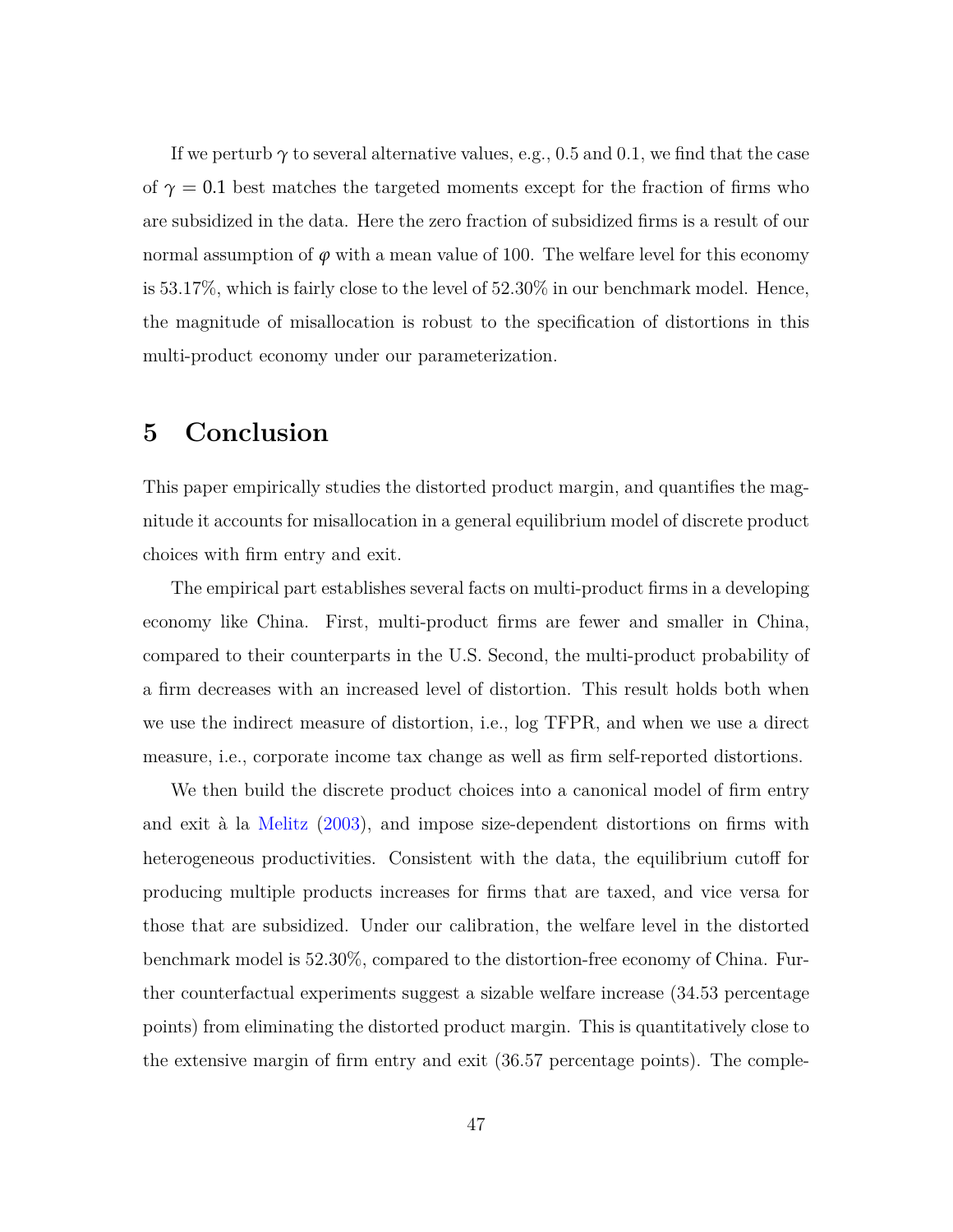mentarity between the product and firm extensive margins only increases the welfare by 2.72 to 4.76 percentage points, due to the general equilibrium forces interacted with the granularity of largest firms.

Our paper highlights the importance of distorted product margins in shaping misallocation. It provides a novel perspective to understand the phenomenon of missing large firms in developing economies [\(Hsieh and Olken,](#page-52-5) [2014;](#page-52-5) [Hsieh and Klenow,](#page-52-9) [2014;](#page-52-9) [Bento and Restuccia,](#page-49-2) [2020\)](#page-49-2). It also suggests that in terms of long-run welfare gains, policies that remove barriers for product innovations is as important as those that encourage firm entries.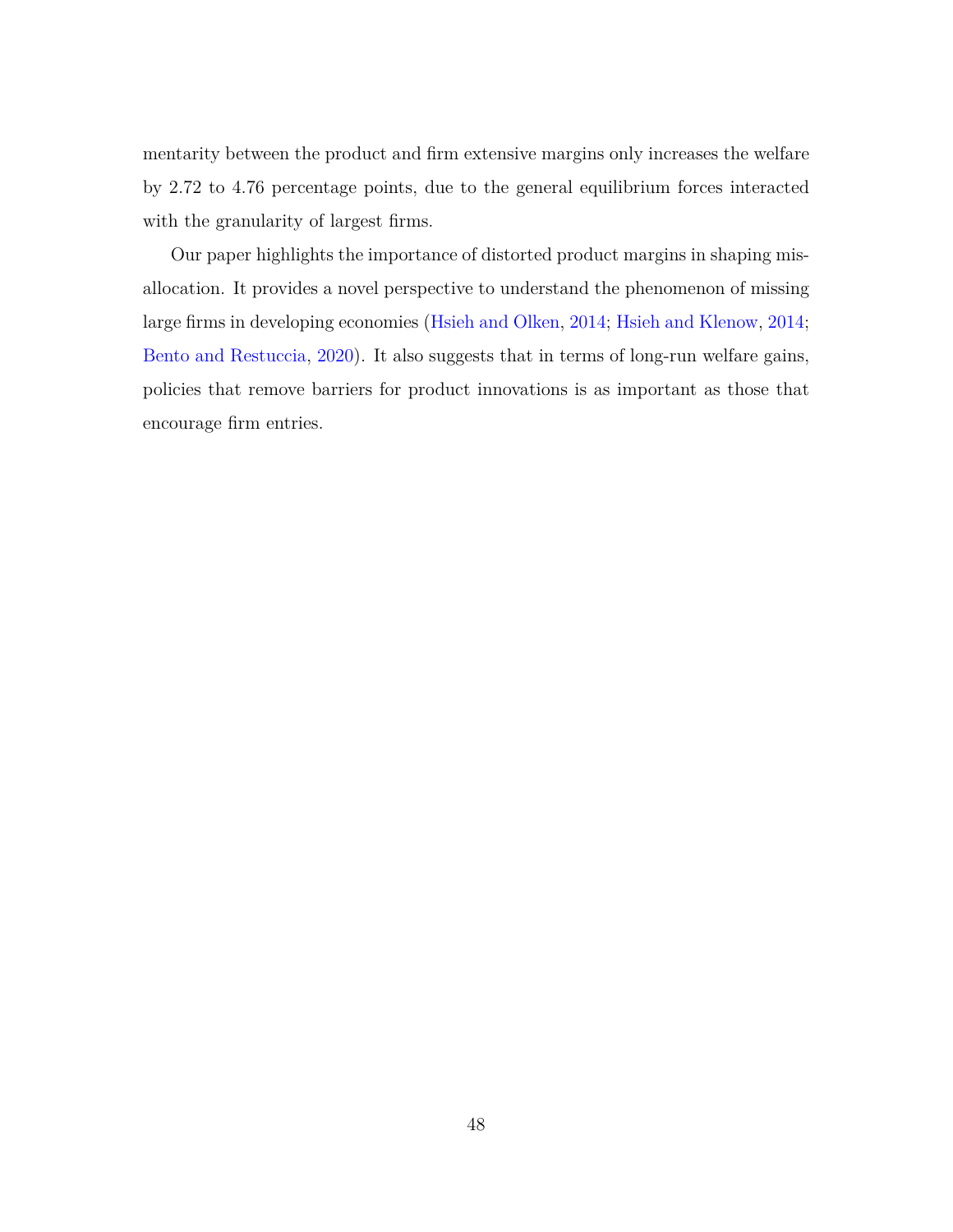# **References**

- <span id="page-49-8"></span>Ackerberg, Daniel A., Kevin Caves, and Garth Frazer (2015), "Identification Properties of Recent Production Function Estimators." *Econometrica*, 3, 2411–2451.
- <span id="page-49-5"></span>Alfaro, Laura and Anusha Chari (2014), "Deregulation, misallocation, and size: Evidence from india." *The Journal of Law and Economics*, 57, 897–936.
- <span id="page-49-6"></span>Argente, David, Munseob Lee, and Sara Moreira (2019), "The life cycle of products: Evidence and implications." *Available at SSRN 3163195*.
- <span id="page-49-7"></span>Bai, Yan, Dan Lu, and Xu Tian (2016), "Do Financial Frictions Explain Chinese Firms' Saving and Misallocation?" *2016 Meeting Papers. No. 998. Society for Economic Dynamics, 2016*.
- <span id="page-49-4"></span>Barseghayn, Levon and Riccardo DiCecio (2011), "Entry Costs, Industry Structure, and Cross-country Income and TFP Differences." *Journal of Economic Theory*, 146(5), 1828–1851.
- <span id="page-49-2"></span>Bento, Pedro and Diego Restuccia (2020), "On average establishment size across sectors and countries." *Journal of Monetary Economics*.
- <span id="page-49-1"></span>Bernard, Andrew B., Stephen J. Redding, and Peter K. Schott (2010), "Multi-Product Firms and Product Switching." *American Economic Review*, 100(1), 70– 97.
- <span id="page-49-0"></span>Bernard, Andrew B, Stephen J Redding, and Peter K Schott (2011), "Multiproduct firms and trade liberalization." *The Quarterly journal of economics*, 126, 1271– 1318.
- <span id="page-49-3"></span>Bloom, Nicholas, Kalina Manova, John Van Reenen, Stephen Teng Sun, and Zhihong Yu (2020), "Trade and management." *Review of Economics and Statistics*, 1–44.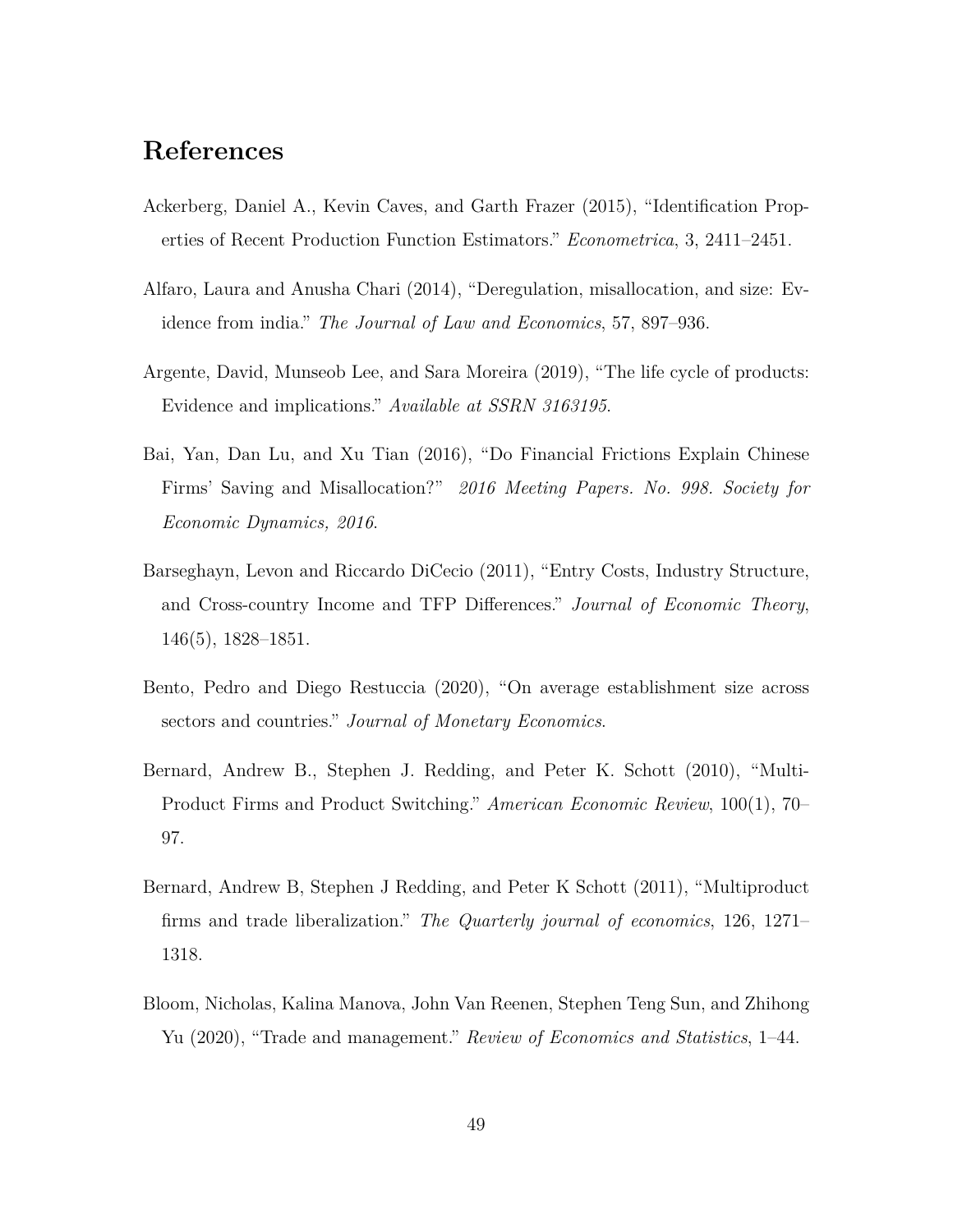- <span id="page-50-8"></span>Bloom, Nicholas and John Van Reenen (2007), "Measuring and explaining management practices across firms and countries." *The quarterly journal of Economics*, 122, 1351–1408.
- <span id="page-50-2"></span>Boedo, Hernan J Moscoso and Aslı Şenkal (2014), "Misallocation, informality, and human capital: Understanding the role of institutions." *Journal of Economic Dynamics and Control*, 42, 122–142.
- <span id="page-50-3"></span>Brandt, Loren, Johannes Van Biesebrock, and Zhang (2014), "Challenges of Working with the Chinese NBS Firm-level data." *China Economic Review*, 30, 339–352.
- <span id="page-50-0"></span>Broda, Christian and David E. Weistein (2010), "Product Creation and Destruction: Evidence and Price Implications."
- <span id="page-50-7"></span>Caliendo, Lorenzo and Esteban Rossi-Hansberg (2012), "The impact of trade on organization and productivity." *The quarterly journal of economics*, 127, 1393– 1467.
- <span id="page-50-6"></span>Chen, Qiaoyi, Zhao Chen, Zhikuo Liu, Juan Carlos Suárez Serrato, and Daniel Yi Xu (2021), "Regulating conglomerates: Evidence from an energy conservation program in china."
- <span id="page-50-1"></span>Clementi, Gian Luca and Berardino Palazzo (2016), "Entry, Exit, Firm Dynamics and Aggregate Fluctuations." *American Economic Journal: Macroeconomics*, 8(3), 1–41.
- <span id="page-50-5"></span>De Loecker, Jan and Jan Eeckhout (2018), "Global market power." Technical report, National Bureau of Economic Research.
- <span id="page-50-4"></span>De Loecker, Jan and Frederic Warzynski (2012), "Markups and Firm-Level Export Status." *American Economic Review*, 102(6), 2437–2471.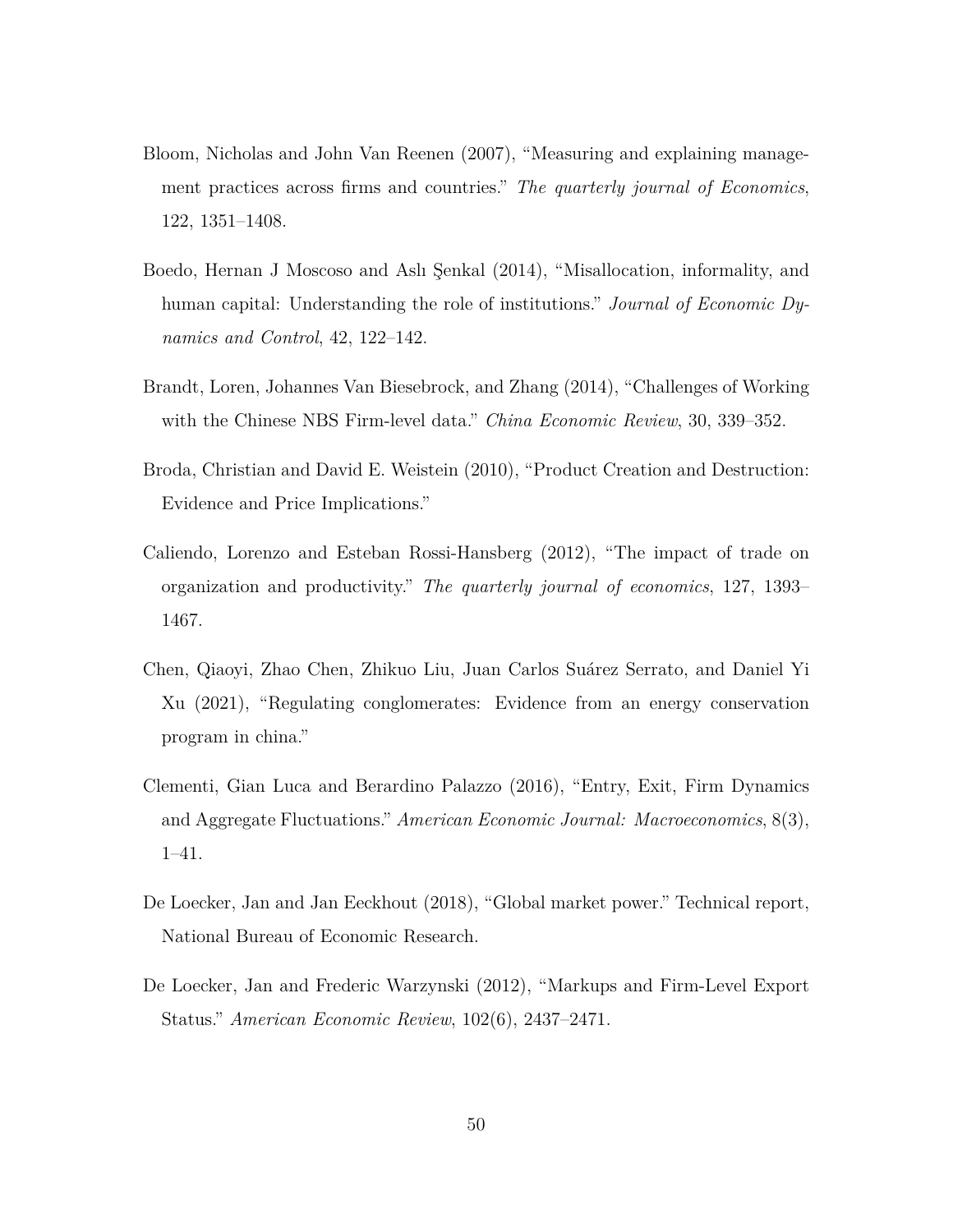- <span id="page-51-9"></span>Decker, Ryan A, John Haltiwanger, Ron S Jarmin, and Javier Miranda (2016), "Declining business dynamism: What we know and the way forward." *American Economic Review*, 106, 203–07.
- <span id="page-51-1"></span>Eckel, Carsten and J. Peter Neary (2010), "Multi-Product Firms and Flexible Manufacturing in the Global Economy." *Review of Economic Studies*, 77, 188–217.
- <span id="page-51-6"></span>Garcia-Santana, Manuel and Josep Pijoan-Mas (2014), "The reservation laws in india and the misallocation of production factors." *Journal of monetary economics*, 66, 193–209.
- <span id="page-51-8"></span>Gibbons, Robert S and John Roberts (2013), *The handbook of organizational economics*. Princeton University Press.
- <span id="page-51-2"></span>Goldberg, Pinelopi K, Amit K Khandelwal, Nina Pavcnik, and Petia Topalova (2010), "Multiproduct firms and product turnover in the developing world: Evidence from india." *The Review of Economics and Statistics*, 92, 1042–1049.
- <span id="page-51-5"></span>Gourio, François and Nicolas Roys (2014), "Size-dependent regulations, firm size distribution, and reallocation." *Quantitative Economics*, 5, 377–416.
- <span id="page-51-7"></span>Gourio, Francois and Leena Rudanko (2014), "Customer capital." *Review of Economic Studies*, 81, 1102–1136.
- <span id="page-51-3"></span>Guner, Nezih, Gustavo Ventura, and Yi Xu (2008), "Macroeconomic implications of size-dependent policies." *Review of Economic Dynamics*, 11, 721–744.
- <span id="page-51-4"></span>Hottman, Colin J., Stephen J. Redding, and David E. Weistein (2016), "Quantifying the Sources of Firm Heterogeneity." *Quarterly Journal of Economics*.
- <span id="page-51-0"></span>Hsieh, Chang-Tai and Peter J. Klenow (2009), "Misallocation and Manufacturing TFP in China and India." *The Quarterly Journal of Economics*, 124 (4), 1403– 1448.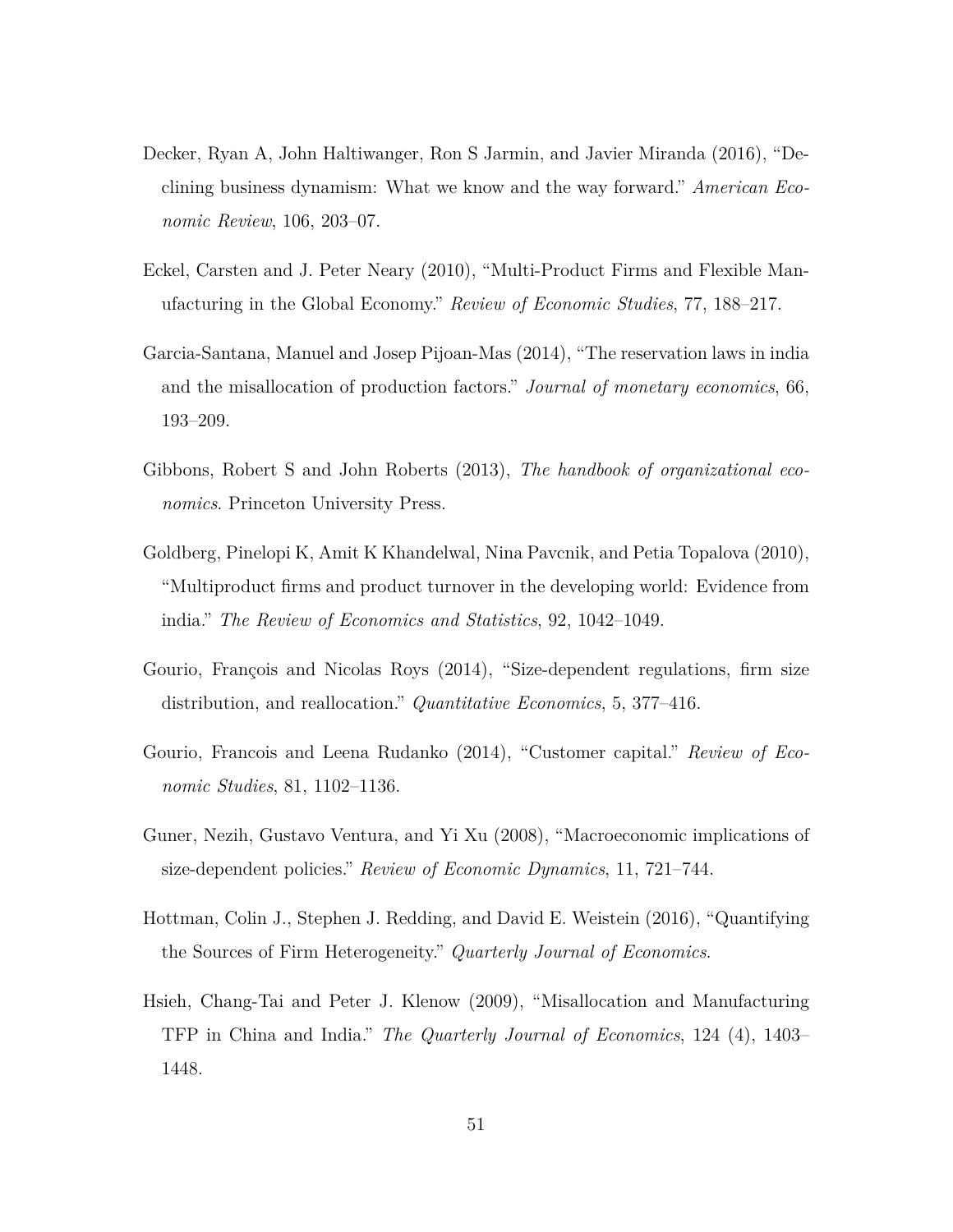- <span id="page-52-9"></span>Hsieh, Chang-Tai and Peter J. Klenow (2014), "The Life Cycle of Plants in India and Mexico." *The Quarterly Journal of Economics*, 129(3), 1035–1084.
- <span id="page-52-5"></span>Hsieh, Chang-Tai and Benjamin A. Olken (2014), "The Missing "Missing Middle"." *Journal of Economic Perspectives*, 28(3), 89–108.
- <span id="page-52-4"></span>Jaef, Roberto N Fattal (2018), "Entry and exit, multiproduct firms, and allocative distortions." *American Economic Journal: Macroeconomics*, 10, 86–112.
- <span id="page-52-8"></span>Kehrig, Matthias and Nicolas Vincent (2019), "Good dispersion, bad dispersion." Technical report, National Bureau of Economic Research.
- <span id="page-52-6"></span>Klette, Tor Jakob and Samuel Kortum (2004), "Innovating firms and aggregate innovation." *Journal of political economy*, 112, 986–1018.
- <span id="page-52-10"></span>Li, Xiaoxue, Liu Tian, and Jing Xu (2020), "Missing social security contributions: the role of contribution rate and corporate income tax rate." *International Tax and Public Finance*, 27, 1453–1484.
- <span id="page-52-3"></span>Manova, Kalina and Zhihong Yu (2017), "Multi-product firms and product quality." *Journal of International Economics*, 109, 116–137.
- <span id="page-52-2"></span>Mayer, Thierry, Marc J Melitz, and Gianmarco IP Ottaviano (2014), "Market size, competition, and the product mix of exporters." *American Economic Review*, 104, 495–536.
- <span id="page-52-0"></span>Melitz, Marc (2003), "The Impact of Trade on Intra-Industry Reallocations and Aggregate Industry Productivity." *Econometrica*, 71, 1695–1725.
- <span id="page-52-1"></span>Midrigan, Virgiliu and Daniel Yi Xu (2014), "Finance and Misallocation: Evidence from Plant-Level Data." *American Economic Review*, 104(2), 422–458.
- <span id="page-52-7"></span>Minniti, Antonio and Francesco Turino (2013), "Multi-product firms and business cycle dynamics." *European Economic Review*, 57, 75–97.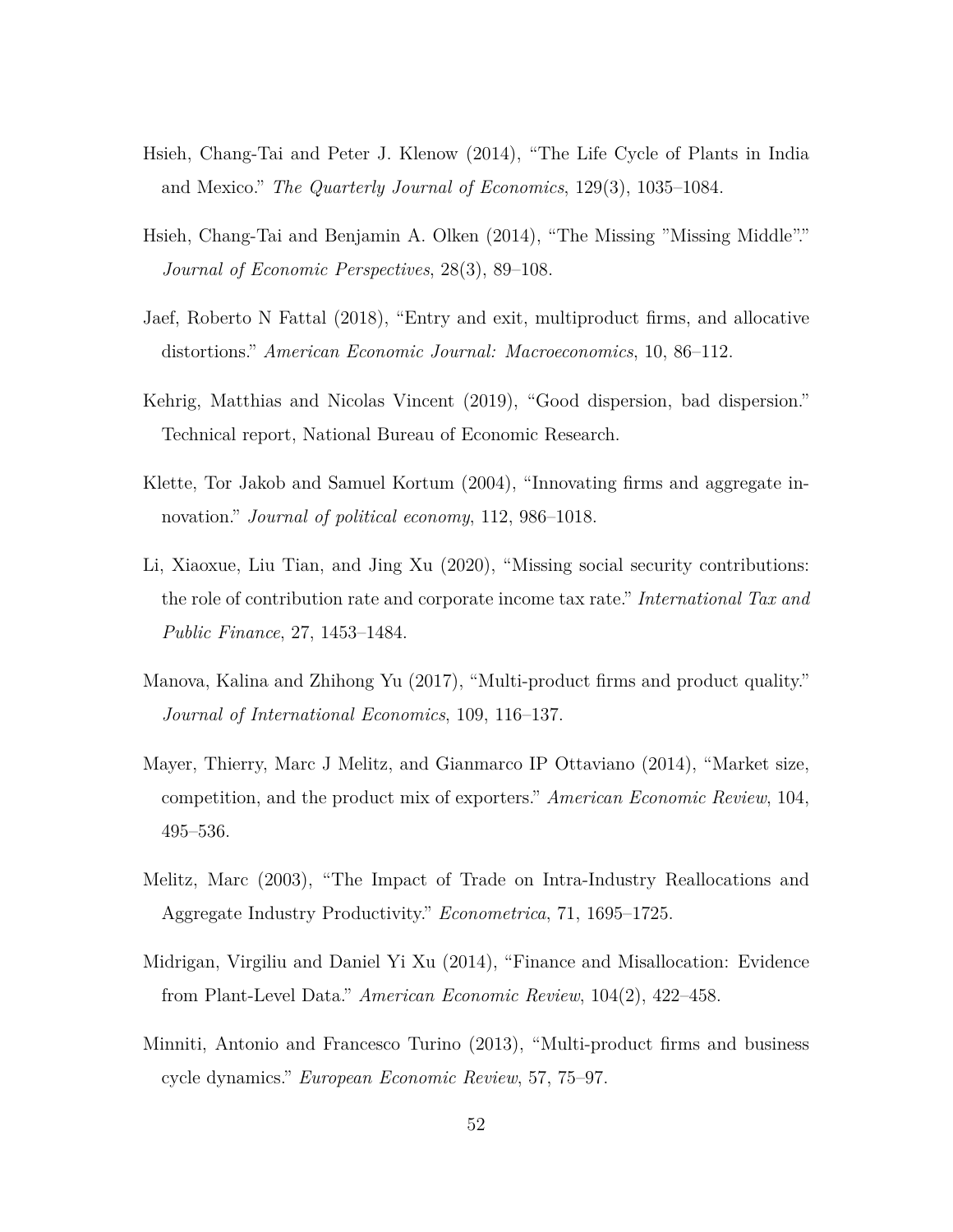- <span id="page-53-2"></span>Nocke, Volker and Stephen Yeaple (2014), "Globalization And Multiproduct Firms." *International Economic Review*, 55, 993–1018.
- <span id="page-53-1"></span>Poschke, Markus (2018), "The firm size distribution across countries and skill-biased change in entrepreneurial technology." *American Economic Journal: Macroeconomics*, 10, 1–41.
- <span id="page-53-5"></span>Restuccia, Diego (2014), "Barriers to capital accumulation in a model of technology adoption and schooling." *Journal of Economic Dynamics and Control*, 44, 81–91.
- <span id="page-53-0"></span>Restuccia, Diego and Richard Rogerson (2008), "Policy Distortions and Aggregate Productivity with Heterogeneous Establishments." *Review of Economic Dynamics*, 11(4), 707–720.
- <span id="page-53-3"></span>Restuccia, Diego and Richard Rogerson (2013), "Misallocation and Productivity." *Review of Economic Dynamics*, 16, 1–10.
- <span id="page-53-4"></span>Ševčík, Pavel (2017), "Do multi-plant firms reduce misallocation? evidence from canadian manufacturing." *The Journal of Industrial Economics*, 65, 275–308.
- <span id="page-53-6"></span>Stokey, Nancy L (1991), "Human capital, product quality, and growth." *The Quarterly Journal of Economics*, 106, 587–616.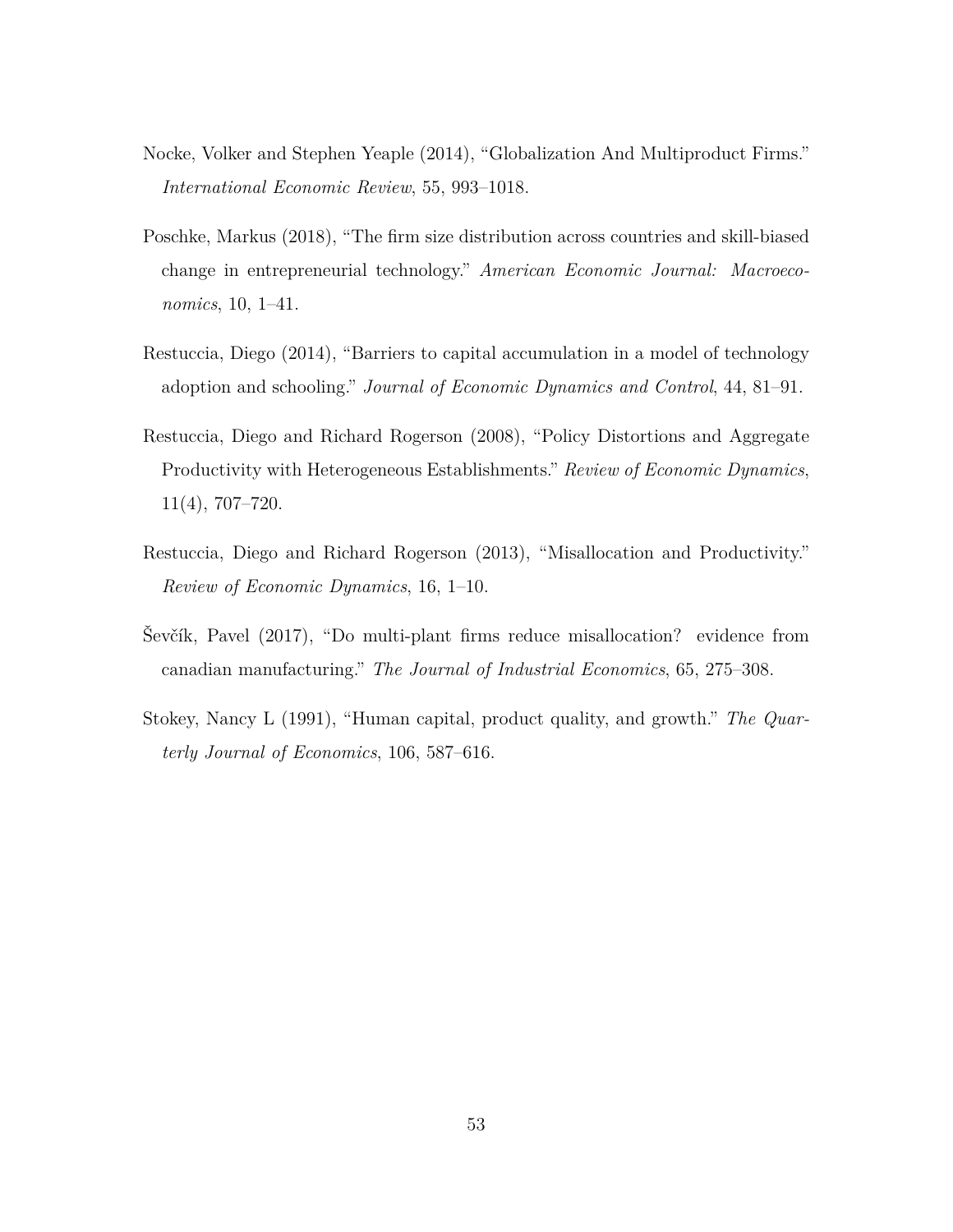# **Appendix**

## **A Data**

**Corporate Income Tax Reductions** Changes in corporate income tax rates are illustrated in Figure [A1](#page-55-0) from [Li, Tian, and Xu](#page-52-10) [\(2020\)](#page-52-10).

In the 2004-2012 (excluding 2010) balanced panel, we first create a dummy variable, *Treat<sup>t</sup>* , which equals 0 if the firm is located in western China, or is in high-tech industries according to Table [A1](#page-56-1) or has their address located in economic zones, i.e., *kaifaqu* in Chinese. The *Treat<sup>t</sup>* dummy equals 1 otherwise. Firms in this panel had sales above 20 million yuan and did not satisfy the small enterprise criterion.

To fix the treatment and control groups before 2008, we define the treatment group that has *Treat<sup>t</sup>* all equal to 1 from 2004 to 2007. There are observations that change the group type across years by measurement errors. The correlation between *Treat<sup>t</sup>* and *Treat<sup>s</sup>* in any two years *t* and *s* is above 0.91.

Similarly we define the *Exporter* dummy. For each year, we define an *Exporter<sup>t</sup>* dummy and set *Exporter* 1 if firms exported every year from 2004 to 2007. The exporting status of firms showed a smaller persistence, with a correlation coefficient of 0.58 between 2004 and 2007. We also try an alternative definition of *Exporter*, which equals 1 if firms export in any year from 2004 to 2007. The difference-indifference estimation gives results similar to Table 4.

**WBES Data Questions** The distortion measures come from the following WBES 2012 questions exampled in Figure A1. Questions D.30, E.30, G.30, I.30, K.30, J.30 and L.30 are on other aspects of firm operations as in Table [5,](#page-20-0) and similarly formatted.

The multi-product dummy variable comes from the question shown in Figure [A3.](#page-57-0) Firms are asked the percentage of sales generated by the main product in this question and coded into the variable d1a3, of which the distribution is plotted in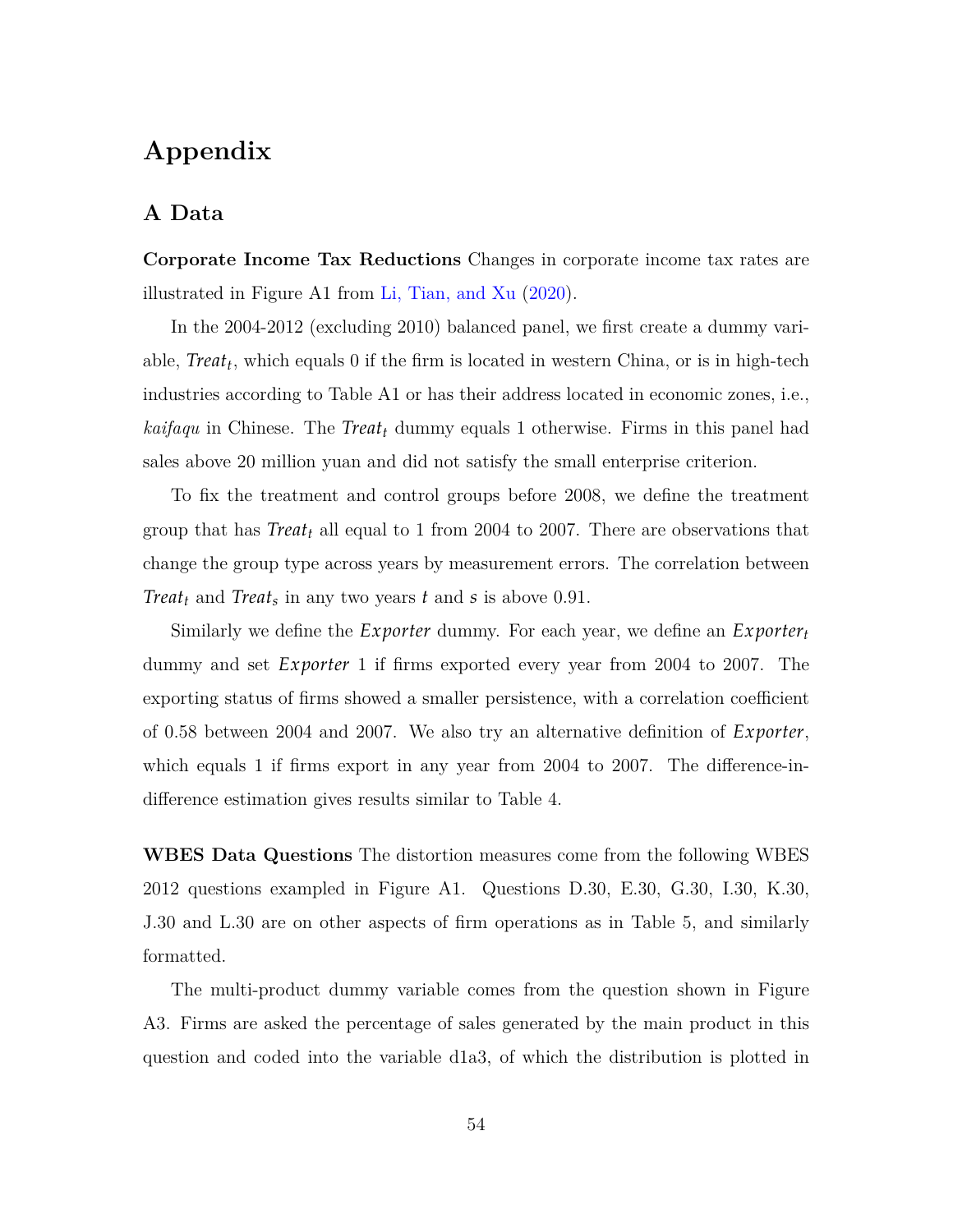|                                    | Pre-tax reform   |    | Post-tax reform |  |
|------------------------------------|------------------|----|-----------------|--|
|                                    | Domestic Foreign |    | All             |  |
| Baseline tax rate                  | 33               | 33 | 25              |  |
| Reduced tax rate                   |                  |    |                 |  |
| West Development program           | 15               | 15 | 15              |  |
| Small enterprises <sup>a</sup>     | 18               |    | $10 - 20$       |  |
|                                    | 27               |    |                 |  |
| High-tech enterprises <sup>b</sup> | 15               |    | 15              |  |
| Economic zones <sup>c</sup>        |                  | 15 | $18 - 25$       |  |
|                                    |                  | 24 | 25              |  |
|                                    |                  |    |                 |  |

<span id="page-55-0"></span>Figure A1: The Corporate Income Tax Reform in 2008

a Prior to the tax reform, domestic-owned frms with taxable proft at or below RMB 30,000 were taxed at 18%; frms with taxable proft between RMB 30,001 to 100,000 were taxed at 27%. After the tax reform, a reduced tax rate of 20% applied to all small frms that fulfll certain requirements for asset level and employment (namely the small and low-proft enterprises), regardless of ownership. Starting in 2010, a reduced tax rate of 10% was introduced for small and lowproft enterprises with taxable proft at or below RMB 30,000

b Prior to the tax reform, domestic-owned high-tech frms operating in the High-Tech Industrial Development Zones were eligible for a 15% tax rate. After the tax reform, all high-tech frms regardless of ownership and location were eligible for a 15% tax rate

c Prior to the tax reform, foreign-owned frms in cities with economic zones enjoyed a reduced rate of 15% (located inside economic zones) or 24% (located outside economic zones, but inside the cities of the economic zones). After the tax reform, the reduced rate was gradually eliminated. The 15% rate was increased to 18% in 2008, 20% in 2009, 22% in 2010, 24% in 2011, and 25% in 2012. The 24% tax rate has been 25% since 2008

*Source*: The State Administration of Taxation

 $\alpha$  changes in effective corporate tax rates. Figure 4 shows the time pattern in  $(2000)$ *Source:* Table 1 from [Li et al.](#page-52-10) [\(2020\)](#page-52-10).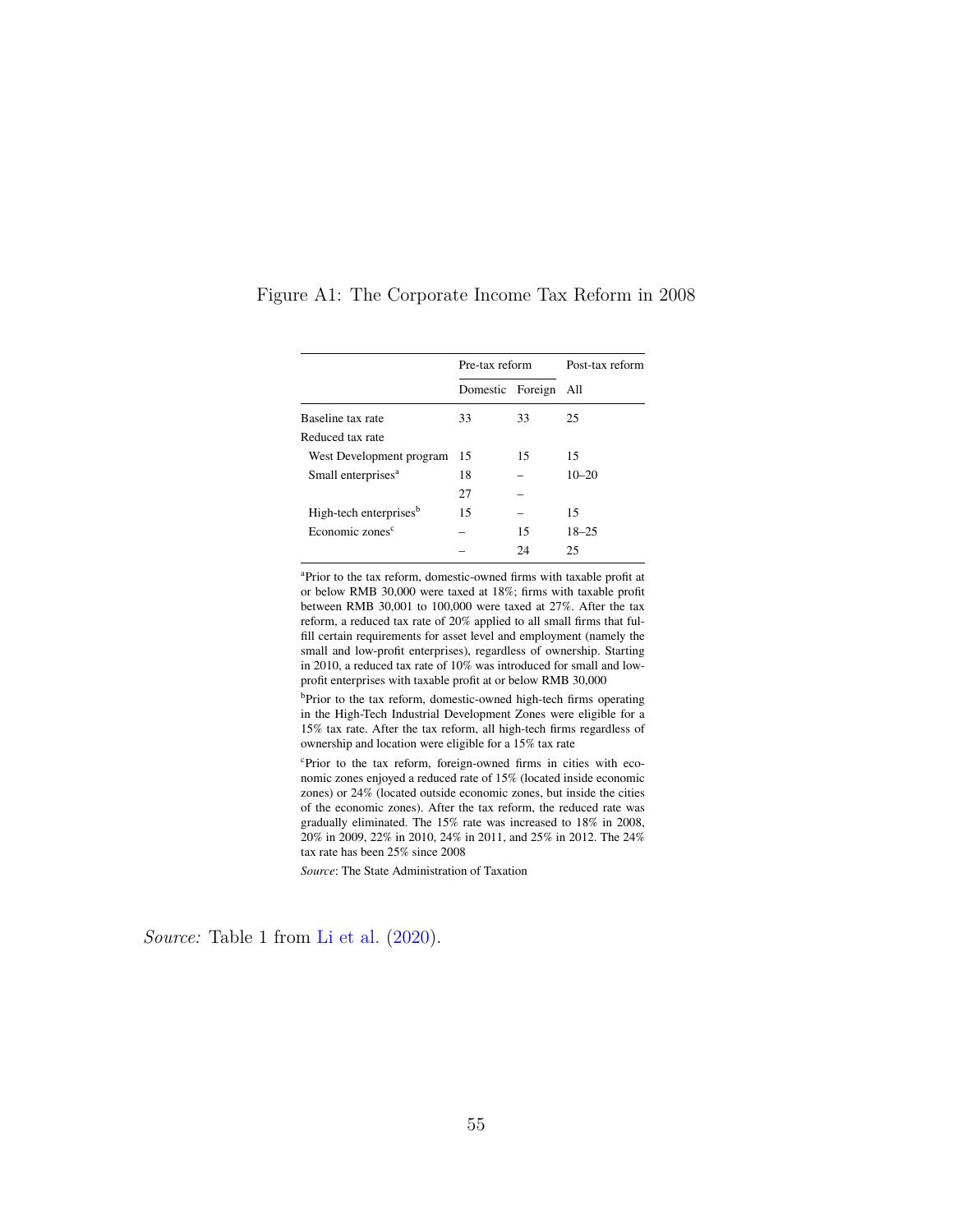<span id="page-56-1"></span>

| CIC 2-digit code | Industry                                                                         |
|------------------|----------------------------------------------------------------------------------|
| 25               | Nuclear fuel processing                                                          |
| 26               | Information chemical manufacturing                                               |
| 27               | Manufacture of medicines                                                         |
| 36               | Medical equipment and equipment manufacturing                                    |
| 37               | Aerospace and aircraft manufacturing                                             |
| 40               | Manufacture of communication equipment, computers and other electronic equipment |
| 41               | Manufacture of measuring instruments and machinery for office                    |
|                  |                                                                                  |

**(spontane**

Table A1: List of High-Tech Industries, 2002-2013 Standard

*Note:* The 2-digit Chinese Industry Classification (CIC) codes are in the 2003 standards. Definitions of high-tech industries are following the 2002-2013 standards. **ous)** Definitions of mgn-tecn muustries are following the 2002-2015 standards.

<span id="page-56-0"></span>There are later revisions in 2013 and 2017.

#### Figure A2: WBES Sample Question on Distortions **Don't know (spontaneous) -9**

| $\overline{C.30}$<br>Using the response options on the card; To what degree is <b>Electricity</b> an obstacle to the current<br>operations of this establishment? <b>SHOW CARD 3</b><br>Using the response options on the card; To what degree is <b>Telecommunications</b> an obstacle to the<br>current operations of this establishment? <b>SHOW CARD 3</b> |                         |                            |                   |                             |                   |                                   |                                                   |                                                                        |
|----------------------------------------------------------------------------------------------------------------------------------------------------------------------------------------------------------------------------------------------------------------------------------------------------------------------------------------------------------------|-------------------------|----------------------------|-------------------|-----------------------------|-------------------|-----------------------------------|---------------------------------------------------|------------------------------------------------------------------------|
|                                                                                                                                                                                                                                                                                                                                                                |                         | N <sub>0</sub><br>obstacle | Minor<br>obstacle | Moderate<br>obstacle        | Major<br>obstacle | Very<br>Severe<br><b>Obstacle</b> | Don't<br><b>Know</b><br><i>(spontane)</i><br>ous) | <b>Does</b><br><b>Not</b><br><b>Apply</b><br><i>(spontan)</i><br>eous) |
| Electricity                                                                                                                                                                                                                                                                                                                                                    | c30a                    | 0                          |                   | $\mathcal{D}_{\mathcal{L}}$ | 3                 | 4                                 | $-9$                                              | $-7$                                                                   |
|                                                                                                                                                                                                                                                                                                                                                                | Telecommunications c30b |                            |                   | $\mathfrak{D}$              | 3                 | 4                                 | $-9$                                              | $-7$                                                                   |

Source: World Bank Enterprise Survey China Manufacturing Module 2012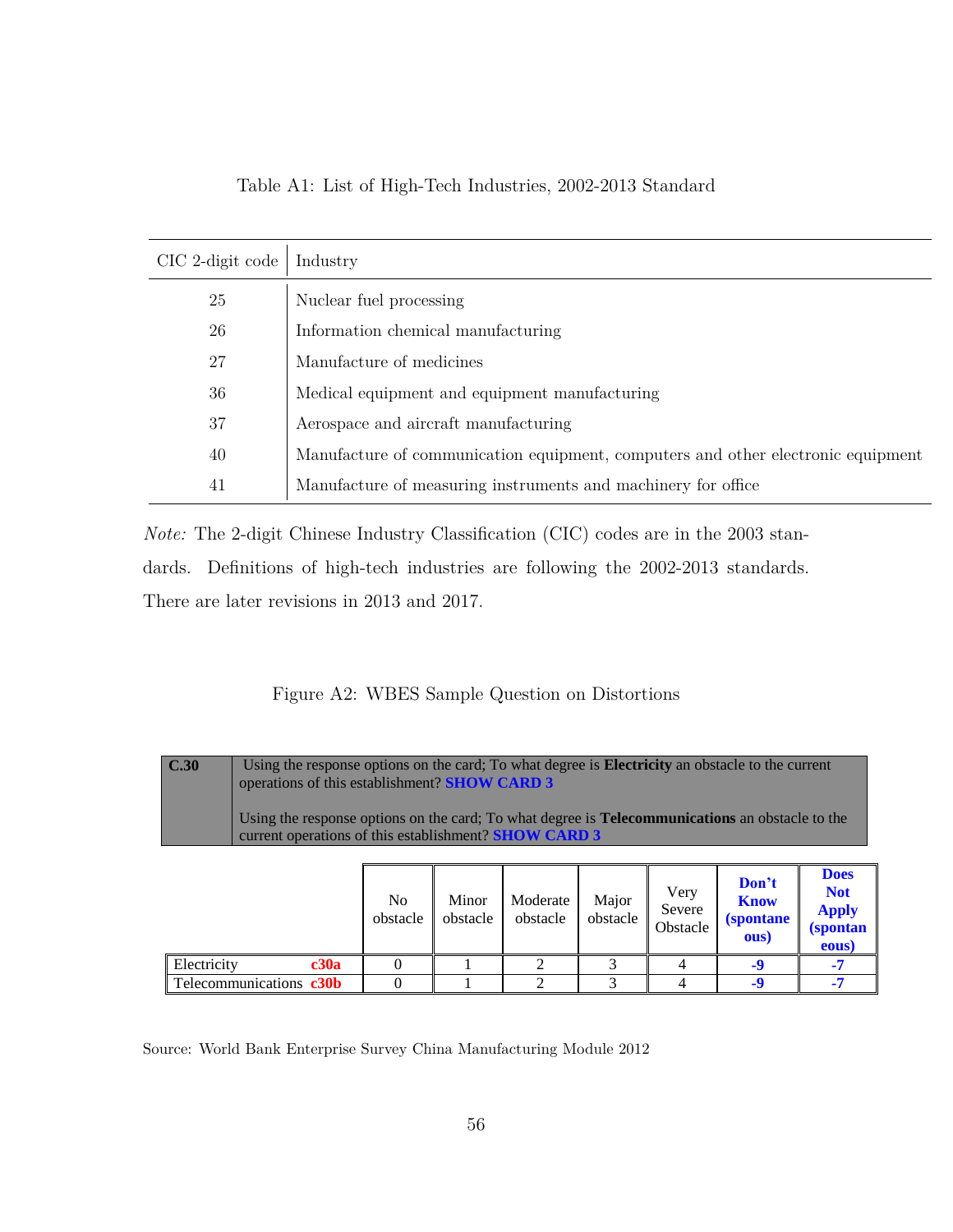### Figure A3: WBES Question on the Multi-Product Status **Code**

<span id="page-57-0"></span>

| D.1a3 | What percentage of total sales does the main product represent? |                |  |  |  |
|-------|-----------------------------------------------------------------|----------------|--|--|--|
|       |                                                                 | <b>Percent</b> |  |  |  |

|                                                 | Percent  |
|-------------------------------------------------|----------|
| Percentage of sales represented by main product | $d1a3\%$ |
| <b>Don't know (spontaneous)</b>                 |          |

Source: World Bank Enterprise Survey China Manufacturing Module 2012

Figure [A4.](#page-58-0) If a firm's main product exceeds  $90\%$  or alternatively  $95\%$ , we classify  $\lim$  The reason is that the histograms in Figure  $\Delta A$  are clui **Please also write out the number (i.e. 50,000 as Fifty Thousand)** percentages of 100, 95, 90, 85, 80 and etc, while 90 and 95 give the closest fractions it as an SP firm. The reason is that the histograms in Figure [A4](#page-58-0) are cluttered in of MP firms compared to the numbers in the AIES data and in the census data.

## **B Model**

### **B.1 Consumer's Problem business** the years ago **-7**

We derive the inverse demand from the consumer's problem.

$$
\min_{q(\omega)} \left\{ \int p(\omega)q(\omega)d\omega - \eta \left[ \left[ \int_{\omega \in \Omega} (\lambda(\omega)q(\omega))^{\rho} d\omega \right]^{\frac{1}{\rho}} - \bar{U} \right] \right\}
$$

FOC for the consumption good  $q(\omega)$ :  $\frac{p_i}{\lambda}$  $\frac{p_i}{\lambda_i} = \eta U^{1-\rho} (\lambda_i q_i)^{\rho-1}$ . This implies that the relative demand for two goods is  $\frac{p_i}{p_j}$ *λj*  $\frac{\lambda_j}{\lambda_i} = \left( \frac{\lambda_i q_i}{\lambda_j q_j} \right)$ *λjq<sup>j</sup> ρ*−<sup>1</sup>

Let  $R \equiv \int p(\omega)q(\omega)d\omega$ . We have  $R = \int \frac{p_i}{\lambda_i} \lambda_i q_i di = \int \eta U^{1-\rho} (\lambda_i q_i)^{\rho} di = \eta U$ . Define  $\eta \equiv P$  and Q. Note, the aggregate quantity Q is a quality adjusted aggregate quantity. In our model,  $R = \int p(\omega)q(\omega)d\omega = PU = PQ$ .

Using the definition of *Q* and *P*, the FOC changes into  $q(\omega) = \frac{Q}{\lambda(\omega)}$  $\int p(\omega)$ *λ*(*ω*)*P*  $\big]^{-\sigma}$ . Take this into definition of *U*:  $U^{\rho} = \int_{\omega \in \Omega} (\lambda(\omega)q(\omega))^{\rho} d\omega = \int_{\omega \in \Omega}$  $\sqrt{ }$  $Q\left[\frac{p(\omega)}{\lambda(\omega)}\right]$ *λ*(*ω*)*P*  $\left[ -\sigma \right)^{\rho}$ *dω*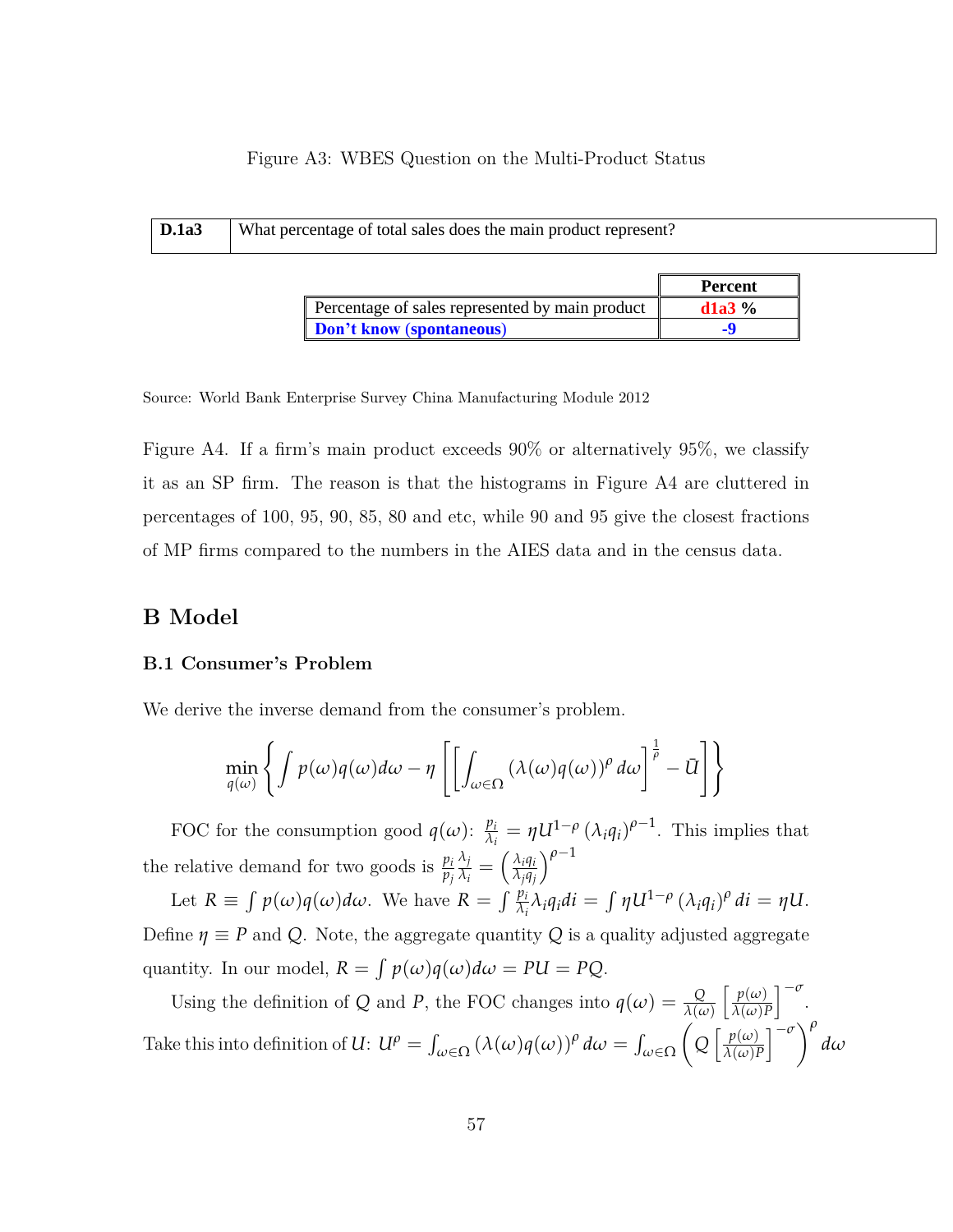<span id="page-58-0"></span>Figure A4: Percentage of Sales Produced by the Main Product in WBES



Source: World Bank Enterprise Survey China Manufacturing Module 2012.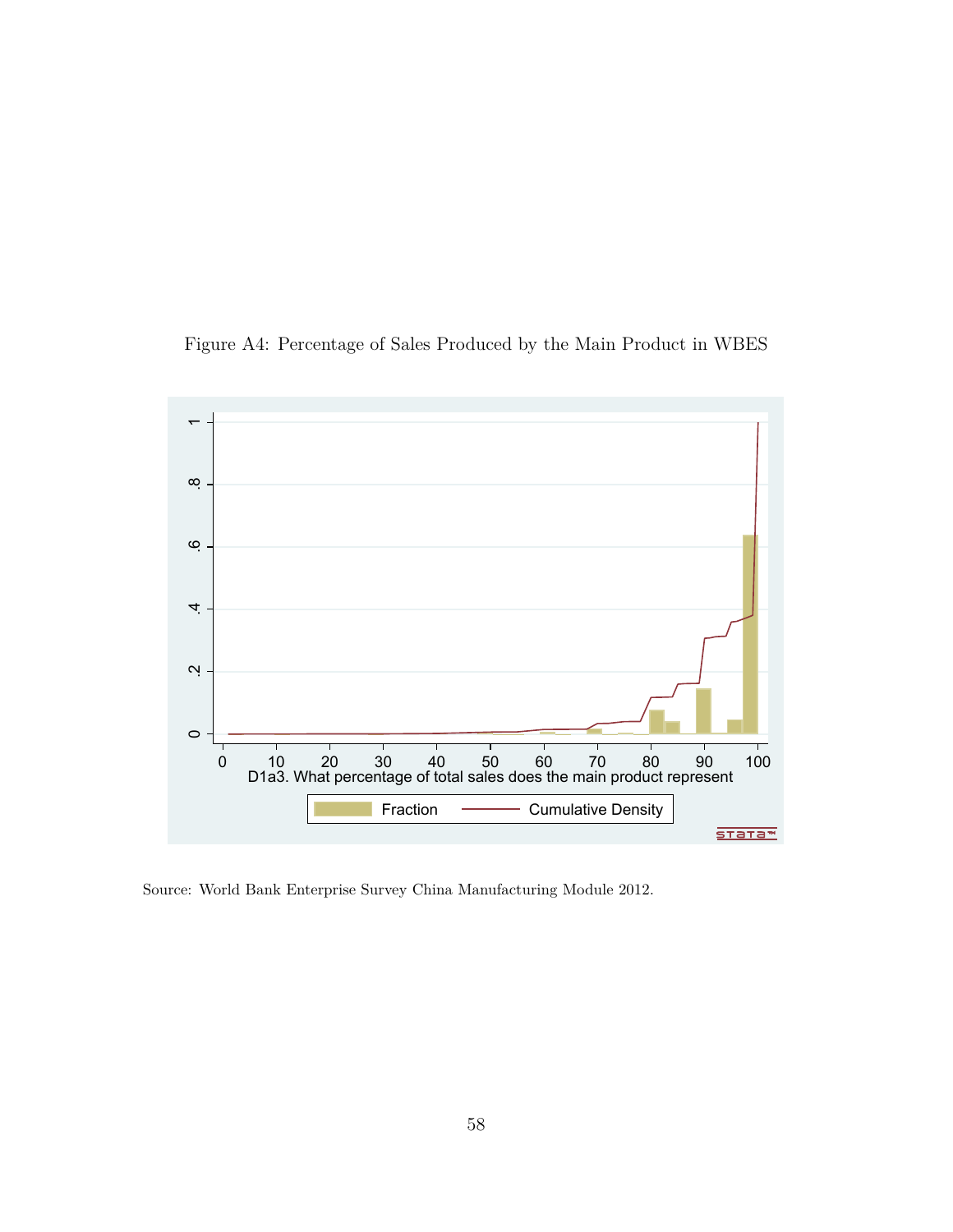and we have the expression for aggregate price  $P = \left[\int_{\omega \in \Omega}$  $\int p(\omega)$ *λ*(*ω*)  $\int$ <sup>1- $\sigma$ </sup> d $\omega$  $\int^{\frac{1}{1-\sigma}}$ . The aggregate price is a quality adjusted price index.

#### **B.3 The Product Strategy**

We prove that Assumption 3.2 implies  $\varphi_{hl,1} < \varphi_{hl,2}$ ,  $\varphi_{hh,1} < \varphi_{hh,2}$  and  $\varphi_{ll,1} < \varphi_{ll,2}$ .

For firms with appeal shock  $(a_h, a_l)$ , using the cutoff equations [\(16\)](#page-27-0) and [\(17\)](#page-27-1), we  $\left(\frac{a_h \varphi_{hl,1}}{\xi a_l \varphi_{hl,2}}\right)^{\beta} = \frac{f_0 + f_1}{f_2}$  $\frac{+f_1}{f_2}$ .

By Assumption 3.2,  $\xi \in (0,1)$  and  $\frac{\sigma-1}{1-\alpha(\sigma-1)} > 1$ , we have  $\left(\frac{a_h}{\xi a}\right)$ *ξa<sup>l</sup>*  $\int_0^{\frac{\sigma-1}{1-\alpha(\sigma-1)}}$  >  $\frac{a_h}{2}$ *al*  $\int_0^{\frac{\sigma-1}{1-\alpha(\sigma-1)}} > f_0+f_1$  $\frac{f_{f_1}}{f_2} = \left(\frac{a_h \varphi_{hl,1}}{\xi a_l \varphi_{hl,2}}\right)^{\frac{\sigma-1}{1-\alpha(\sigma-1)}}$ . This implies  $\frac{\varphi_{hl,1}}{\varphi_{hl,2}} < 1$ .

Similar argument applies to firms with appeal shock  $(a_h, a_h)$  and  $(a_l, a_l)$ . From  $\sqrt{1}$ *ξ*  $\int_0^{\frac{\sigma-1}{1-\alpha(\sigma-1)}} > f_0+f_1$  $\frac{f_{f_1}}{f_2} = \left(\frac{\varphi_{hh,1}}{\xi \varphi_{hh,2}}\right)^{\frac{\sigma-1}{1-\alpha(\sigma-1)}},$  we have  $\frac{\varphi_{hh,1}}{\varphi_{hh,2}} < 1.$ 

#### **B.3 Average Profit and Average Revenue**

We use firms with appeal shock  $(a_h, a_l)$  under tax as illustrative example.

From the individual revenue function [\(12\)](#page-24-0), we have the average revenue for firms producing one product,  $\bar{r}^t_{hl,1} = (1 - \tau)^{\frac{(1 + \alpha)(\sigma - 1)}{1 - \alpha(\sigma - 1)}}$  $\frac{1+\alpha)(σ-1)}{1-\alpha(σ-1)}$  *B*  $\int_{\alpha^{*}}^{\varphi_{hl,2}^{*}}$ *,*• $\varphi_{hl,2}^{*t}$  (*a*<sub>*h*</sub>*ϕ*)<sup>*τ*</sup>*-α*(*σ*−1) *σ*(*φ*<sub>*ht*,*γ*</sub>)*−G*<br>*φ*<sub>*hl*</sub>,*γ*</sub>  $\frac{g(\varphi)}{G(\varphi_{hl,2}^{**})-G(\varphi_{hl,1}^{**})}d\varphi.$ 

Applying the average revenue to the average profit equation, we have  $\bar{\pi}_{hl,1}^t$  $\kappa(1-\tau)\bar{r}_{hl,1}^t-f_0-f_1 = \kappa(1-\tau)^{\frac{\sigma}{1-\alpha(\sigma-1)}}B\left(\tilde{\varphi}_{hl,1}^{*t}\right)^{\frac{\sigma-1}{1-\alpha(\sigma-1)}}-f_0-f_1.$  The second equality substitutes in the definition of average productivity.

Next we transform the average profit expression and utilize the zero profit condition. This implies  $\bar{\pi}_{hl,1}^t = \kappa (1 - \tau)^{\frac{\sigma}{1 - \alpha(\sigma - 1)}} B\left(a_h \varphi_{hl,1}^{*t}\right)^{\frac{\sigma - 1}{1 - \alpha(\sigma - 1)}} \left(\frac{\tilde{\varphi}_{hl,1}^t}{a_h \varphi_{hl}^{*t}}\right)$ *ahϕ* ∗*t hl*,1 *<sup>σ</sup>*−<sup>1</sup> 1−*α*(*σ*−1) − *f*<sup>0</sup> −  $f_1 =$  $\int$   $\tilde{\varphi}^t_{hl,1}$  $\left(\frac{\widetilde{\varphi}_{hl,1}^t}{a_h\varphi_{hl,1}^{*t}}\right)^{\frac{\sigma-1}{1-\alpha(\sigma-1)}}-1$ 1  $(f_0 + f_1)$ 

Similar argument applies to firms with  $(a_h, a_l)$  producing two products. The average revenue is

$$
\bar{r}_{hl,2}^t = (1 - \tau_t)^{\frac{(1 + \alpha)(\sigma - 1)}{1 - \alpha(\sigma - 1)}} B \int_{\varphi_{hl,2}^{*t}}^{\infty} \left( a_n^{\frac{\sigma - 1}{1 - \alpha(\sigma - 1)}} + (\xi a_l)^{\frac{\sigma - 1}{1 - \alpha(\sigma - 1)}} \right) \varphi^{\frac{\sigma - 1}{1 - \alpha(\sigma - 1)}} \frac{g(\varphi)}{1 - G(\varphi_{hl,2}^{**})} d\varphi
$$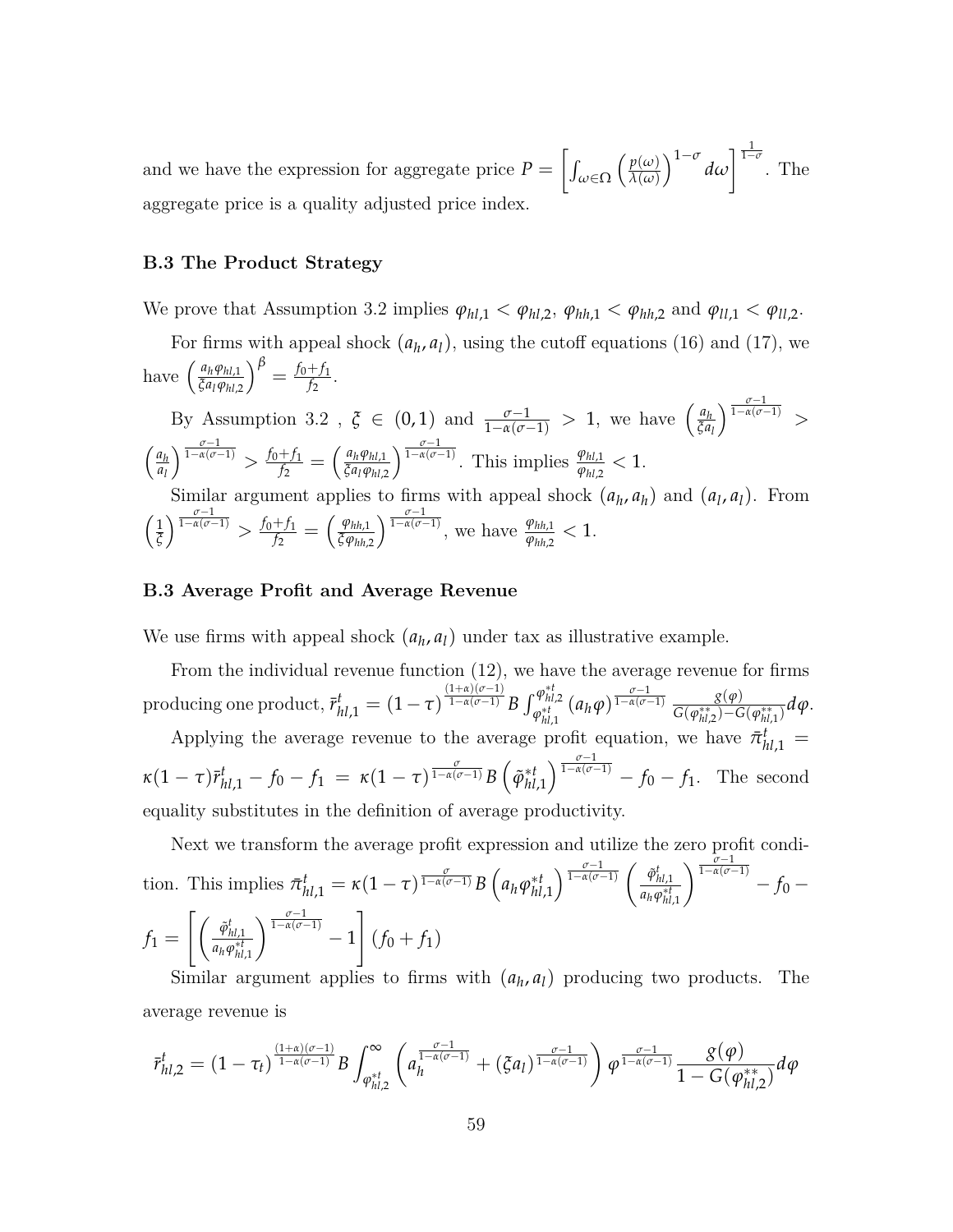and the average profit is

$$
\begin{split} \bar{\pi}_{hl,2}^{t} &= \kappa (1-\tau) \bar{r}_{hl,2}^{t} - f_{0} - f_{1} - f_{2} = \kappa (1-\tau)^{\frac{\sigma}{1-\alpha(\sigma-1)}} B \left( \tilde{\varphi}_{hl,2}^{*t} \right)^{\frac{\sigma-1}{1-\alpha(\sigma-1)}} - f_{0} - f_{1} - f_{2} \\ &= \kappa (1-\tau)^{\frac{\sigma}{1-\alpha(\sigma-1)}} B \left( a_{h} \varphi_{hl,1}^{*t} \right)^{\frac{\sigma-1}{1-\alpha(\sigma-1)}} \left( \frac{\tilde{\varphi}_{hl,2}^{t}}{a_{h} \varphi_{hl,1}^{*t}} \right)^{\frac{\sigma-1}{1-\alpha(\sigma-1)}} - f_{0} - f_{1} - f_{2} \\ &= \left[ \frac{f_{0} + f_{1}}{f_{0} + f_{1} + f_{2}} \left( \frac{\tilde{\varphi}_{hl,2}^{t}}{a_{h} \varphi_{hl,1}^{*t}} \right)^{\frac{\sigma-1}{1-\alpha(\sigma-1)}} - 1 \right] \left( f_{0} + f_{1} + f_{2} \right) \end{split}
$$

#### **B.4 Counterfactual Experiments**

We use the following counterfactual experiments to understand the three margins in amplifying the distortions.

**PF-FF Experiment** In this experiment, the distortions are removed. However, we keep both the cutoffs of product choices for each incumbent (Product Fixed) and the aggregate measure of firms (Firm Fixed) same as in the distorted economy.

Under these assumptions, firms set the price and quantity to maximize the variable profits, taking the aggregate prices as given. The skilled and unskilled labor markets are clear under new aggregate prices.

Given the distribution of active firms and their associated quality shocks and productivities, the aggregate price can be computed as  $(P^{1-\sigma})^{\frac{1}{1-\alpha(\sigma-1)}} = D \int (a_{\omega}\varphi)^{\frac{(\sigma-1)}{1-\alpha(\sigma-1)}}$ <sup>1</sup>−*α*(*σ*−1) *dω* where  $D = (\rho)^{\frac{(\sigma-1)}{1-\alpha(\sigma-1)}}$  $\frac{(\sigma-1)}{1-\alpha(\sigma-1)}$   $\left[\frac{\alpha(1-\frac{1}{\sigma})}{\alpha(1-\frac{1}{\sigma})}\right]$  $\frac{d}{w_h}$  R  $\int_0^{\frac{\alpha(\sigma-1)}{1-\alpha(\sigma-1)}}$ . Taking the aggregate demand for skilled labor,  $w_h H = \alpha (1 - \frac{1}{\sigma}) R$  into the expression of D, we have  $P^{-b} = (P^{1-\sigma})^{\frac{1}{1-\alpha(\sigma-1)}}$  $(\rho H^{\alpha})^{\frac{(\sigma-1)}{1-\alpha(\sigma-1)}}$  $\int_{-\alpha(\sigma-1)}^{(\sigma-1)} \int_{\omega \in \Omega} (a_{\omega} \varphi)^{\frac{(\sigma-1)}{1-\alpha(\sigma-1)}} d\omega$ . This aggregate price can be computed without a value of  $w_h$ .

We next calculate the aggregate unskilled labor used in production. The stationary equilibrium requires  $p_{in}M_e = \delta M$ , and the entry cost is paid by  $w_lL_e = w_lM_e f_e$ . Together, the total entry cost is  $w_l L_e = \frac{\delta M}{p_{in}} w_l f_e$ . Therefore, the unskilled labor used in production  $L_p = L - L_e = L - \frac{\delta M}{p_{in}} f_e$ .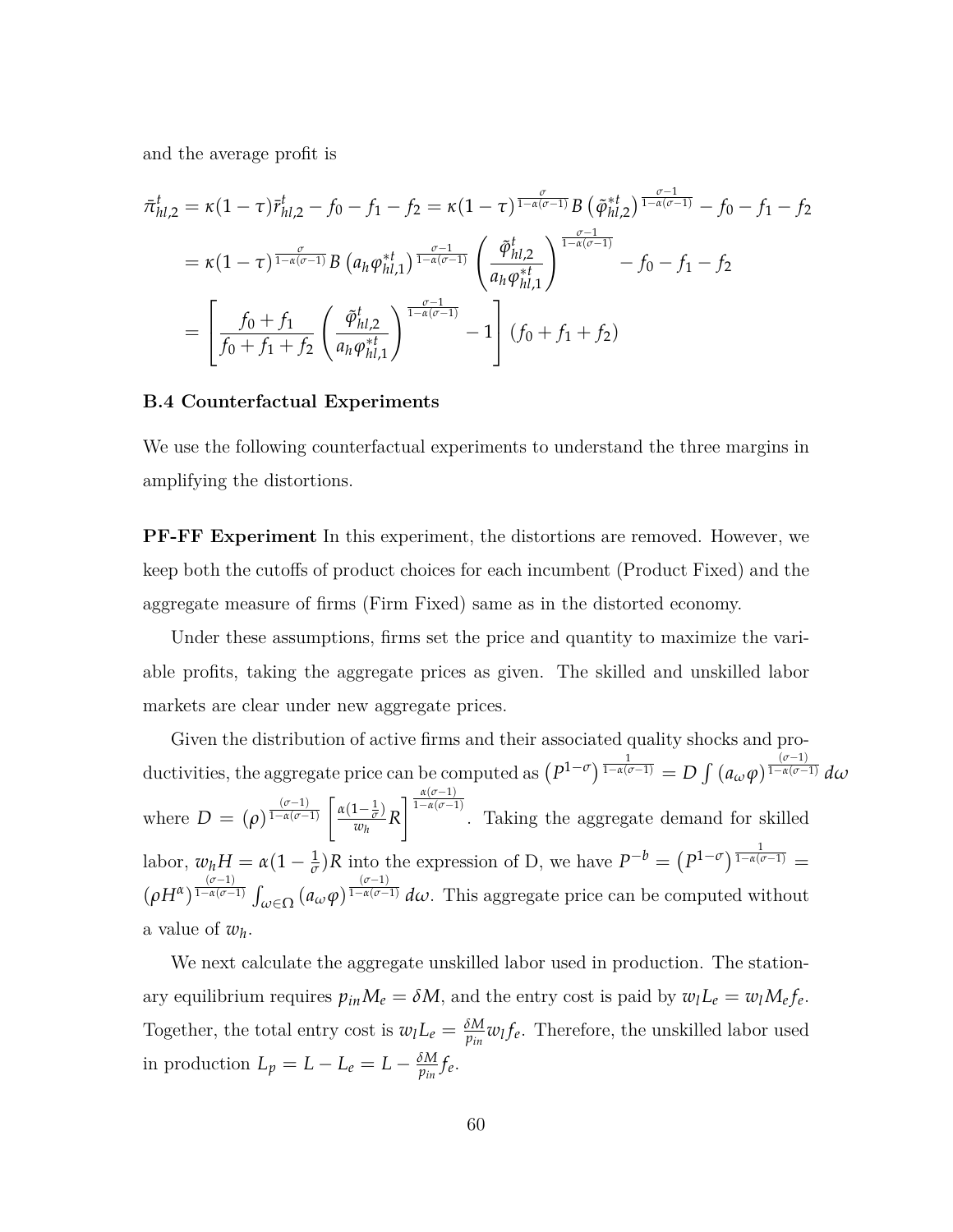We can also aggregate the demand for the unskilled worker from firm level,  $l_i = a$  $\int_{i}^{\frac{\sigma-1}{1-\alpha(\sigma-1)}} Q^{\frac{1}{1-\alpha(\sigma-1)}} P^{\frac{\sigma}{1-\alpha(\sigma-1)}}\left(\frac{\alpha(1-\frac{1}{\sigma})}{w_h}\right)$ *wh*  $\sqrt{\frac{\alpha(\sigma-1)}{1-\alpha(\sigma-1)}}$  (*w*<sub>*l*</sub> *ρϕi*  $\int^{\frac{\alpha(\sigma-1)-\sigma}{1-\alpha(\sigma-1)}} \varphi_i^{-1}$  $i^{\text{-}1}$ . Aggregate this firm level demand,

$$
L_p = \int l_i di = Q^{\frac{1}{1-\alpha(\sigma-1)}} P^{\frac{\sigma}{1-\alpha(\sigma-1)}} \left( \frac{\alpha(1-\frac{1}{\sigma})}{w_h} \right)^{\alpha b} \rho^{-\frac{\alpha(\sigma-1)-\sigma}{1-\alpha(\sigma-1)}} \int a_i^b \varphi_i^b di
$$

From the aggregate demand of skilled labor,  $w_h H = \alpha (1 - \frac{1}{\sigma})R$ , we have link  $Q = \frac{w_h H}{r(1 - 1)}$  $\frac{w_h H}{\alpha(1-\frac{1}{\sigma})P}$  to the unskilled wage. Take this into the aggregate demand of unskilled labor, we can find the equilibrium wage  $w_h$  that clears both skilled and unskilled labor markets.

**PF Experiment** In this experiment, the distortions are removed and the firm can enter freely. However, the product cutoffs are held as the same as in the distorted economy. Some firms will earn negative profit and stay in the equilibrium.

The entrants will enter until  $p_{in} \frac{\pi}{\delta} = w_l f_e$ . At a stationary equilibrium, we have  $w_l L_e = M \bar{\pi} = \Pi$ . Therefore, the revenue is  $R = PQ = w_l L_p + w_h H +$  $\Pi = w_l L + w_h H$ . Combined it with the aggregate demand function of skilled labor,  $w_h H = \alpha(1 - \frac{1}{\sigma})R$ , we have  $R = \frac{w_l L}{1 - \alpha(1 - \frac{1}{\sigma})}$  $\frac{w_l L}{1-\alpha(1-\frac{1}{\sigma})}$  and  $w_h H = \frac{\alpha(1-\frac{1}{\sigma})}{1-\alpha(1-\frac{1}{\sigma})}$  $rac{\alpha(1-\overline{\sigma})}{1-\alpha(1-\frac{1}{\sigma})}w_lL$ .

The fixed product cutoffs affect the welfare through the its effect on the aggregate price:

$$
(P)^{-\frac{\sigma-1}{1-\alpha(\sigma-1)}}=(\rho H^{\alpha})^{\frac{(\sigma-1)}{1-\alpha(\sigma-1)}}\int_{\omega\in\Omega}(a_{\omega}\varphi)^{\frac{(\sigma-1)}{1-\alpha(\sigma-1)}}d\omega.
$$

For a guess for *M*, we can compute the associated aggregate price *P*. Then we compute the aggregate revenue by summing up firm level revenue with the help of  $B=\left(\rho^{\sigma-1}R P^{\sigma-1}\right)^{\frac{1}{1-\alpha(\sigma-1)}}\left[\frac{\alpha(1-\frac{1}{\sigma})}{w_{\nu}}\right]$ *wh*  $\int_0^{\frac{\alpha(\sigma-1)}{1-\alpha(\sigma-1)}}$ . Next, we use the free entry condition to check whether the implied aggregate profit from the guessed *M* satisfies the the free entry condition,  $p_{in} \frac{\Pi}{M\delta} = w_l f_e$ .

**FF Experiment** In this experiment, the distortions are removed. The distribution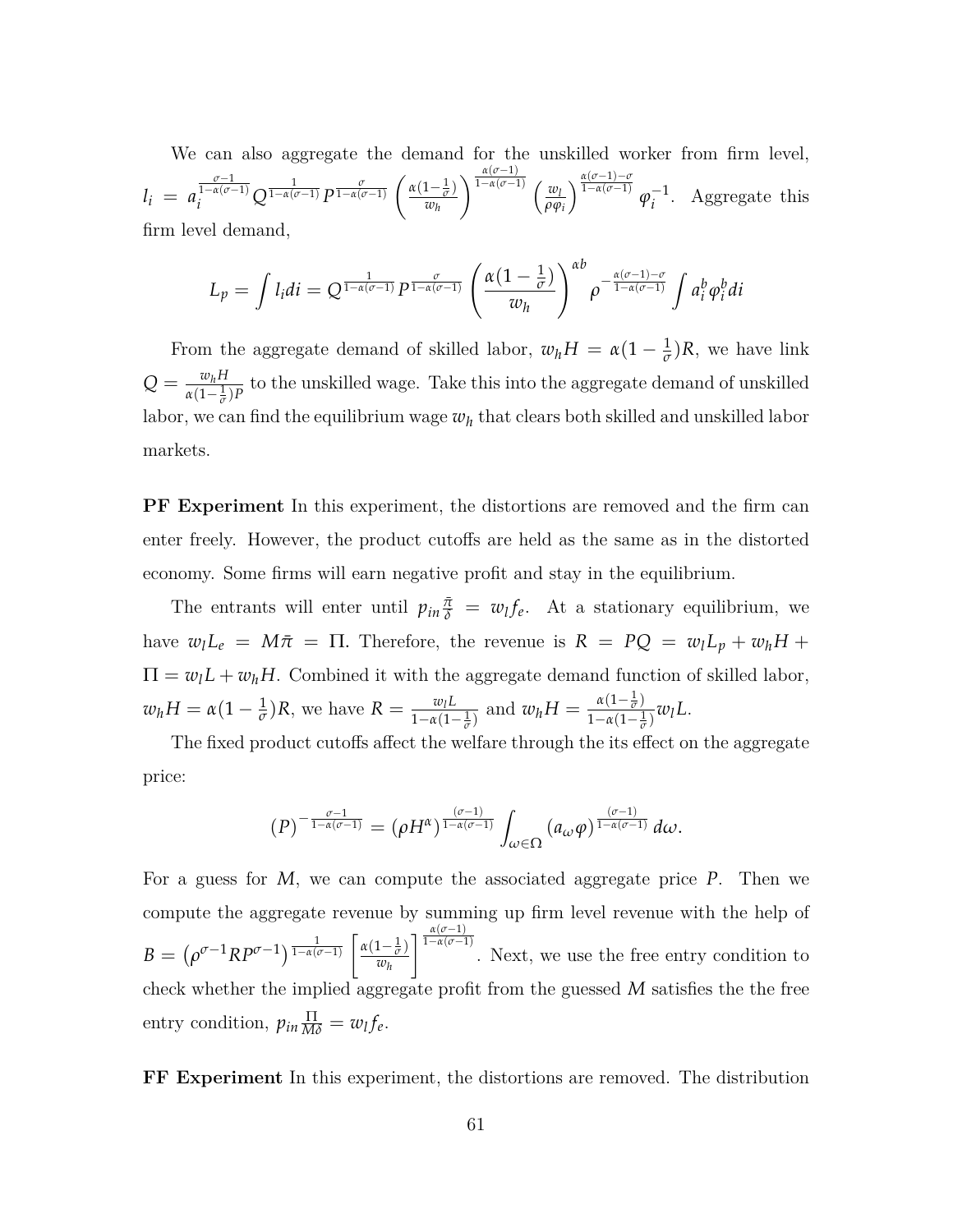of firms, in terms of its measure, the distribution of productivity and quality shocks, is same as in the distorted economy. However, the product choice for each firm can be re-optimized. Therefore, the firm will produce unless it is profitable and some incumbents will not produce in the new economy.

We solve the new equilibrium by guessing the cutoff  $\varphi_{hh,1}^*$ . Given this guess, we can compute the value of  $B = \frac{w_l(f_0+f_1)}{g}$  $\kappa\left(a_h \varphi_{hh,1}^*\right) \frac{\sigma-1}{1-\alpha(\sigma-1)}$ , and find out all other cutoffs by using the zero profit conditions.  $\kappa B\left(a_{h}\varphi_{hh,1}^{*}\right)^{\frac{\sigma-1}{1-\alpha(\sigma-1)}} = w_{l}(f_{0}+f_{1}), \kappa B\left(a_{h}\varphi_{hl,1}^{*}\right)^{\frac{\sigma-1}{1-\alpha(\sigma-1)}} =$  $w_l(f_0 + f_1)$ ,  $\kappa B\left(a_l\varphi_{ll,1}^*\right)^{\frac{\sigma-1}{1-\alpha(\sigma-1)}} = w_l(f_0 + f_1),$  $\kappa B\left(\xi a_h\varphi_{hh,2}^*\right)^{\frac{\sigma-1}{1-\alpha(\sigma-1)}}=w_lf_2, \kappa B\left(\xi a_l\varphi_{hl,2}^*\right)^{\frac{\sigma-1}{1-\alpha(\sigma-1)}}=w_lf_2 \text{ and } \kappa B\left(\xi a_l\varphi_{ll,2}^*\right)^{\frac{\sigma-1}{1-\alpha(\sigma-1)}}=$ *wl f*2.

With these cutoffs, we can compute the demand for the unskilled labor in firm level  $l_i = \rho B a_i^b \varphi_i^b$  $\int_a^b$  and associated aggregate demand,  $L_p = \int l_i di = \rho B \int a_i^b$  $\frac{b}{i} \varphi_i^b$ *i di*. We check if this number equals the unskilled labor available in production  $L_p =$  $L - L_e = L - \frac{\delta M}{p_{in}} f_e$  and find out the right guess of  $\varphi_{hh,1}^*$ .

#### **B.5 The continuous distortion case**

The distortion is assumed to be continuous in the productivity  $\varphi$ . That is,  $1-\tau(\varphi)$  =  $\varphi^{-\gamma}$  where  $\gamma \in (0, 1)$ .

For active firms, the optimal pricing rule is  $p_i = \frac{w_l}{(1-\tau)\rho\varphi} = \frac{w_l}{\rho\varphi^{1}}$  $\frac{w_l}{\rho \varphi^{1-\gamma}}$ . Using the inverse demand function, its optimal quantity and quality in production are  $q_i = \varphi$ *σ*(1−*γ*)−*α*(*σ*−1) 1−*α*(*σ*−1)  $i$ <sup> $1-\alpha(\sigma-1)$ </sup> a  $\frac{\sigma}{1-\alpha(\sigma-1)}$  *Q*  $\frac{1}{1-\alpha(\sigma-1)}$  *P*  $\frac{\sigma}{1-\alpha(\sigma-1)}$   $\left(\frac{\alpha(1-\frac{1}{\sigma})}{w_h}\right)$ *wh*  $\int_0^{\frac{\alpha(\sigma-1)}{1-\alpha(\sigma-1)}} f(y) dy$ *ρ*  $\int^{\frac{\alpha(\sigma-1)-\sigma}{1-\alpha(\sigma-1)}}$  and  $\lambda_i =$ *ϕ ασ*(1−*γ*)−*α* 1−*α*(*σ*−1)  $\int_{i}^{1-\alpha(\nu-1)} a$  $\int_{i}^{\frac{1}{1-\alpha(\sigma-1)}} Q^{\frac{\alpha}{1-\alpha(\sigma-1)}} P^{\frac{\alpha\sigma}{1-\alpha(\sigma-1)}}\left(\frac{\alpha(1-\frac{1}{\sigma})}{w_h}\right)$ *wh*  $\sqrt{\frac{\alpha}{1-\alpha(\sigma-1)}}$  (*w*<sub>*l*</sub> *ρ* <sup>−</sup>*α*(*σ*−1) 1−*α*(*σ*−1)

The product strategies are derived from the zero profit conditions. For firms with  $(a_h, a_h)$  and  $(a_h, a_l)$ , they will at least produce one product if  $\varphi \geq \varphi_{hh,1}^*$ , where the cutoff comes from the zero profit condition  $\kappa B$   $(a_h)^{\frac{\sigma-1}{1-\alpha(\sigma-1)}}$   $(\varphi_h^*$  $\binom{m}{h h,1}^{\frac{\sigma(1-\gamma)-1}{1-\alpha(\sigma-1)}} =$  $w_L(f_0 + f_1)$ . Firms with  $(a_h, a_h)$  will produce two products if  $\varphi \geq \varphi_{hh,2}^*$ , where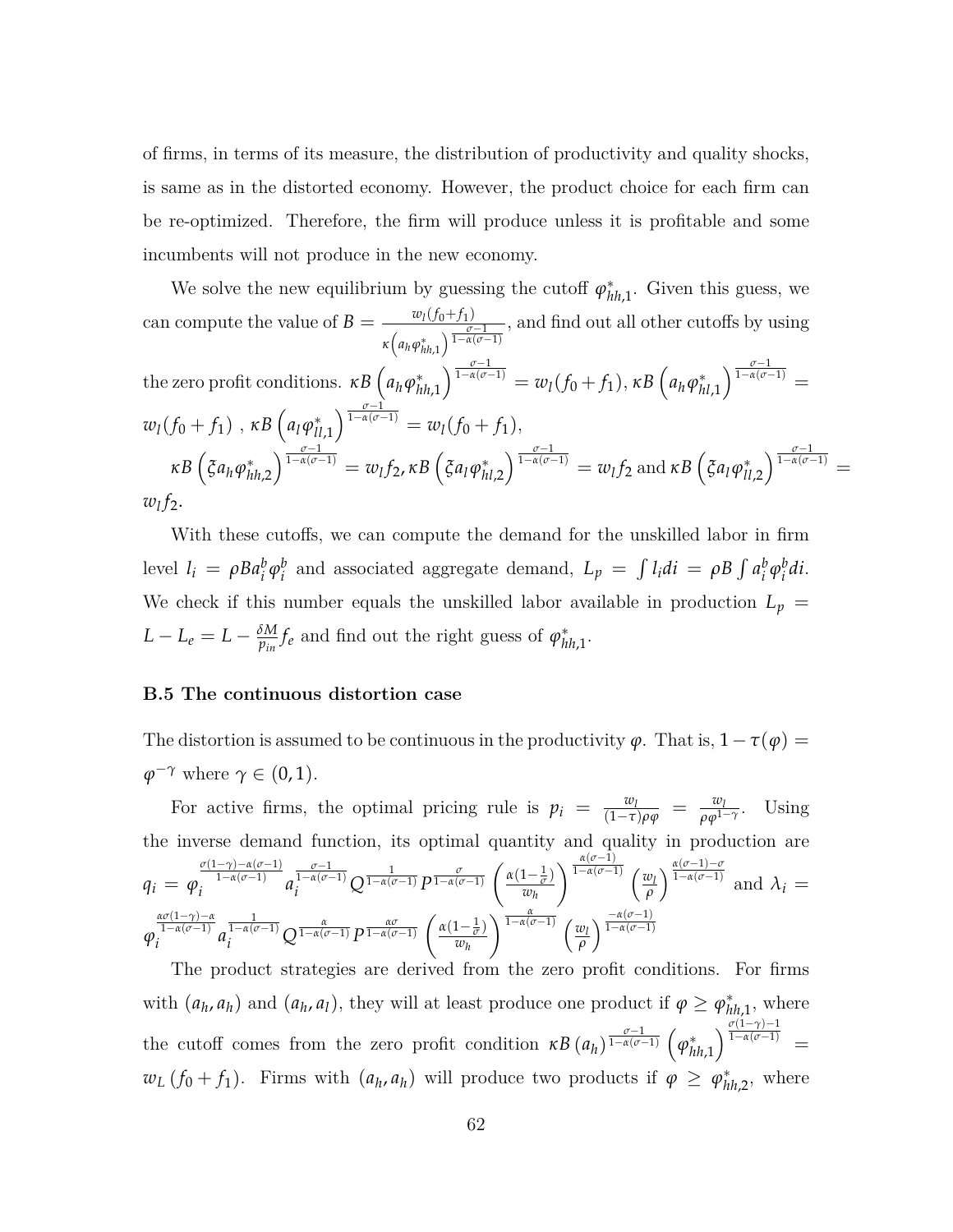$\kappa B\left(\xi a_h\right)^{\frac{\sigma-1}{1-\alpha(\sigma-1)}}\left(\varphi_h^*\right)$  $\int_{hh,2}^{0} \int_{1-\alpha(\sigma-1)}^{\alpha(1-\gamma)-1} = w_L f_2$ . Firms with  $(a_h, a_l)$  and  $(a_l, a_l)$  will produce two products if  $\varphi \geq \varphi_{hl,2}^* = \varphi_{ll,2}^*$ , where  $\kappa B(\xi a_l)^{\frac{\sigma-1}{1-\alpha(\sigma-1)}} \left(\varphi_h^* \right)$  $\int_{h,l,2}^{*\infty} \int_{0}^{\frac{\sigma(1-\gamma)-1}{1-\alpha(\sigma-1)}}$  =  $w_L f_2$ . Lastly, two products will be produced for firms with  $(a_l, a_l)$  if  $\varphi \geq \varphi_{ll,1}^*$ , where  $\kappa B$   $(a_l)$ <sup> $\frac{\sigma-1}{1-\alpha(\sigma-1)}$ </sup>  $(\varphi_{ll}^*)$  $\int_{ll,1}^{l} \int_{1-\alpha(\sigma-1)}^{\frac{\sigma(1-\gamma)-1}{1-\alpha(\sigma-1)}} = w_L(f_0+f_1).$ 

For the firms  $(a_h, a_l)$  producing two products, the average revenue is

$$
\begin{split}\n\bar{\pi}_{hl,2}^{t} &= \kappa B \int_{\varphi_{hl,2}^{*t}}^{\infty} \left( a_{h}^{\frac{\sigma-1}{1-\alpha(\sigma-1)}} + (\xi a_{l})^{\frac{\sigma-1}{1-\alpha(\sigma-1)}} \right) \varphi^{\frac{\sigma(1-\gamma)-1}{1-\alpha(\sigma-1)}} \frac{\mathcal{S}(\varphi)}{1 - G(\varphi_{hl}^{**})} d\varphi - f_{0} - f_{1} - f_{2} \\
&= \kappa B \left( \tilde{\varphi}_{hl,2}^{*t} \right)^{\frac{\sigma-1}{1-\alpha(\sigma-1)}} - f_{0} - f_{1} - f_{2} \\
&= \kappa B a_{h}^{\frac{\sigma-1}{1-\alpha(\sigma-1)}} \left( \varphi_{hl,1}^{*t} \right)^{\frac{\sigma(1-\gamma)-1}{1-\alpha(\sigma-1)}} \left( \frac{\tilde{\varphi}_{hl,2}^{t}}{a_{h}(\varphi_{hl,1}^{*t})^{d}} \right)^{\frac{\sigma-1}{1-\alpha(\sigma-1)}} - f_{0} - f_{1} - f_{2} \\
&= \left[ \frac{f_{0} + f_{1}}{f_{0} + f_{1} + f_{2}} \left( \frac{\tilde{\varphi}_{hl,1}^{t}}{a_{h}(\varphi_{hl,1}^{*t})^{d}} \right)^{\frac{\sigma-1}{1-\alpha(\sigma-1)}} - 1 \right] \left( f_{0} + f_{1} + f_{2} \right)\n\end{split}
$$

where  $d = \frac{\sigma - 1}{\sigma - \alpha(\sigma - 1)}$ .

The average profit is the sum of two parts  $\bar{\pi}_{hl} = \frac{G(\varphi_{hl}^{**}) - G(\varphi_h^{**})}{1 - G(\varphi_{l}^{**})}$  $\frac{\varphi_{hl}^{**})-G(\varphi_{h}^{**})}{1-G(\varphi_{h}^{**})}\bar{\pi}_{hl,1}+\frac{1-G(\varphi_{hl}^{**})}{1-G(\varphi_{h}^{**})}$  $\frac{1-G(\varphi_{hl}^{\ast})}{1-G(\varphi_h^{\ast\ast})}$   $\bar{\pi}_{hl,2}$ Similar calculations for firms with  $(a_h, a_h)$  and  $(a_l, a_l)$ . The cutoffs are related with each other from the zero profit conditions. The average profit expression for the whole economy gives us a relation between average profit  $\bar{\pi}$  and cutoff  $\varphi_{hl,1}^*$ .

We solve the equilibrium with guess and verify. Guessing a  $\varphi_{hl,1}^*$ , we have cutoffs for all. From the relationship between the average profit and the cutoff, we know the average profit  $\bar{\pi}$ .

The free entry condition requires:  $G(\varphi_{hl,1}^*, \Gamma) \bar{\pi} = \delta w_1 f_e$ , where  $G(\varphi_{hl,1}^*, \Gamma)$  is the surviving probability under the systematic distortion  $\Gamma$ . A right guess of  $\varphi_h^*$ *hl*,1 and the average profit  $\bar{\pi}$  will satisfy the free entry condition. Like the equilibrium without distortions, given a particular distortion pattern, the cutoffs and the average profit are pined down separated from other aggregate variables.